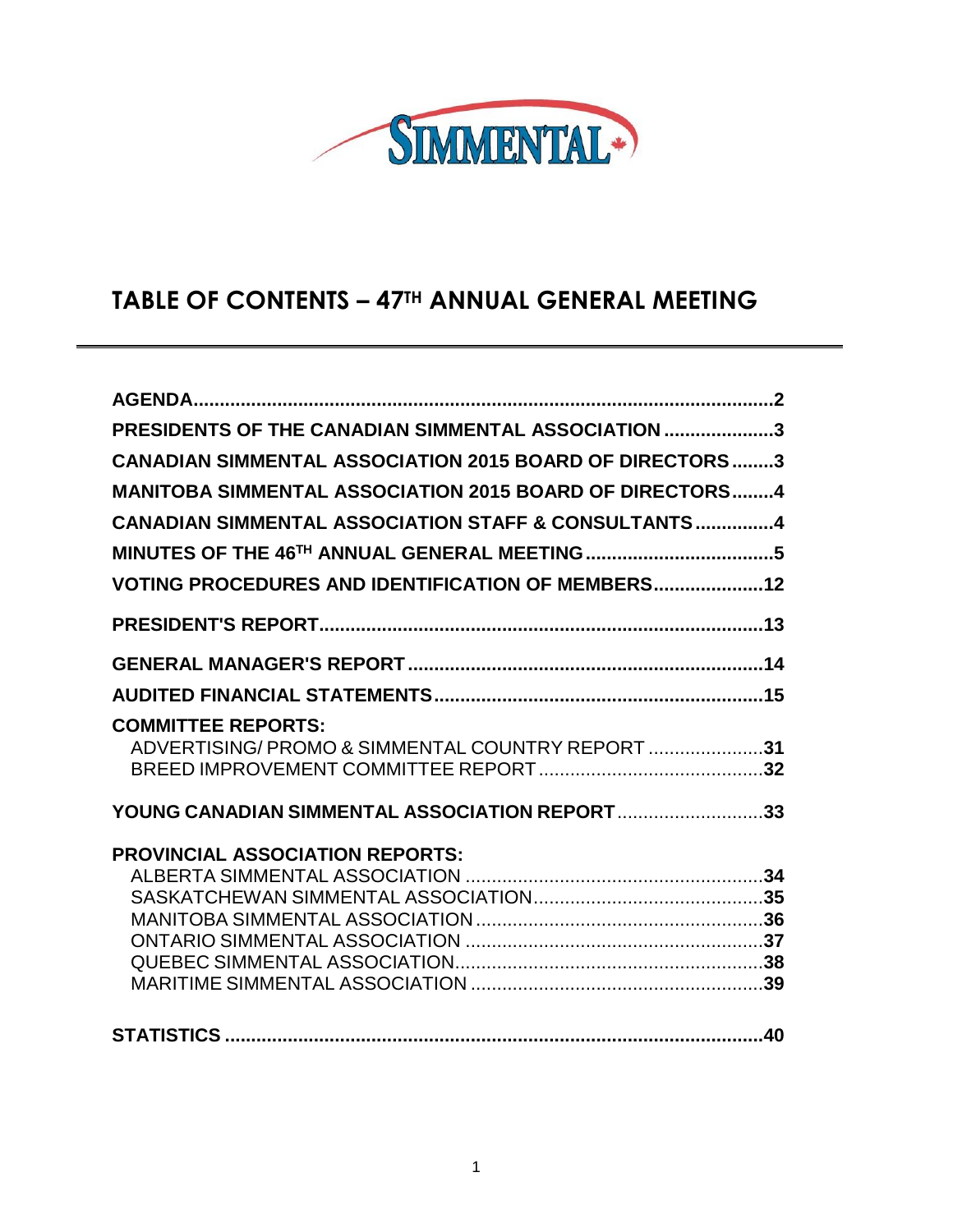## **AGENDA CANADIAN SIMMENTAL ASSOCIATION 47THANNUAL MEETING**

## **Saturday, August 1, 2015 1:00 pm**

- President's Welcome, Call to Order Kelly Ashworth, President
- Moment of Silence
- Guest Introductions
- Approval of Agenda
- Approval of the 46<sup>th</sup> Annual General Meeting minutes
- First Call for Nominations
- Voting procedures, discussion procedures, etc.
- President's Report Kelly Ashworth
- General Manager's Report Bruce Holmquist
- Audited Financial Statements Maureen Mappin-Smith
- Appointment of Auditors
- Second Call for Nominations
- Committee Reports:
	- Advertising/Promotion and Simmental Country Lacey Fisher
	- Breed Improvement Wes Mack
- Young Canadian Simmental Association Sophie Wotten
- Friends of Canadian Simmental Foundation Ken Lewis
- Third Call for Nominations
- Election of Directors
- Provincial Simmental Association Reports
- New Business
- Motion to ratify the actions and proceedings of the CSA Board of Directors and Officers for 2014
- Adjournment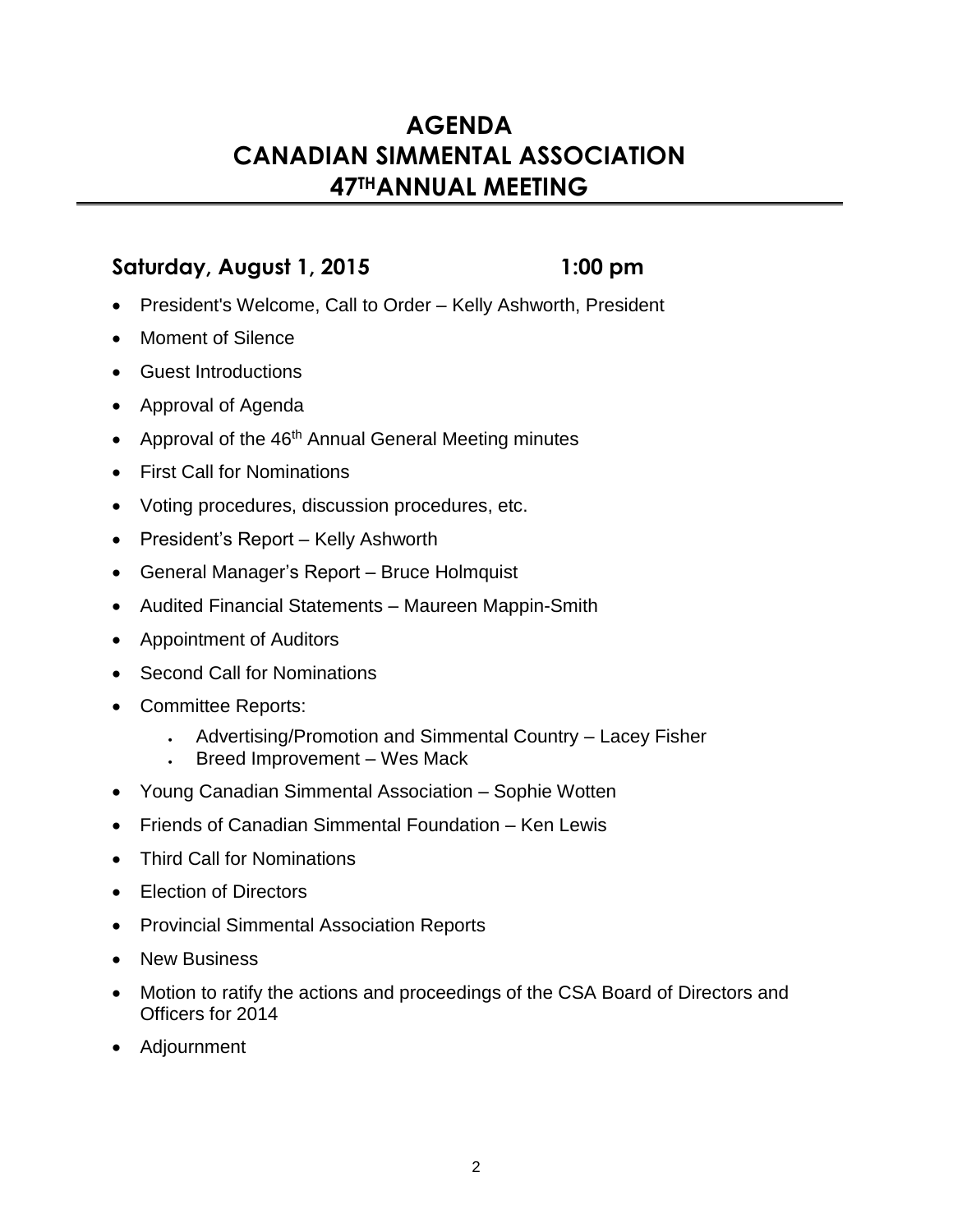## **PRESIDENTS OF THE CANADIAN SIMMENTAL ASSOCIATION**

| 1969 - 70   | Travers Smith, Cardston, Alberta          |
|-------------|-------------------------------------------|
| 1970 - 71   | Dr. Allan Dixon, Calgary, Alberta         |
| 1971 - 72   | LeRoy Barry, Carivale, Saskatchewan       |
| 1972 - 73   | Ross Mitchell, Douglas, Manitoba          |
| 1973 - 74   | Jack Ball, Brant, Alberta                 |
| 1974 - 75   | Dr. Allan Dixon, Calgary, Alberta         |
| 1975 - 75   | Gerry Kaumeyer, Calgary, Alberta          |
| 1976 - 77   | Stan Church, Calgary, Alberta             |
| 1977 - 78   | Keith Sveinson, Calgary, Alberta          |
| 1978 - 80   | Jim Shaw, Edmonton, Alberta               |
| 1980 - 82   | Mel Wolfe, Douglas, Manitoba              |
| 1982 - 84   | John Draper, Douglas, Manitoba            |
| 1984 - 86   | Stan Church, Calgary, Alberta             |
| 1986 - 87   | Dick Stoddard, Waterloo, Quebec           |
| 1987 - 88   | Bill Small, Craven, Saskatchewan          |
| 1988 - 89   | Ralph Whitfield, Souris, Manitoba         |
| 1989 - 91   | Roger Deeg, Lyalta, Alberta               |
| 1991 - 93   | Barry LaBatte, Gladmar, Saskatchewan      |
| 1993 - 94   | Allan Preston, Hamiota, Manitoba          |
| 1994 - 96   | Michael Burns, King City, Ontario         |
| 1996 - 97   | Miles Glasman, Russell, Manitoba          |
| 1997 - 98   | Ken Lewis, Spruce Grove, Alberta          |
| $1998 - 99$ | Yves Gagnon, Vinoy, Quebec                |
| $1999 - 00$ | Tracy Graf, Edmonton, Alberta             |
| $2000 - 01$ | Ron Wooddisse, Palmerston, Ontario        |
| $2001 - 02$ | Ian Mitchell, Barriere, British Columbia  |
| $2002 - 04$ | Brian McCarthy, Moosomin, Saskatchewan    |
| 2004 - 06   | Bruce Holmquist, Kinistino, Saskatchewan  |
| $2006 - 08$ | Dr. Murray Jacobson, Shaughnessy, Alberta |
| $2008 - 10$ | Dr. Everett Hall, Owen Sound, Ontario     |
| 2010 - 11   | Rick McIntyre, Churchbridge, Saskatchewan |
| 2011 - 13   | Ron Nolan, Markdale, Ontario              |
| $2013 - 14$ | Fraser Redpath, Mather, Manitoba          |
| $2014 -$    | Kelly Ashworth, Oungre, Saskatchewan      |

## **CSA BOARD OF DIRECTORS / 2014 - 2015**

Kelly Ashworth **John Sullivan** Lacey Fisher **President** 

1<sup>st</sup> Vice-President *Oungre, SK Kazabazua, PQ Amherst, NS*

2<sup>nd</sup> Vice-President

Maureen Mappin-Smith Chair of Finance Committee *Byemoor, AB*

*Brandon, MB Dundalk, ON Carievale, SK*

Blair McRae David Milliner Lee McMillen

Randy Mader Wes Mack *Carstairs, AB Estavan, SK*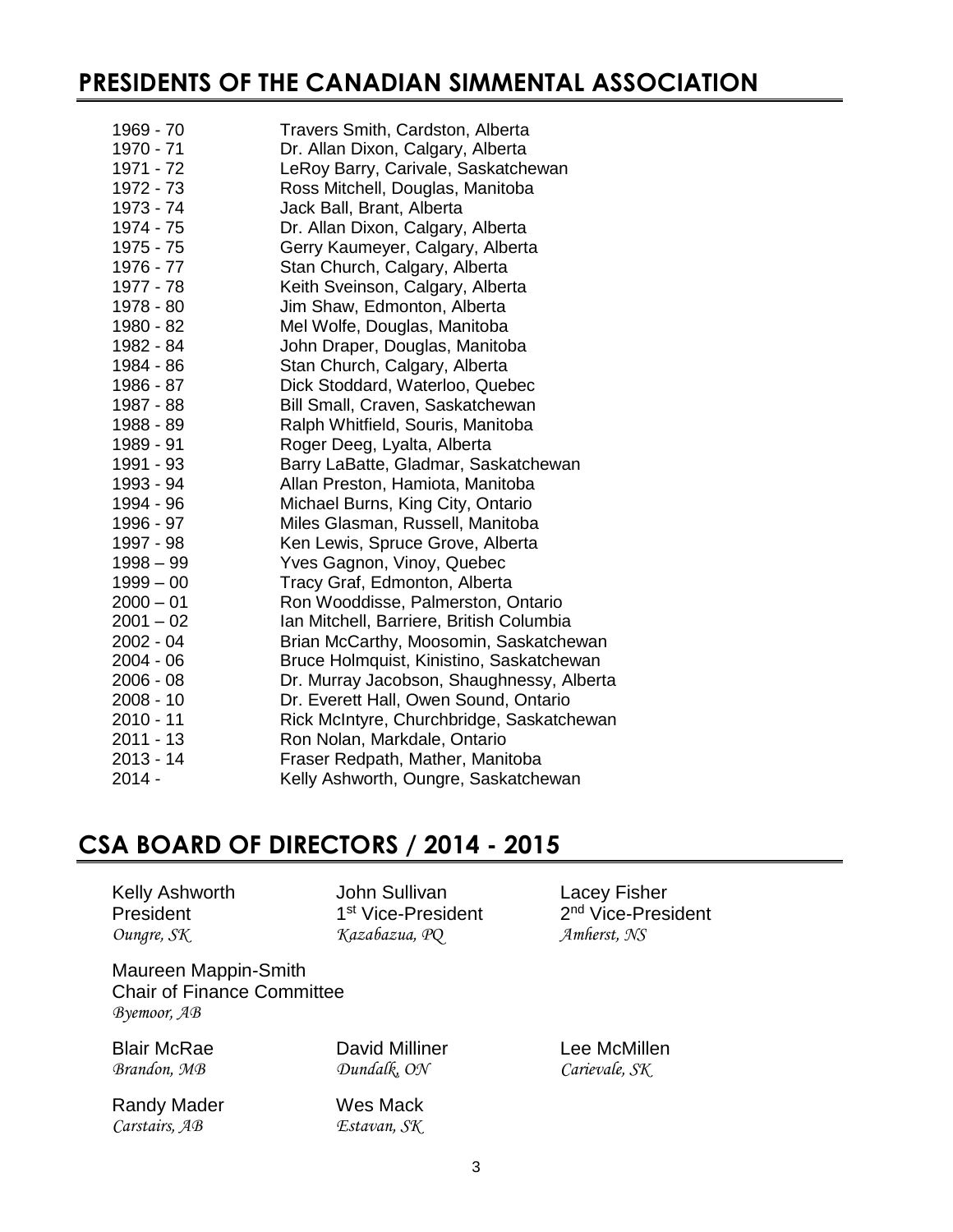## **HOST PROVINCE – ONTARIO SIMMENTAL ASSOCIATION BOARD OF DIRECTORS / 2014 - 2015**

Director Director Director *Ballinafad, ON Sutton, ON Staffa, ON*

*Wellesley, ON Staffa, ON Palmerson, ON*

Tina Hiddink Dave Milliner Dan O'Brien *Bloomfield, ON Dundalk, ON Winchester, ON*

Director Director Director

President Vice-President Past President

John Pearson **Billy Elmhirst** Glenn Wotten *Grafton, ON Indian River, ON Little Britain, ON*

Carla Nolan Dan Munro Dennis Elliott

Grace Oesch Debbie Elliott Josh Wooddisse Secretary Treasurer Member Services Manager

## **CSA STAFF & CONSULTANTS**

Bruce Holmquist<br>
General Manager<br>
General Manager<br>
General Manager *General Manager Office Manager*

Carla Schmitt **Meghan Black** Meghan Black

Beth Rankin **Perry Welygan** *Registry & Member Services Registry & Member Services*

Devra Leavitt **Devra Leavitt Jane Crawford** 

Absolute Business Solutions **CREO** Episteme Ltd. Rita Ricioppo Chris Sanford *Bookkeeping Information Technology*

*YCSA & Programs Coordinator Industry & Member Services Representative* 

*Reception & Member Services Eastern Canada Simmental Country Sales*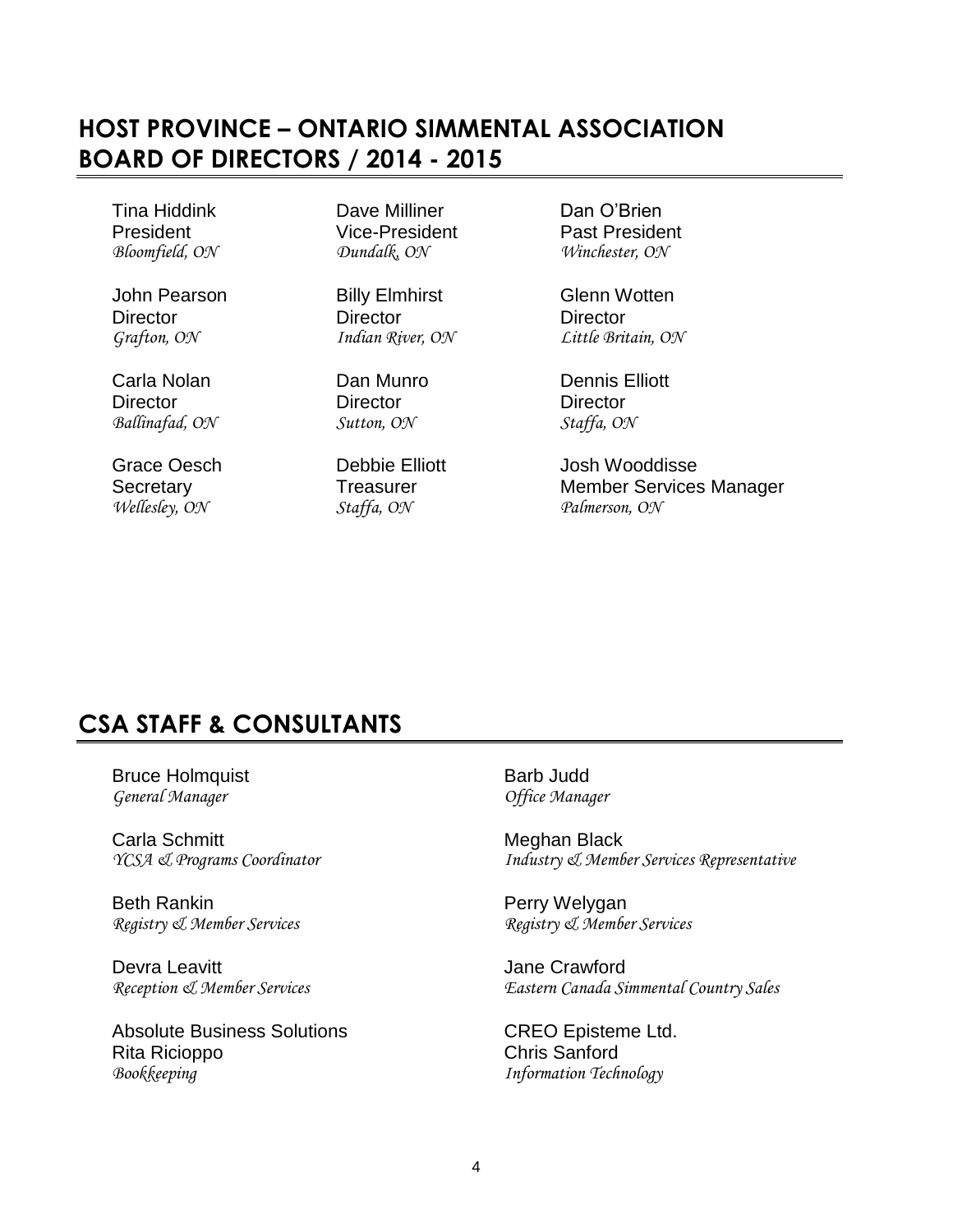## CANADIAN SIMMENTAL ASSOCIATION

DRAFT MINUTES OF THE 46<sup>th</sup> ANNUAL MEETING July 26, 2014, 2 pm Onanole, Manitoba

#### CALL TO ORDER

President Fraser Redpath called the meeting to order at 2:20 pm

#### PRESIDENT'S WELCOME – Fraser Redpath

Welcome to Manitoba, my home province. Great to see lots of familiar faces and overwhelmed at the size of this crowd. We are the number 1 beef breed and we need to keep that message going.

#### MOMENT OF SILENCE

#### GUEST INTRODUCTIONS

- New Holland representatives Tyler Roberts, Business Manager, Claude Lesperance, Hay Specialist
- Past Presidents in attendance Barry Labatte, Miles Glasman, Ken Lewis, Brian McCarthy, Ron Nolan and Bruce Holmquist
- American Simmental Association Youth Coordinators Courtney Wesner and Hannah Wine

#### CSA Board of Directors Introduction

 CSA board – Kelly Ashworth, Randy Mader, John Sullivan, Dave Milliner, Lacey Fisher, Maureen Mappin-Smith, Wes Mack and Deanne Young

#### APPROVAL OF AGENDA

*MOTION: by Bonnie Glasman, to approve the agenda. Second, Deanne Young CARRIED*

#### APPROVAL OF THE 45TH ANNUAL GENERAL MEETING MINUTES

*MOTION: by Maureen Mappin-Smith, to approve the 45th AGM minutes. Second, Dan Skeels CARRIED*

#### BOARD ELECTION - FIRST CALL FOR NOMINATIONS

Fraser Redpath asked for first call for nominations

- There are three (3) director terms expiring; Fraser Redpath, Kelly Ashworth and Deanne Young
	- The following nominees have let their names stand for CSA directors:
		- o Kelly Ashworth, nominated by Saskatchewan Simmental Association
		- o Deanne Young, nominated by Alberta Simmental Association
		- o Blair McRae, nominated by Manitoba Simmental Association
- Fraser called for nominations from the floor

#### *Everett Olson nominated Lee McMillen Second, Rick Dequier*

#### VOTING PROCEDURES

President Fraser Redpath outlined the process being used for discussion and voting

- Meeting will be conducted under Roberts Rules of Order
- Refer to page 11 of AGM report for voting procedures and identification of members
- 58 Voting members people present, plus 54 proxies, for a total of 112 votes

*MOTION: by Brian McCarthy, to appoint Sandy Russell as Parliamentarian. Second, Deanne Young CARRIED*

*MOTION: by Dan Skeels, to appoint Margo Cartwright and Sandy Russell as scutineers. Second, Larry Barkley CARRIED*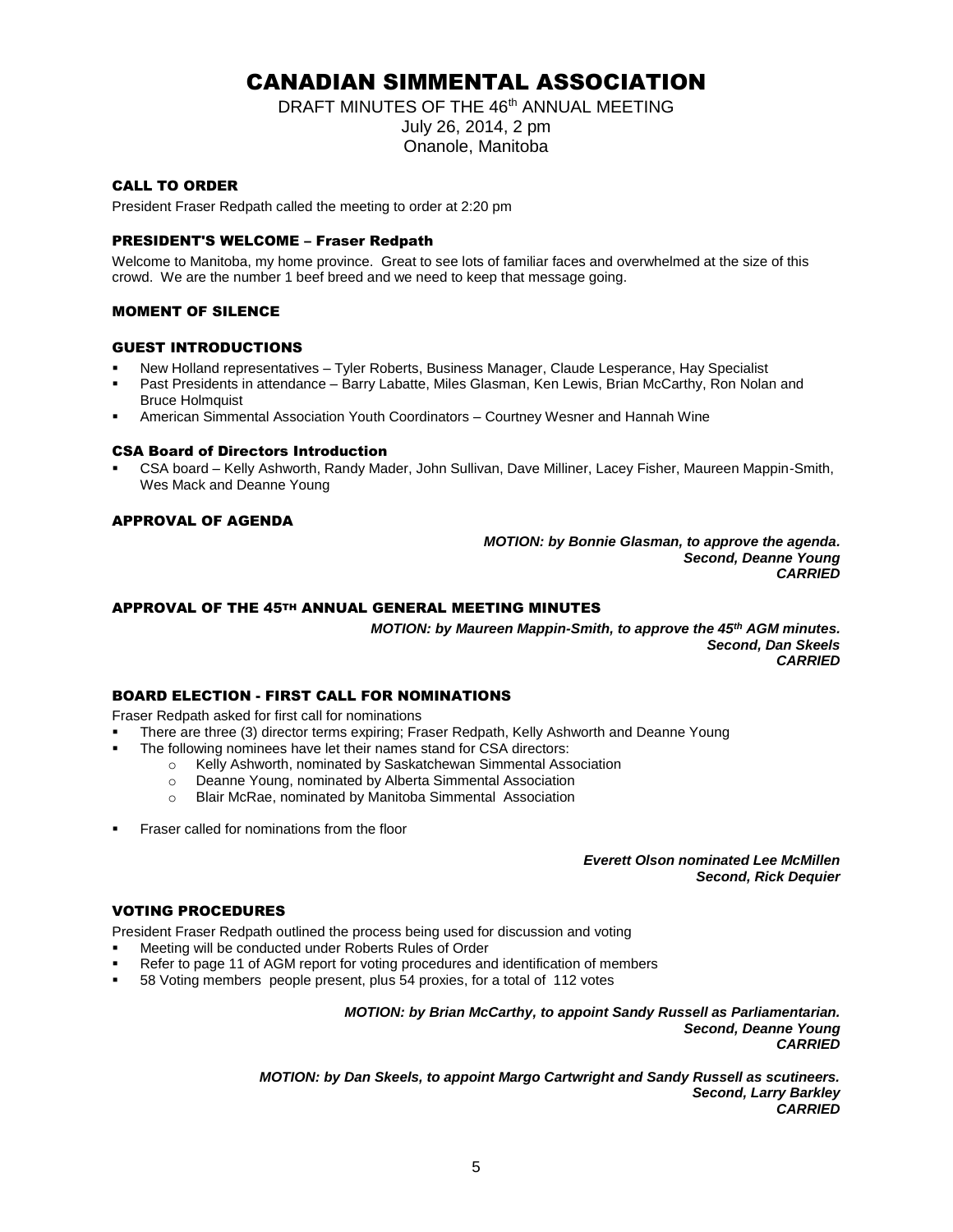### PRESIDENT'S REPORT – FRASER REDPATH

President Redpath:

- It is a great pleasure to welcome each of you to my home province Manitoba and to the beautiful Elkhorn Resort. A considerable amount of work has been done by Manitoba breeders, and especially the organizing committee to make this weekend an event to remember. I know we will all go home with great memories and my deepest gratitude to you all.
- 2014 will be remembered for several reasons but mainly the fact that the beef business is at a point where many of us have never seen it before. Let's not dwell on it, let's not discuss it at great length, let's soak it in and enjoy what the product we have to offer is doing for the beef industry.
- Your Canadian Simmental Association is led by a board of directors as well as hand selected committee members who have great interest in our breed. The outside input at the Breed Improvement Committee meetings really helps guide us as they sometimes provide input with an "outside in" look rather than an "inside out" view. Hats off to all for all the hard work and dedication.
- 2014 has once again presented a very busy year for BIC as current phase of Simmental Innovations project work is in the stages of finalism. As a result we will have one of the most comprehensive genetic evaluations in the beef industry. This is further enhanced by the strength of our partnership with American Simmental and the considerable data that they provide to our joint genetic evaluation.
- CSA promotion remains focused on the "real world" and the Canadian commercial producer as it has for several years. This approach is what continues to grow our breed in spite of a diminishing North American cowherd.
- The CSA is working closely with the Foundation which has been restructured and will continue to work hard to raise money for Youth and Research and Development. The Foundation Board of Directors is made up of members that are very dedicated to the Simmental breed and give many hours of their time to fill the Foundation's mandate.
- One very important part of our association is the YCS. We currently are working with the National YCS board to make the youth component as strong as we can and to continue to grow the program and ultimately this great breed.
- The CSA continues to be a grassroots member driven association with a board of directors who do appreciate hearing from you the membership. We are fortunate to have a set of staff that is the envy of the industry and that approach their work with a passion and a wealth of industry experience. This combination is a strength that CSA members may underestimate the value of. Our General Manager and office staff continues to be the envy of many associations and their professionalism truly shines a positive light on us as members.
- It has truly been an honor to serve as a CSA board member for five years and ending as Chairman for 2014. Thank you for the opportunity to serve you!

#### *MOTION: by Gordon Jones, to accept the President's report as presented. Second, Ron Nolan CARRIED*

### GENERAL MANAGERS REPORT - BRUCE HOLMQUIST

Please read GM report in the AGM book at your convenience. Power Point presentation:

- Mission statement "To be a leader in the cattle industry through innovative marketing, technology, programs and services while expanding Canadian Simmental genetics worldwide."
- Vision "To lead the cattle industry by providing member-driven services and innovative technologies through the strength of our diverse breed and our programs."
- Board of Directors and staff members are an excellent group
- Primary areas of focus
	- o Breed Improvement Committee Kelly Ashworth (Chair), Wes Mack, Fraser Redpath, David Milliner, Ken Lewis, Brian Bouchard, Dave Erixon, Darryl Perkin
	- o Promotion committee Randy Mader (Chair), Deanne Young, Lacey Fisher, Maureen Mappin-Smith, John Sullivan (CSA Finance Chair)
- CSA Income expressed in percentages 54% THE, 16% registrations, 13% services, 6% memberships, 6 % lab, 4% transfers and 2% other income
- CSA Expenses expressed in percentages 37% salaries, 19% office, 18% promotion, 8% board, staff and committee travel, 7% breed improvement, 6% other, 5% lab services
- Summary of Registration statistics at December 31, 2013 and Canadian Beef Breed Membership and Registrations by Association
- Breed improvement initiatives through Simmental Innovations meat quality, feed efficiency (RFI) and fertility projects
- Canadian and American jointly have the largest number of association controlled beef genotypes in the world
- Marketing the CSA office has materials to assist you to promote your cattle
- CSA Levy program and matching grant program basically funds the provincial associations
- Symposium held during 2013 AGM was a very successful event. Reports are found on [www.simmentalinnovations.com](http://www.simmentalinnovations.com/)
- Simmental Country is your magazine
- Bull sale averages in 2013 were extremely positive, we have done very well at increasing market share in a decreasing National cow herd. Customer service is key and we need to keep quality up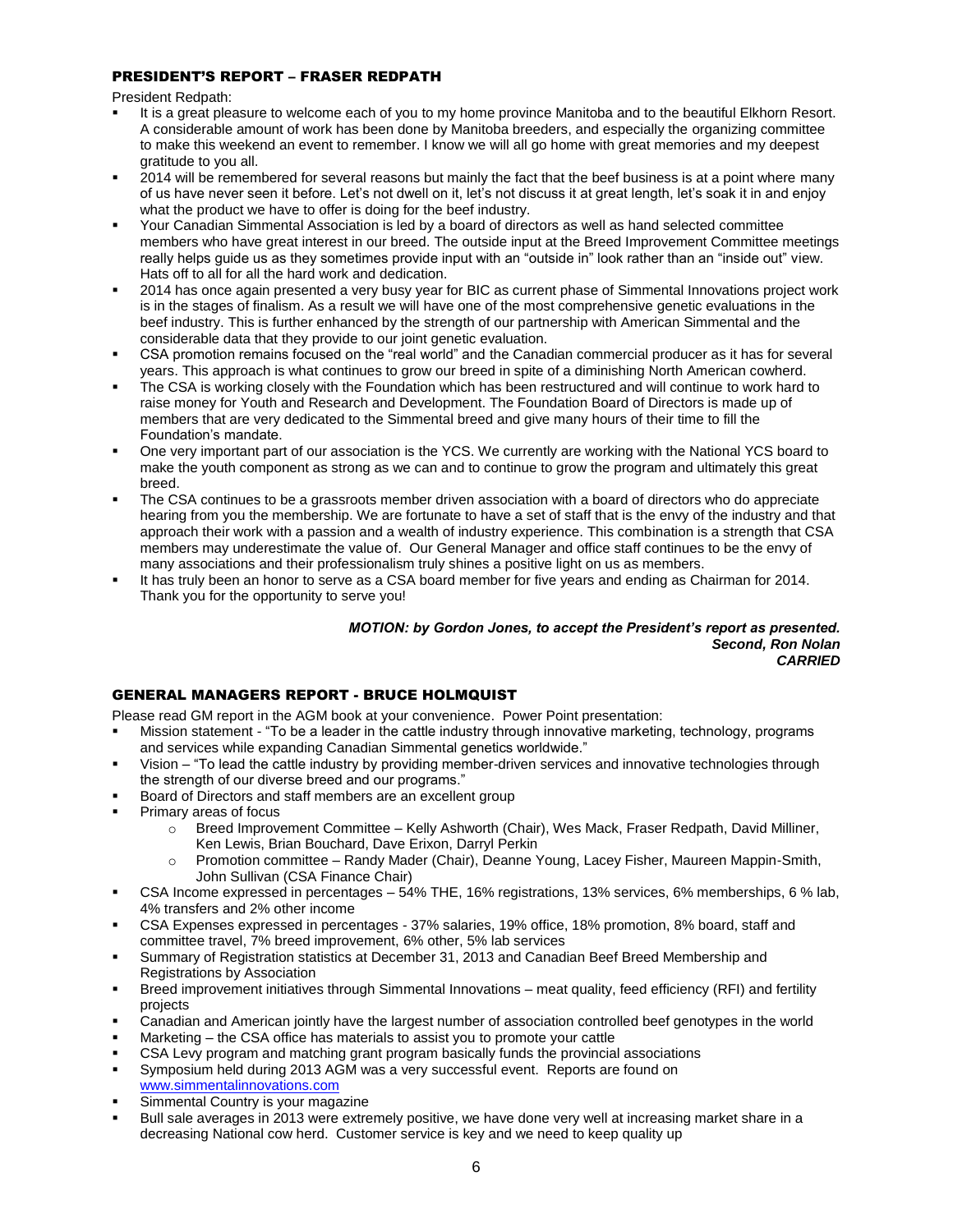- Review of YCSA program was conducted and is the first formal review of the original program that was organized in 1981
- Most thorough review of any junior program in North America
- Board of Directors has adopted review in principle which we will be implementing over the next while
- WSFF update working toward a second Congress of the Americas.

#### *MOTION: by Darryl Perkin, to accept the General Manager's as presented. Second, Gordon Delichte CARRIED*

### AUDITED FINANCIAL STATEMENTS – JOHN SULLIVAN

Highlights of 2013 year-end financial information on page 14 of AGM book:

- Would like to start out with page 25, non-consolidated schedule of statements
	- $\circ$  Excess of revenue over expenses was \$189,205, major differences are lab services for new SNP technology testing and symposium registrations
	- $\circ$  On the expense side most of our lab services were prepaid in 2012 as part of project; BIC expense increase was \$10,000 to RAK for an early release from our contract; symposium expenses part of which also was covered by project
	- $\circ$  Even with the substantial amount of breed improvement project work we are doing, we haven't cut any services or increased any fees which speaks very highly of our association's management
- Page 26 Simmental Country financials show an overall net revenue of \$15,494
	- o Postage costs are increasing
- $\circ$  Our magazine is holding its own financially however as members we need to keep supporting it
- Page 27 CAAP project and page 28 ALMA and ADF projects
- Finally page 16 consolidated statement of operations overall revenue \$28,683.

#### *MOTION: by John Sullivan, to approve the CSA financial statements as presented Second, Larry Barkley CARRIED*

#### APPOINTMENT OF AUDITORS

*MOTION: by John Sullivan, to appoint Calvista as auditors for the upcoming year end Second, Dan Skeels CARRIED*

#### SECOND CALL FOR NOMINATIONS

Fraser Redpath made second call for nominations – no nominations received

#### ADVERTISING/PROMOTION AND SIMMENTAL COUNTRY – RANDY MADER

Pleased to be reporting again for the fourth year

- Introduce Kelly Richardson who is now responsible for Simmental Country advertising in Western Canada
- Committee consists of John, Lacey, Kara, Dee, Maureen, Bruce, Margo and Darryl who meets twice a year
- CSA gained advantages for promotion of the breed through our project work including direct advertising and articles written about our projects which has given us very good exposure and invaluable mention of Simmental over the last three years. The Beef Innovations Symposium had great speakers and very good attendance from other breeds which was another boost for Simmental
- Our relationship with New Holland has been a great promotion for Simmental. Let your New Holland dealer know about our relationship
- CSA looks after national advertising and funds the provincial associations as well for their advertising through our matching grant program
- Our advertising program includes Simmental ads in the Cattlemen and Angus Advantage magazines, Marketing Made Easy booklet that is available free of charge to all Canadian youth beef programs, Simmental calving books, 2014 calendars and Styrofoam cups
- Your sale dates can be included for \$50 in the 2015 calendar we are producing
- We encourage you to support the magazines through advertising. Simmental Country and Commercial Country are two great methods of getting the word out, SC goes to 2600 subscribers; CC goes to 17,000 recipients.

#### *MOTION: by Randy Mader, to accept the Advertising/Promotion and Simmental Country report as presented Second, Wade Hannah CARRIED*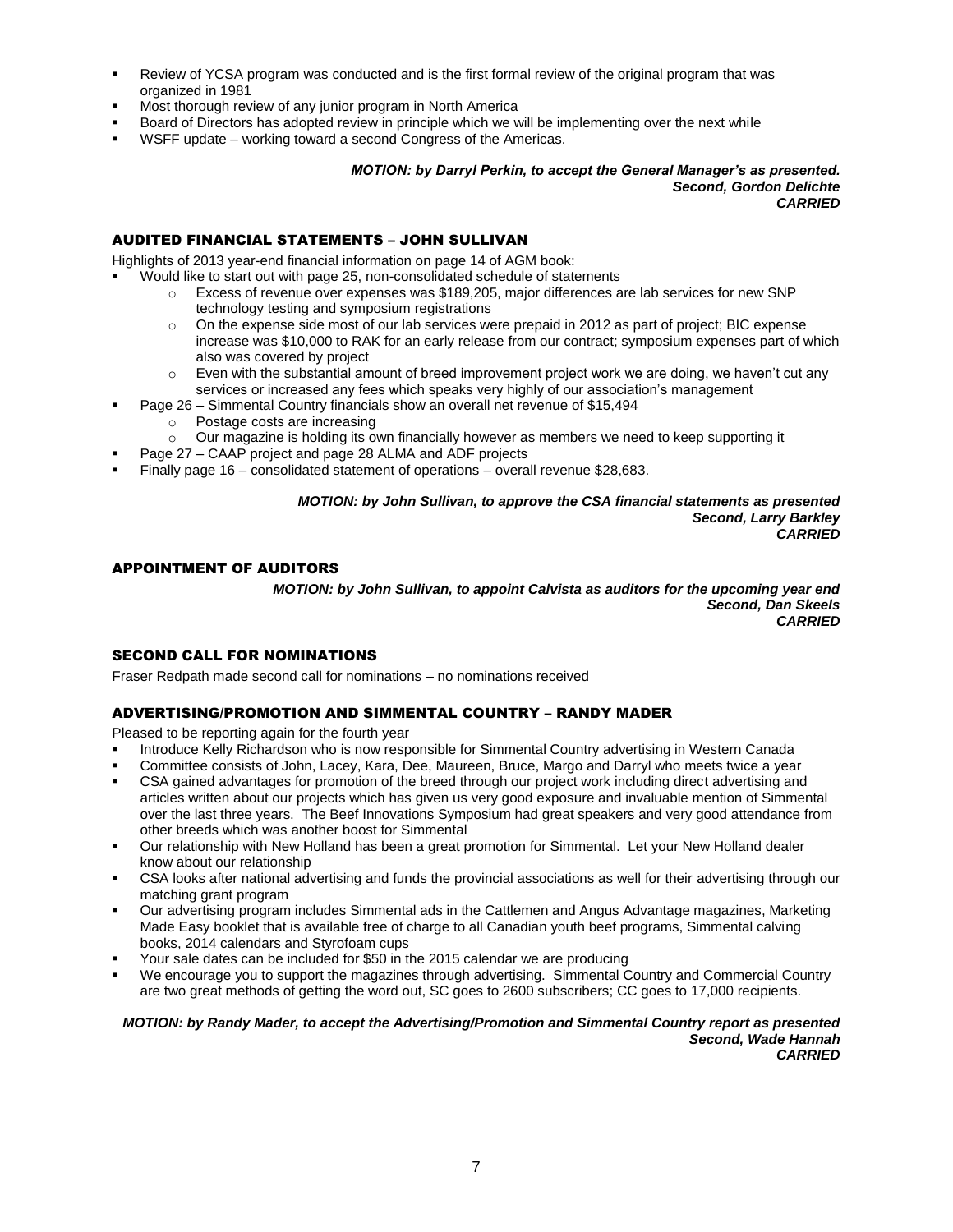## BREED IMPROVEMENT – KELLY ASHWORTH

Chairman Kelly Ashworth:

- The CSA Breed Improvement committee experienced another busy and positive year in 2013. The committee meets twice annually to discuss and evaluate matters pertaining to the Improvement of the Simmental Breed in Canada, with any recommendations made by the committee being forwarded to the CSA Board of Directors for further approval. I would like to thank the committee members for their time and effort they put into attending the BIC meetings and for their valued input into Breed Improvement matters.
- The Simmental Breed continues to move forward in the Beef Industry having enjoyed another very successful Bull Sale season and posting some of the strongest sale averages of any breed. At the commercial level Simmental influenced steers topped many markets during the fall calf run and Simmental influenced heifers once again bringing a premium going back into the industry as replacements.
- A major part of the Breed Improvement agenda in the last 3 years has been the Simmental Innovations project. It is now in its final stage as the data of the cattle on feed at Guelph will be finished in July with the results on Relative Feed Efficiency (RFI) and meat quality to follow and will compile the most comprehensive data set on these traits of any of the major beef breeds. This information will assist in defining which animals are superior in areas such as Relative feed efficiency, Lean Meat Yield and Tenderness.
- The CSA is entering into its second year of using North American multi breed EPDs which includes information from the South African and US Simmental populations, as well as Angus and Red Angus EPDs for genetics used in Canada and several other breeds. This is the result of a breed improvement recommendation to the CSA Board of Directors to reestablish a joint North American evaluation that is common to both US and Canadian breeders.
- At the CSA AGM in 2013 a bylaw change was approved by the CSA membership and received final approval by Agriculture Canada as of March 4, 2014 allowing for an upgrading table. This upgrading table to determine Simmental fractions can be viewed on the CSA website.
- The CSA online member site remains very popular amongst breeders as more than 50% of all performance data entries are now submitted online. It provides instant reporting of calving and performance data as well as inventory updating and other reporting features to assist you to register your cattle. If you would like to sign up for the online system, please contact the CSA office.
- The CSA continues to keep its members informed on current programs and initiatives through regular articles in the Simmental Country and E-news updates. Information on current programs such as the Ultrasound/ Genotyping Incentive Program where members can save on the cost of Ultrasounding and Genotyping animals when it is done as a package has been covered through these updates. Please take the time to read these articles and updates as it is everyone's responsibility to be informed on the happenings of breed improvement.
- The Simmental breed is very well positioned to move forward and be a major influence in the North American beef industry. We are a breed that is both performance oriented and maternally strong. Leading edge investment by our breeders and the association in technology and research will only help to strengthen our position in the industry.

#### *MOTION: by Kelly Ashworth, to accept the Breed Improvement report as presented Second, Darryl Snider CARRIED*

### SIMMENTAL INNOVATIONS UPDATE - SANDY RUSSELL

- Largest industry led beef cattle genomics project done in the world
- The two major questions that many want answered are: What was accomplished and what can you, as breeders, do with this information going forward?
- Two major projects that CSA led in addition to the many that CSA was a partner in:
	- o federally funded CAAP which ended March 31, 2014
	- o Meat Quality project will wrap up September 30, 2014
- Accomplishments
	- $\circ$  Simmental Innovations is broad based breed improvement initiative, will continue to do work and see innovations out of many projects
	- o stayability EPD was developed and is being utilized by ASA for further improvement of this measure within the multi breed evaluation
	- $\circ$  to date CSA has genotyped 15,792 Simmental animals. No other breed association in the world has done that and maintained control of the data for its members. Historical bulls were important to do for accurate training population and development of prediction equations.
	- $\circ$  RFI data on 1640 animals, no other breed has this extensive dataset which is now being analysed at Guelph
	- $\circ$  carcass and meat quality data on 2660 animals. Phenotypic data type combined with genotype is a huge value going forward
	- o Urge members to Interact with Dorian Garrick who is a master of beef cattle genetics
- As a breeder what should you do going forward?
	- o same approach as association did. At the very least pull hairs on your cow herd and label samples if you ever want it or need it you then have access to DNA. High density on high influence animals in your herd. Tests are changing so rapidly that the high density test has already gone from 50k to 80k.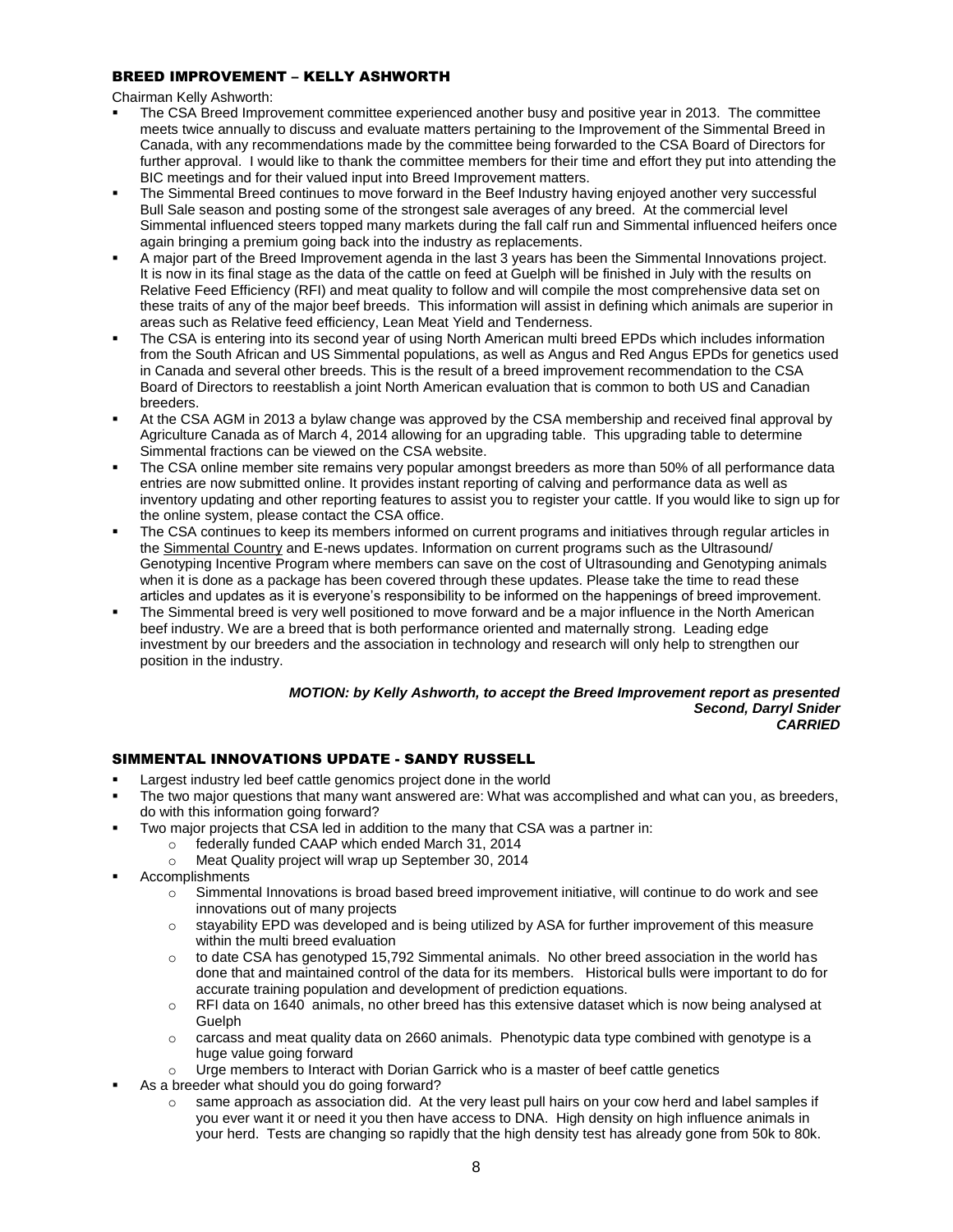Young animals that you think will be good and have an influence in the breed, do a low density test even if they do not have a big impact yet. Imputation can be done from low density to high density.

- $\circ$  There is funding available right now for DNA testing to be done at a reduced cost. Must order kits by October 15 and send them to the lab by November 30 to qualify.
- $\circ$  We realize turn-around time is an issue; CSA is working to address these issues but the new reality for the more intensive tests is at least four weeks for results
- $\circ$  In the world of genotypes, phenotype is king however don't think genotype is the end- all as we need both. Be involved in THE, continue to send in the phenotype data.
- o Become educated in genomics, next step is getting breeders to buy into it. Get the word out to your commercial bull buyers so they know the value you have put in
- Coat colour and polled tests next panel that's coming out will have those gene markers. Working on ensuring accuracy of results and that they will not impede turn-around time

#### YOUNG CANADIAN SIMMENTAL ASSOCIATION – TIFFANY PETERS

YCSA President Tiffany Peters:

- The 2013 National Board consists of Tiffany Peters, National President; Sophie Wotton, Vice President; Andie Hadway, Executive Officer; Sara Van Sickle, Alberta President; Emily Hickson, Manitoba President; Danielle Sullivan; Ontario President; Tiffany Peters, Saskatchewan President; Heather Creamer, Maritime President; Krista Whalen, Quebec President.
- 2013 proved to be successful and progressive year for the YCSA program. The YCSA held 6 classics across the country.
	- o Saskatchewan Tiger Lily Classic, Prince Albert, Saskatchewan
	- o National YCSA Classic, Okotoks, Alberta
	- o Quebec Junior Beef Show, Brome, Quebec
	- o Manitoba Youth Beef Round Up, Neepawa, Manitoba
	- o Maritime Classic, Truro, Nova Scotia
	- o Ontario Trillium Classic, Toronto, Ontario
- 2013 had many highlights for the YCSA with one of the most important being a major increase in membership after making it mandatory that any youth participating in a National or Provincial Classic must be a YCSA member. In 2013 the YCS board decided that the Overall Aggregate and the Overall Showman from the National YCSA Classic would be awarded the opportunity to participate in the 2013 American Junior Simmental Association National Summit Leadership Conference in Stillwater, Oklahoma in July. The two juniors that attended were Krista Whalen from Quebec and Connor Morse from Nova Scotia. YCSA coordinator Emily Grey accompanied Krista and Connor to the Leadership Conference.
- Throughout the year the board met on a regular basis, via conference call to discuss the direction and activities of the YCSA. The financials, advertising and SWOT (strengths, weaknesses, opportunities and threats) were the main areas discussed on the calls. The 2013 budget was reviewed and discussed and funds were allocated where needed, with no significant change from the 2012 numbers. A YCSA section was included in the monthly CSA e-newsletter and we used the Simmental Country to promote our events across the country. We encouraged the provincial YCS associations to forward event happenings and YCSA stories to the National Board so they could be included in these avenues. 2013 brought a new fundraiser for the YCSA in the form of semen and embryo donations. The calendar fundraiser had "ran its course" and something new was set in place. The National Board discussed doing a one-day auction to sell semen and embryos with all the proceeds going to the YCSA however this was not feasible. After talking with the sale management groups across Canada, it was decided to gather semen and/or embryo donations and sell them in a sale at various provincial events. The seller would have coverage in the Simmental Country, the CSA e-newsletter and in the sale catalogue for that sale. All proceeds would go directly to the National YCSA. Semen was gathered from across the country and we found this fundraiser to be a great success.
- 2013 was a successful year for the YCS program in Canada and I would like to thank the YCS Board of Directors for their time and efforts as well as Emily Grey who assisted in so many ways. I would also like to thank those who supported the YCSA program financially; without your collective support the YCS would not be the ongoing success that it has been for so many years.
- Your continued support is appreciated

*MOTION: by Tiffany Peters, to accept the Young Canadian Simmental Association report as presented. Second, Lacey Fisher CARRIED*

### FRIENDS OF SIMMENTAL FOUNDATION – KEN LEWIS

Thanks to the Manitoba Simmental Association for taking the initiative to find such a great location to hold the AGM

- We have changed the name to The Friends of Canadian Simmental Foundation and are restructuring a seven year old foundation and see positive things coming.
- This is our ninth foundation auction which has generated close to \$200,000 to date, most of which has gone to the YCSA. There are people ready to make contributions into the Foundation going forward and there is a real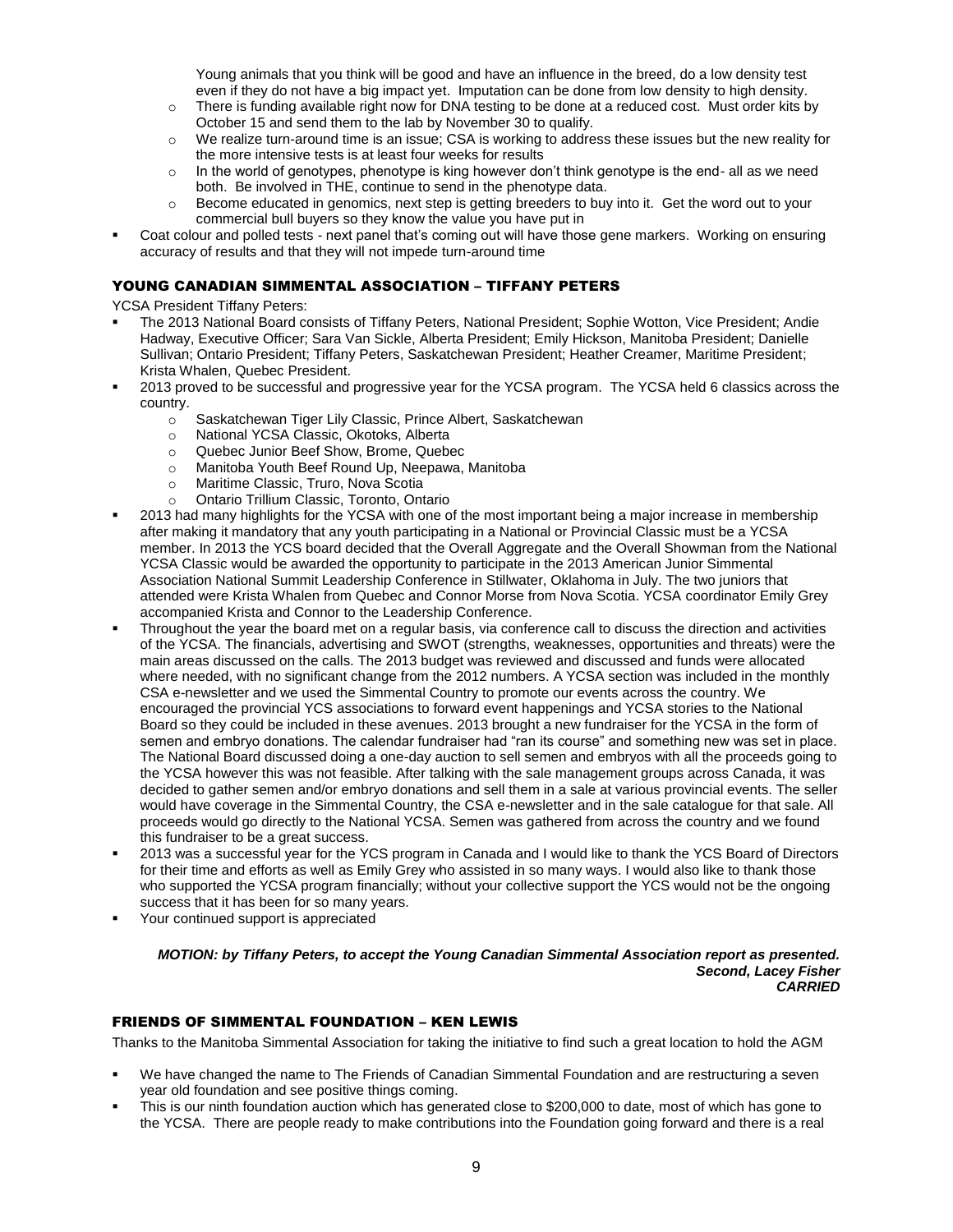bright future. Long term projects will benefit the industry and YCSA will continue to see benefits as we go down the road

- Thanks to New Holland, not just for the contribution to Foundation but to also to CSA.
- Another major component has been the heifer donation, big thanks to Vaughn Gibbons, Marlin LeBlanc and this year the Bonchuk family
- Thanks to Foundation directors and CSA staff for all the work. .

*MOTION: by Marlin Leblanc, to accept Ken Lewis' Friends of Simmental Foundation report as presented. Second, Blair McRae CARRIED* 

President Fraser Redpath thanked the Bonchuk's for their commitment to breed

#### THIRD AND FINAL CALL FOR NOMINATIONS

Fraser made  $3<sup>rd</sup>$  call for nominations – no nominations received.

*MOTION: by Lyle Forden, to close nominations for the CSA Board of Directors Second, Dan Skeels CARRIED*

#### Nominees:

#### **Deanne Young, Breton, AB**

- Thanks to the Manitoba Simmental Association
- I have been to lots of AGMs with my family, husband Rob and daughters. My Dad was involved in Simmental so I tagged along with him. My husband Rob and I continue along with our kids who are also involved. The breed has given us a great lifestyle
- I have given up other volunteer activities and since our family is grown I would like to give back as the breed has given us a great lifestyle
- I have been a member of the original National YCSA board and co-chair for the Foundation auction committee. I see great things in the future for the Foundation and we are just in the infancy stage
- I have enjoyed the past three years and would love to enjoy another three.

#### **Kelly Ashworth, Oungre, SK**

- Our family has been on the same farm for 104 years
- Our two boys are getting involved and it is encouraging to see them participate in the family operation
- We run a large grain farm, calf 300 cows and have an annual bull sale
- I have enjoyed being on the board the past three years and seek your support again

#### **Blair McRae, Brandon, MB**

- I operate Mar Mac farms, a fourth generation farm, with my wife and children
- Grain and cattle operation with 200 purebred cows
- Was a founding YCSA member and strongly believe in the youth
- Past president of MSA
- Can commit 110%

#### **Lee McMillen, Carievale, SK**

- Own and operate McMillen Ranching Ltd with Dad and brother Dave
- Dad started using Simmental semen in 1969 and imported a Fullblood cow in 1970
- Register almost 800 females in two breeds
- Wife Erin and I have two children
- Thank you to MSA for hosting this event
- Have been involved with Saskatchewan Simmental board, president for two years of the Saskatchewan Stock Growers, Agribition Commercial Committee and have judged shows across Canada so have seen a lot of good cattle
- Beef business is in great shape and Simmental market share has a big footprint
- Appreciate the opportunity for allowing me to run

### PROVINCIAL SIMMENTAL ASSOCIATION REPORTS

*MOTION: by Blair McRae, to accept all the provincial reports in their entirety as printed Second, Wes Mack CARRIED*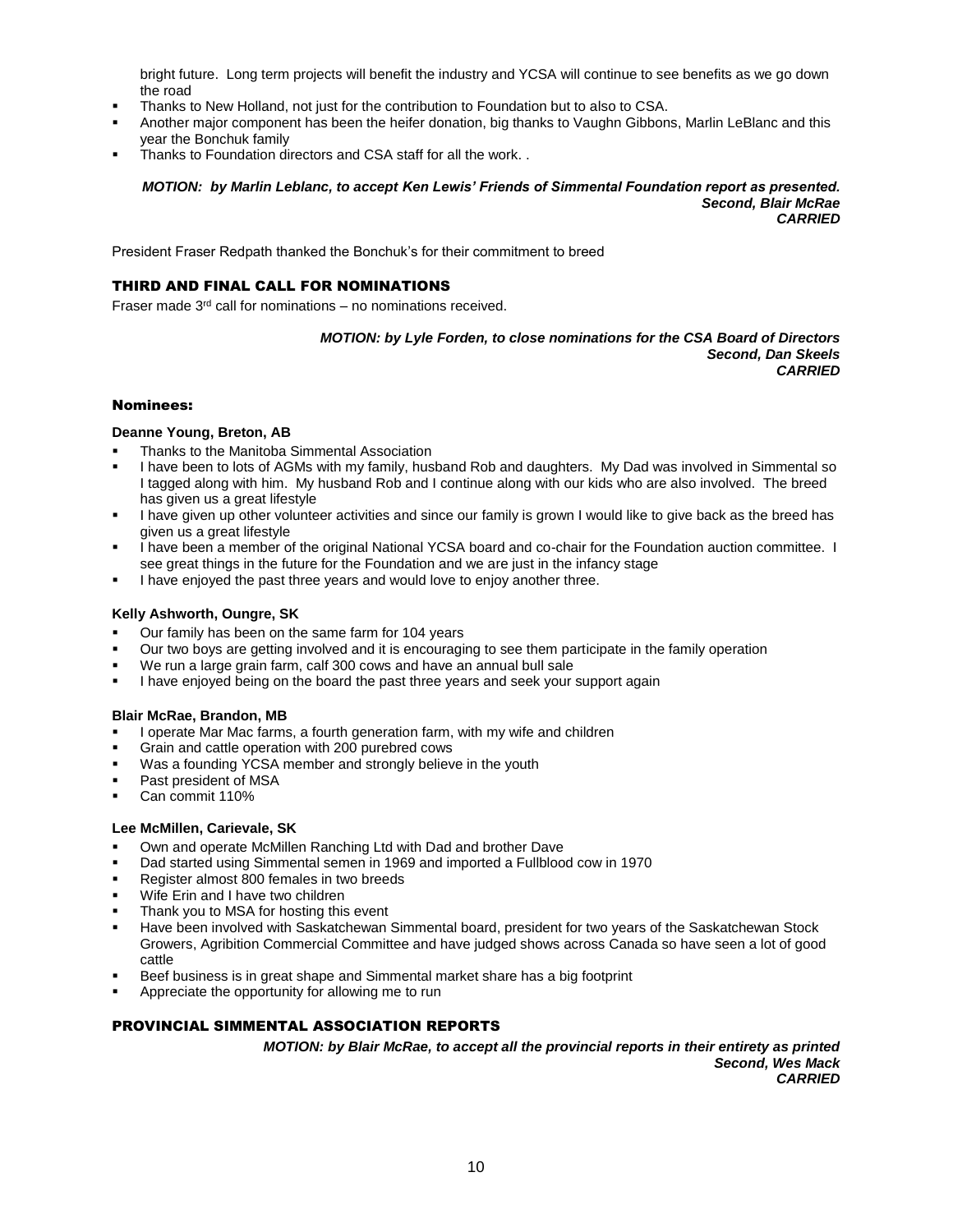## NEW BUSINESS

*MOTION: by Miles Glasman, to ratify the action and proceedings of the CSA Board of Directors for the year 2013. Second, Ron Nolan CARRIED*

#### **Election Results (by ballot)**

- three duly elected directors are
	- o **Kelly Ashworth**
	- o **Blair McRae**
	- o **Lee McMillen**

#### *MOTION: by Gordon Deliche, to destroy the ballots Second, Gordon Jones CARRIED*

#### **Retiring Directors**

- Kelly Ashworth presented a past president gift to Fraser Redpath thanking him for all his work as a fair minded person and great to work with
- Fraser Redpath presented Deanne Young with a past director gift and thanked her for her contribution to the board

#### **2015 AGM**

- Tina Hiddink, on behalf of Ontario Simmental Association, invited the CSA and YCSA membership to Lindsay, Ontario, 2015 for the 2015 CSA Conference and Junior Show, tentative Aug  $6 - 8$
- Tina also extended an invitation to the National Simmental Show at Royal Winter Fair, November 8, 2014

#### *MOTION: by Larry Barkley, to adjourn the meeting at 4:25 pm*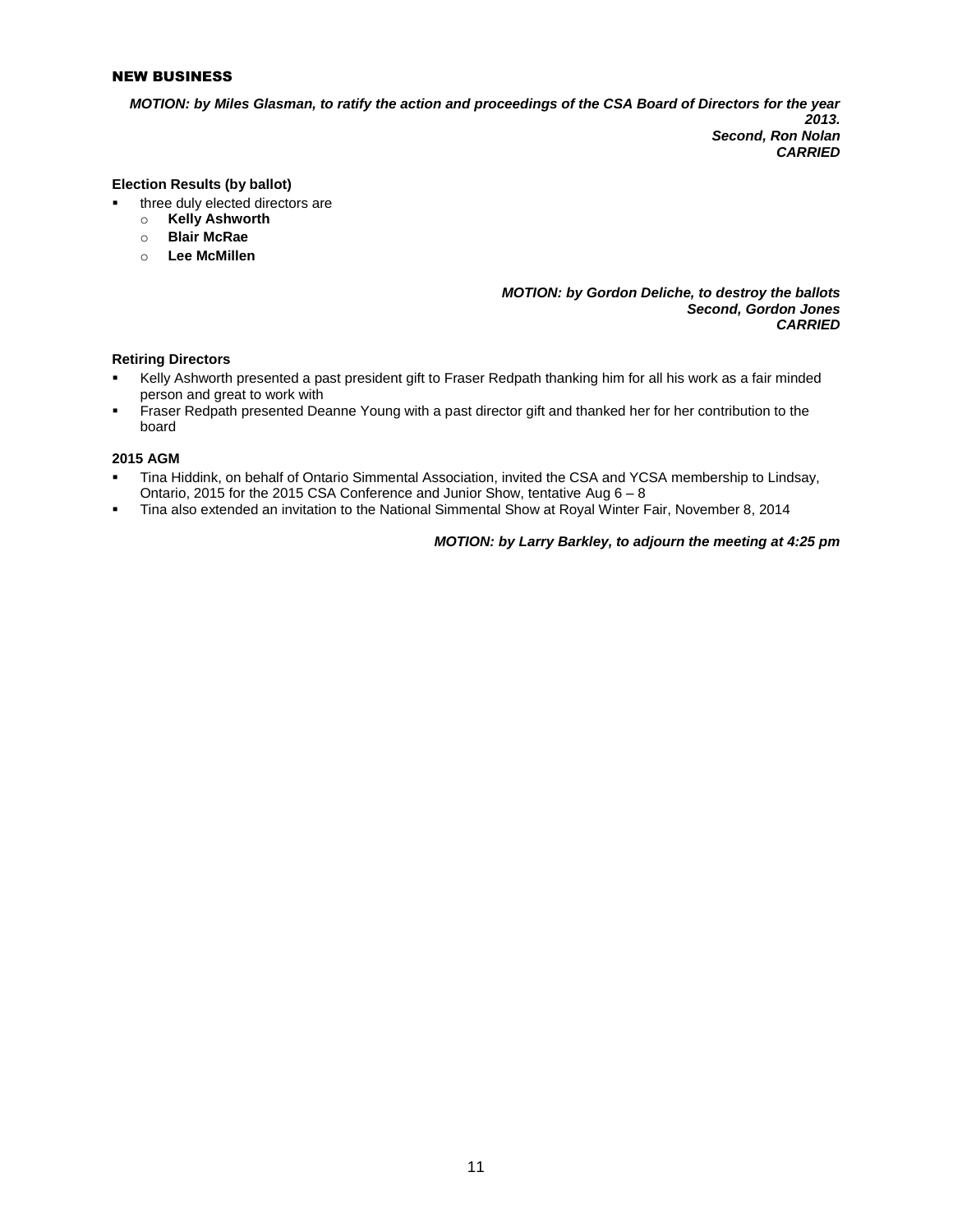## **VOTING MEMBERS:**

- a) an **ACTIVE MEMBER** in good standing, and
- b) a **YOUNG CANADIAN SIMMENTAL ASSOCIATON MEMBER** in good standing who is 18 years of age or older

who have, in the twenty-four (24) months preceding the Annual General Meeting or Special General Meeting:

- (A) registered at least one Simmental Animal with the Association
- (B) transferred into their membership at least one Simmental animal; or
- (C) participated in the Total Herd Enrollment program.

## **QUORUM**

- 40. A quorum for the transaction of business at any Annual General Meeting or Special General Meeting shall be twenty-five (25) Voting Members in good standing present in person.
- 41. No business other than election of a Chairman of the meeting and the adjournment or termination of the meeting shall be conducted at any meeting unless quorum is present at the commencement of the meeting, but quorum need not be present throughout the meeting.

## **VOTING**

45. Each Voting Member shall have one (1) vote on each matter put to the question at any meeting of Members and may vote at an Annual General Meeting or a Special General Meeting either in person or by proxy.

## **PROXIES**

- 49. Proxies shall be in writing in the "Form of Proxy" prescribed by the Association, signed by the Voting Member and need not be attested. A proxy holder must be a Voting Member and must be in attendance at the meeting for which the Voting Member has been appointed as proxy. No Voting Member shall vote as proxy for more than three (3) Voting Members.
- 50. Notwithstanding Article 49, no individual shall be at liberty to cast more than four (4) votes, whether as a Voting Member, as a representative of a Voting Member or as a proxy holder, on any matter coming before a general meeting or special meeting of the Members.

### **ELECTION OF DIRECTORS**

- 58. The Directors shall be elected by secret ballot by the Voting Members at the Annual General Meeting of the Members.
- 60. In any election for Directors the Voting Members shall vote for three candidates. Any ballot not consisting of three names shall not be counted.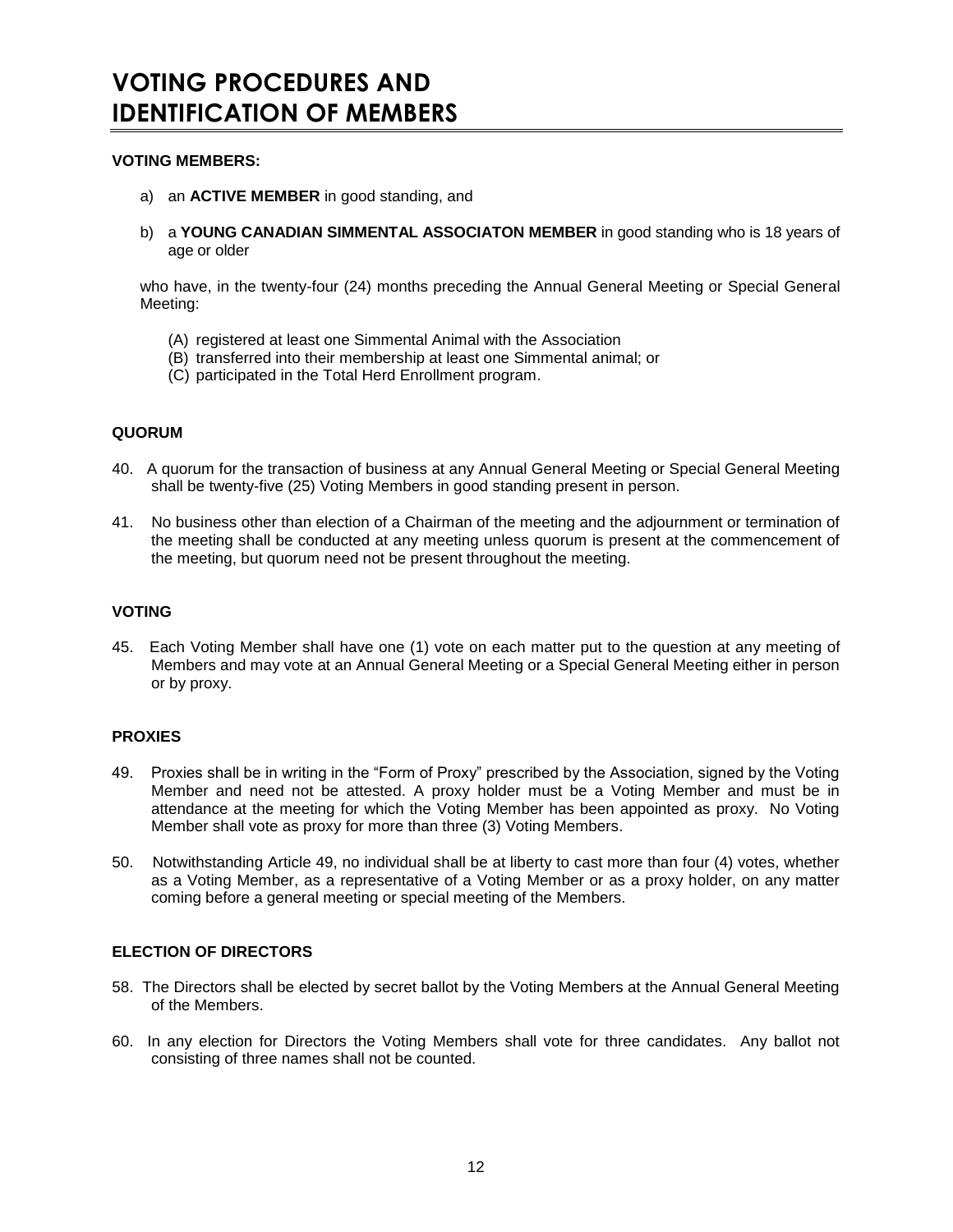## **CANADIAN SIMMENTAL ASSOCIATION PRESIDENT'S REPORT**

*Kelly Ashworth*

2014 has proven to be another good year for Simmental and Simmental breeders across Canada. The continued high level of interest in our breed has again led to sale averages that for the most part reflect increases as well as increases in the number of head sold. A strong testament to the popularity of our breed and the ability of our breeders to produce a high quality "in demand" product and maintain or increase commercial market share at a time when cow numbers are the lowest they have been in decades. Even with cautious optimism one would have to believe that the Simmental breed is well positioned to play a major role in rebuilding the North American cow herd.

Financially the CSA is on solid ground, again showing a profit on operations as well as a good return on CSA investments in 2014. The profit on operations is a reflection of strong THE enrollments and registrations as well as an increase in transfers. This steady CSA revenue activity has allowed the CSA to keep registration fees, other than on percentage cattle, the same for the last 4 years. I would very much like to thank New Holland for their major sponsorship again in 2014. They have also graciously been a featured donator in the Friends of Canadian Simmental Foundation auction the last 2 years. Thank you for your support of the promotion of our breed.

It has again been a busy year at the CSA board level. The CSA board of directors meets twice annually, spring and fall as well as holding conference calls during the year as necessary. The breed improvement and promotion committees also meet spring and fall and deal with a full slate of issues at every meeting. I would like to thank the CSA directors for their dedication to the Simmental breed and for the time and effort that they donate to deal with CSA matters. Also thank you to the appointed members that sit on the breed improvement committee as their input is highly valued as we work through breed improvement issues.

A very important part of any breed association is youth. 2014 saw some restructuring of the YCSA program with a new YCSA coordinator being hired as well as a YCS review committee being set up at the CSA board level. The committee consists of Blair McRae as chairman, Lacey Fisher as CSA director rep, YCSA President Sophie Wotten, YCSA coordinator Carla Schmitt, FCSF Chairman Ken Lewis and myself as CSA President. This committee also meets at the time of board meetings as well as having numerous conference calls during the year with a mandate to assist and improve communications and organization with the YCSA. Thank you to everyone for your time and effort on this committee.

Congratulations to CSA award recipients in 2014. Semex was presented with the Golden Book Award while Don and Bea Bates, John Draper and La Ferme Bishof were Hall of Fame Award Recipients. Congratulations to all and thank you for your efforts in promoting and improving Canadian Simmental.

The CSA is very fortunate to have a dedicated and hardworking staff and general manager. Many times we, as breeders, don't fully realize the amount of effort and organizational skills that it takes to run a breed association while always striving to be efficient and cost effective for the association and members. I would like to thank all of our CSA employees for their part in helping make our breed a success.

It has been an honor to serve as CSA President this past year. I would thank the CSA Board of directors for their contributions in helping to keep our breed moving forward. It has taken the contributions of many to make our breed the success that it is and it will take the contributions of many more of the same to grow our breed in the future.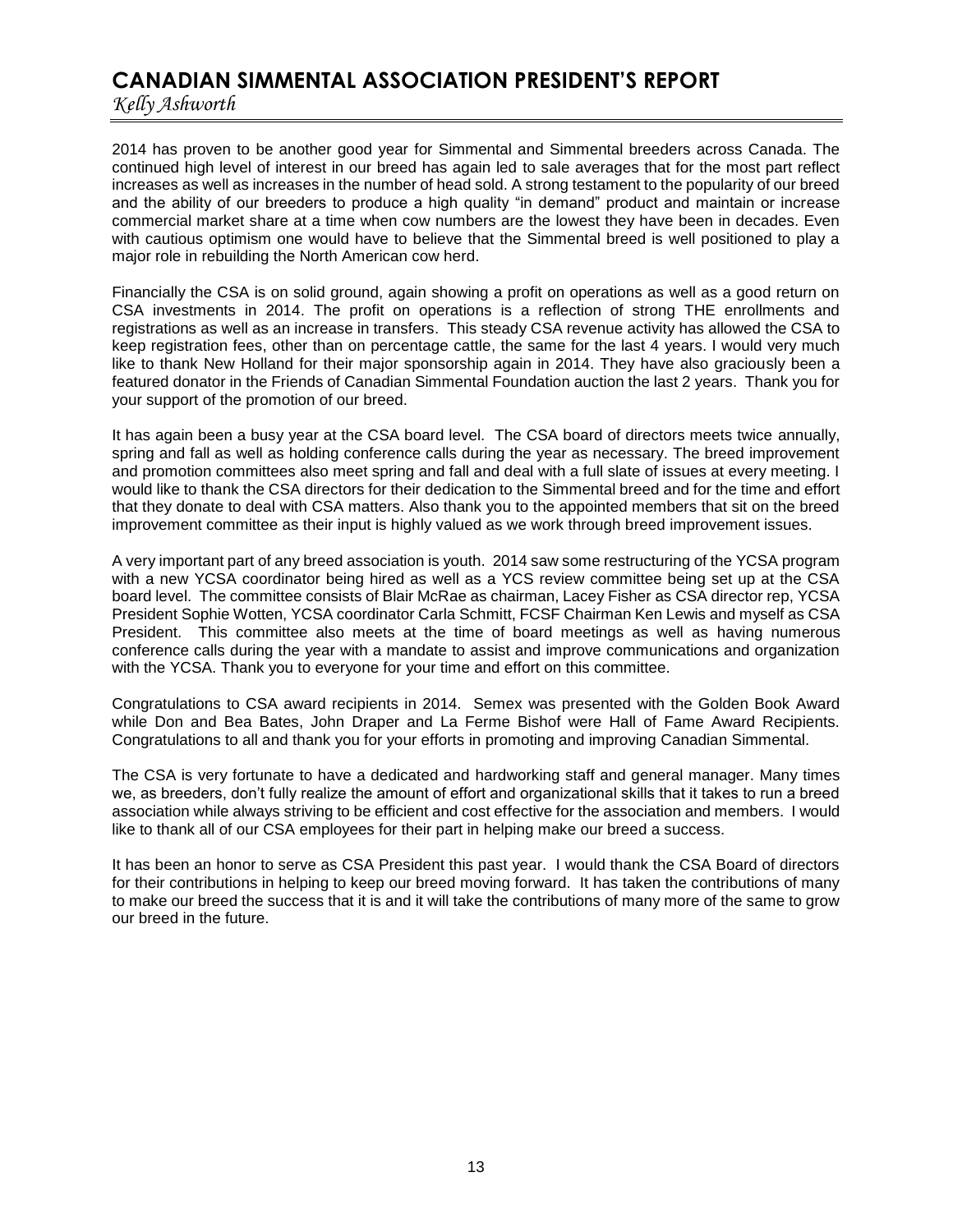## **GENERAL MANAGER'S REPORT**

*Bruce Holmquist*

2014 was another exceptional year for the Simmental Breed in Canada as well as for the Canadian Simmental Association (CSA). Simmental bull sales were again very strong and sales results reported to the Simmental Country once more showed the strong acceptance that the breed is enjoying in commercial cow-herds across the country. Exceptional demand was also seen for Simmental females through the run of fall sales as we saw new Simmental breeders begin their herds as well as established breeders make purchases to strengthen their programs. Though cow numbers across North America continue to be at historic lows, the demand for Simmental genetics continues to increase due to the efforts of you the breeders, sales managers and CSA programming.

Throughout its history the CSA has benefitted from strong leadership especially in the position of President and in 2014 Fraser Redpath completed his term as CSA President and incoming President Kelly Ashworth was joined by John Sullivan as First Vice-President and Lacey Fisher as Second Vice-President. Thank you to these individuals for your outstanding commitment to the CSA and its members; your interest and focus on all areas of CSA activities has guided us and allowed us to build upon the strong foundation that past CSA boards of directors have left behind. Like all CSA members, your CSA directors are busy with their own operations and personal lives however they take time out of their hectic schedules to volunteer and provide direction to the CSA. It is not an easy task serving as a director of a national organization and it is sometimes challenging to ensure regional interests don't overshadow the big picture. You have been successful in focusing on making decisions for the good of all and the balance and sound decision-making that you have followed has created positive direction for the breed.

The CSA again realized an operational surplus in 2014 as a result of increased registry activity combined with prudent spending. This has allowed us to maintain, and in some areas to increase service without increasing costs to you the member. Another success that has contributed is the partnership we entered into with New Holland Agriculture. This relationship continues to provide support to the CSA that is outside our traditional revenue streams; we thank New Holland for their confidence in our programming and look forward to maintaining that relationship for the benefit of both parties.

For the most part, all programming at CSA falls into three categories; breed improvement, promotion, and youth. Through various committees, input is provided to the CSA board and staff and the dedication from all who are involved is appreciated. Along with this more internal structure, CSA also supports numerous relationships within the entire beef industry. As a result of this mandate, we have been a part of several industry committees and working groups which deal with topics such as animal health, livestock traceability, trade, as well as many other industry issues. It is important that the seed-stock sector has a voice at these tables and CSA has taken a leadership role in covering the many bases on your behalf. CSA has been an active part of the International Livestock Congress, Canadian Cattlemen's Association (CCA) meetings, Cattlemen's Young Leaders (CYL), Canadian Beef Breeds Council meetings, Beef Improvement Federation and Livestock Markets Association of Canada convention.

A considerable amount of resources have been focused in the area of genetic improvement and last year the CSA completed our first round of Simmental Innovations research that provided breeders with genotypes, relative feed intake, carcass and meat quality data on Simmental genetics at a scale that rivals any other breed in any country around the world. Through this work and the partnerships CSA has established, we are better positioned to move the industry forward through identifying superior and more predictable genetics. As a result of this industry-leading initiative we stepped out ahead of most of the breed associations who have now adopted some of CSA's research initiatives. While the CSA board has decided to step back from further research initiatives on Canadian Simmental cattle we should always remember that the CSA is the only entity that is committed to and responsible for providing the tools to advance the breeding programs of its members and ultimately improve the Canadian beef industry. While we have taken an aggressive approach in the past we need to continue to have commitment to true genetic improvement of the Simmental breed.

The CSA is very fortunate to have a dedicated compliment of staff whose commitment to the Simmental breed plays a very significant part of our success. All of our staff members are very dedicated to their work and I am proud of the service that we offer to our membership through them. As with any business we may not get it right the "first time every time" however the decades of knowledge and experience that CSA staff supplies is invaluable in this age of ever changing and growing needs for service. We always attempt to do our best to work for you!

Canadian Simmental has implemented many new and exciting initiatives over the past several years and as a result has become the envy and model for many. Change does not come without its critics; however it is very hard to argue the inroads that Canadian Simmental has made over the past decade and the successes that have been achieved on many fronts. This will continue as long as we as an Association and as Simmental breeders focus on tangible programming, combined with strong leadership and the end goal of moving the cattle industry forward.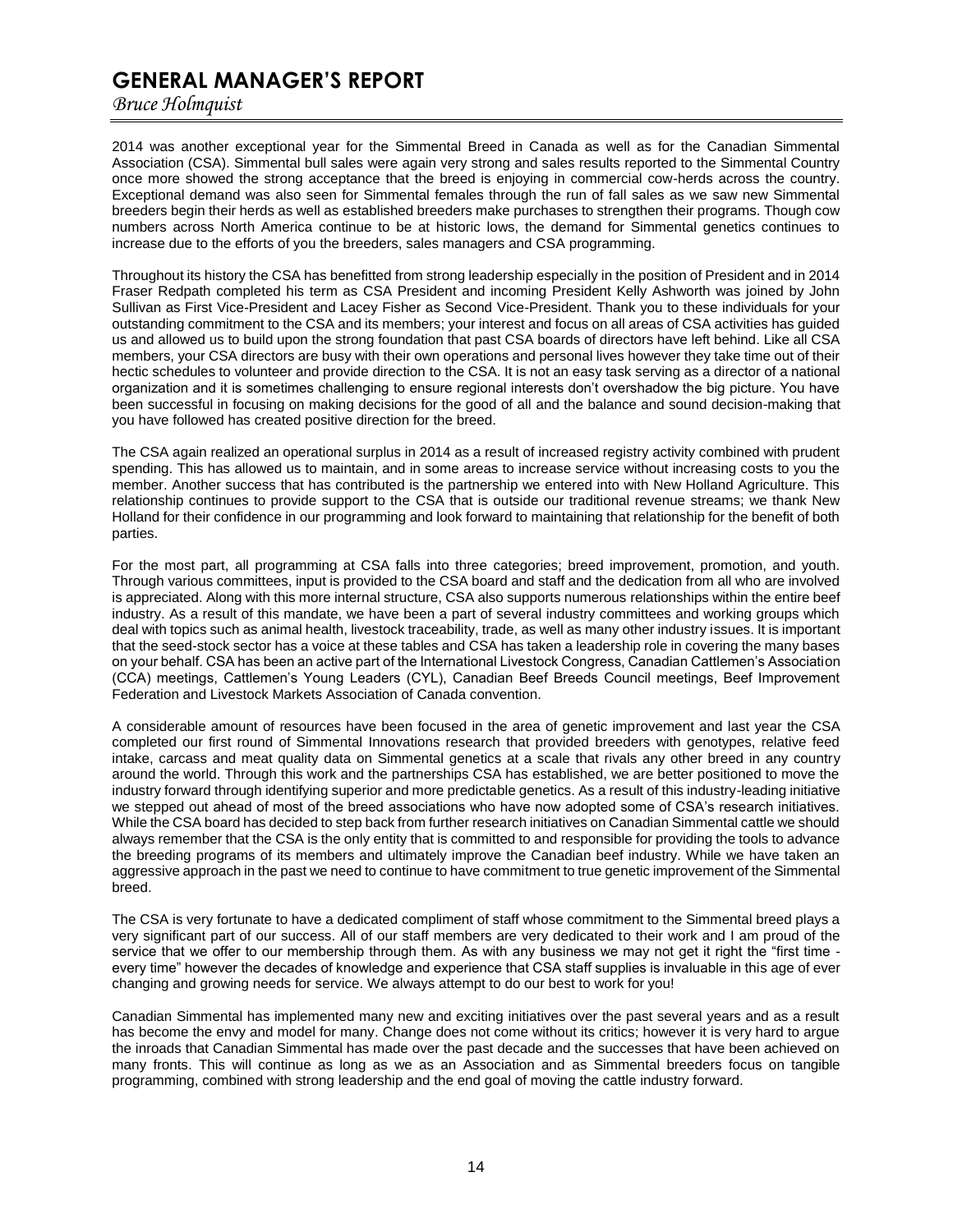

## **INDEPENDENT AUDITOR'S REPORT**

To the Members of the Canadian Simmental Association:

We have audited the accompanying consolidated financial statements of the Canadian Simmental Association which comprise the consolidated statement of financial position as at December 31, 2014, and the consolidated statements of operations, changes in net assets, cash flows for the year then ended, and a summary of significant accounting policies and other explanatory information.

Management's Responsibility for the Financial Statements

Management is responsible for the preparation and fair presentation of these consolidated financial statements in accordance with Canadian accounting standards for not-for-profit organizations and for such internal control as management determines necessary to enable the preparation of financial statements that are free from material misstatement, whether due to fraud or error.

#### Auditors' Responsibility

Our responsibility is to express an opinion on these consolidated financial statements based on our audit. We conducted our audit in accordance with Canadian generally accepted auditing standards. Those standards require that we comply with ethical requirements and plan and perform the audits to obtain reasonable assurance about whether the consolidated financial statements are free from material misstatement.

An audit involves performing procedures to obtain audit evidence about the amounts and disclosures in the consolidated financial statements. The procedures selected depend on the auditor's judgment, including the assessment of the risks of material misstatement of the consolidated financial statements, whether due to fraud or error. In making those risk assessments, the auditor considers internal control relevant to the entity's preparation and fair presentation of the consolidated financial statements in order to design audit procedures that are appropriate in the circumstances, but not for the purpose of expressing an opinion on the effectiveness of the entity's internal control. An audit also includes evaluating the appropriateness of accounting policies used and the reasonableness of accounting estimates made by management, as well as evaluating the overall presentation of the consolidated financial statements.

We believe that the audit evidence we have obtained is sufficient and appropriate to provide a basis for our audit opinion.

CALVISTA LLP PROFESSIONAL ACCOUNTANTS

Suite 1705, 1632 - 14th Ave NW Calgary, AB T2N 1M7

TEL: 403.777.2299 403.283.1088

FAX: 403.777.4201 WEB: WWW.CALVISTA.CA



A member of Kreston International | A global network of independent accounting firm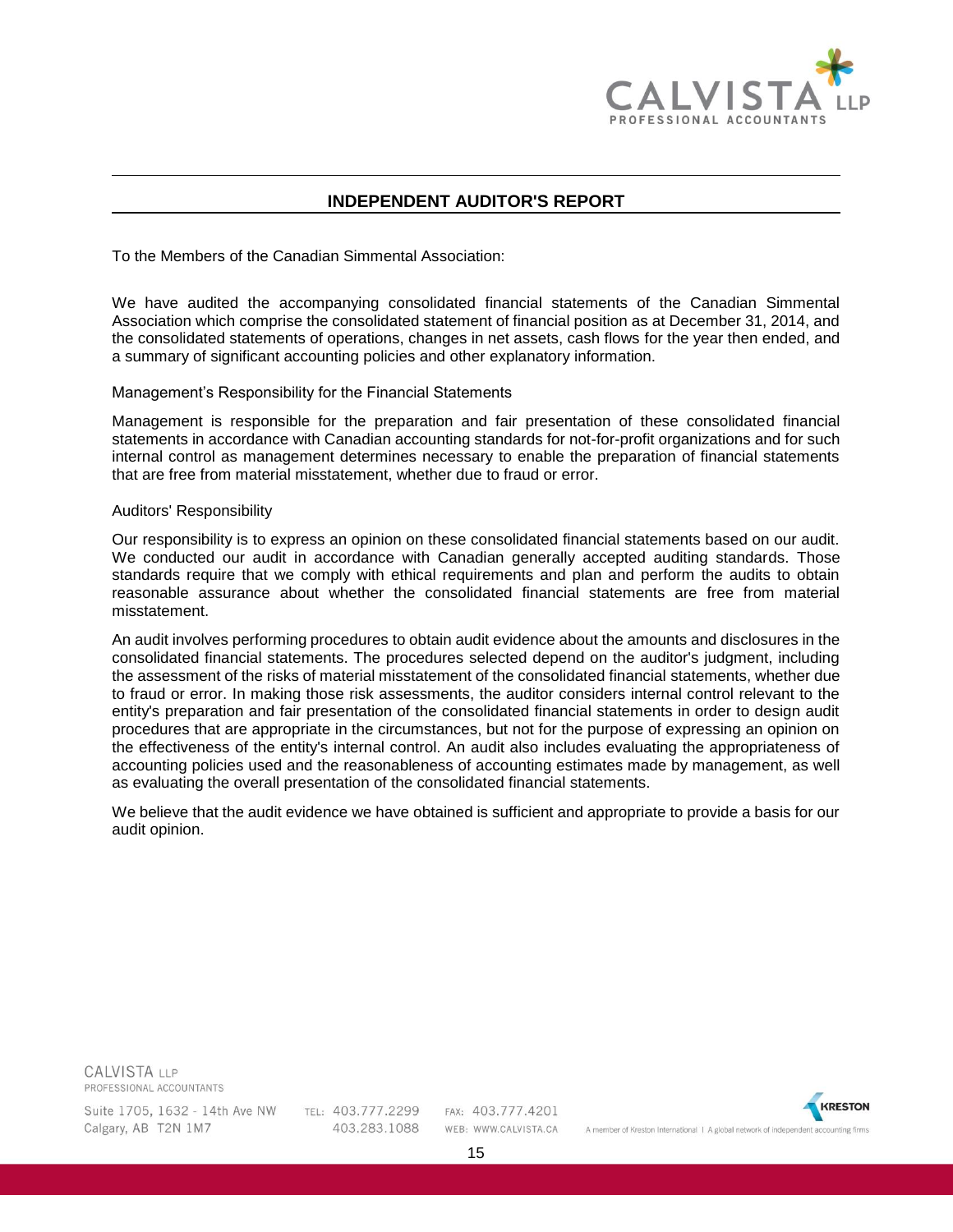## Opinion

In our opinion the consolidated financial statements present fairly, in all material respects, the financial position of the Canadian Simmental Association as at December 31, 2014, and its financial performance and its cash flows for the year then ended in accordance with Canadian accounting standards for not-for-profit organizations.

Calgary, Alberta Santa Superinten and Superinten and Superinten and Superinten and Superinten and Superinten and Superinten and Superinten and Superinten and Superinten and Superinten and Superinten and Superinten and Supe Professional Accountants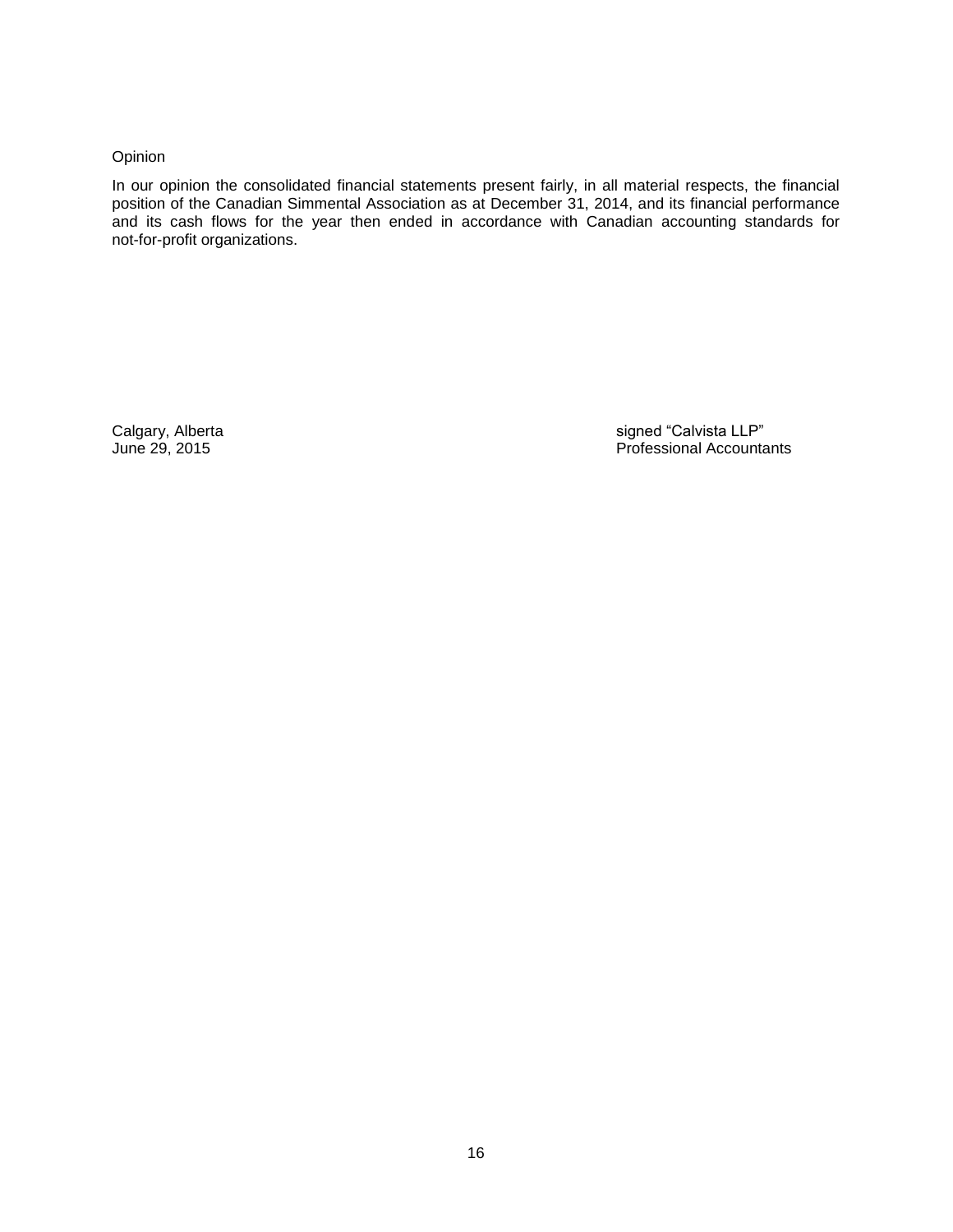## **CANADIAN SIMMENTAL ASSOCIATION Consolidated Statement of Financial Position As at December 31, 2014**

|                                                                                                                                          |    | 2014                                                 | 2013                                                      |
|------------------------------------------------------------------------------------------------------------------------------------------|----|------------------------------------------------------|-----------------------------------------------------------|
| <b>Assets</b><br>Current<br>Cash and cash equivalents<br>Marketable securities (Note 2)<br>Accounts receivable<br>Prepaid expenses       | \$ | 564,015<br>797,096<br>113,591<br>27,268<br>1,501,970 | \$<br>677,124<br>834,066<br>51,242<br>19,689<br>1,582,121 |
| Due from related party (Note 3)                                                                                                          |    |                                                      | 5,709                                                     |
| Property and equipment (Note 4)                                                                                                          |    | 24,883                                               | 29,908                                                    |
|                                                                                                                                          | S  | 1,526,853                                            | \$<br>1,617,738                                           |
| <b>Liabilities</b><br>Current<br>Accounts payable and accrued liabilities<br>Goods and services tax payable<br>Deferred revenue (Note 5) | \$ | 51,855<br>17,611<br>36,246<br>105,712                | \$<br>117,137<br>1,691<br>258,085<br>376,913              |
| <b>Net assets</b><br>General fund<br>Invested in property and equipment                                                                  | S  | 1,396,258<br>24,883<br>1,421,141<br>1,526,853        | \$<br>1,210,917<br>29,908<br>1,240,825<br>1,617,738       |

## APPROVED ON BEHALF OF THE BOARD OF DIRECTORS

\_\_\_\_\_\_\_\_\_\_\_\_\_\_\_\_\_\_\_\_\_\_\_\_\_\_\_\_\_ Director

\_\_\_\_\_\_\_\_\_\_\_\_\_\_\_\_\_\_\_\_\_\_\_\_\_\_\_\_\_ Director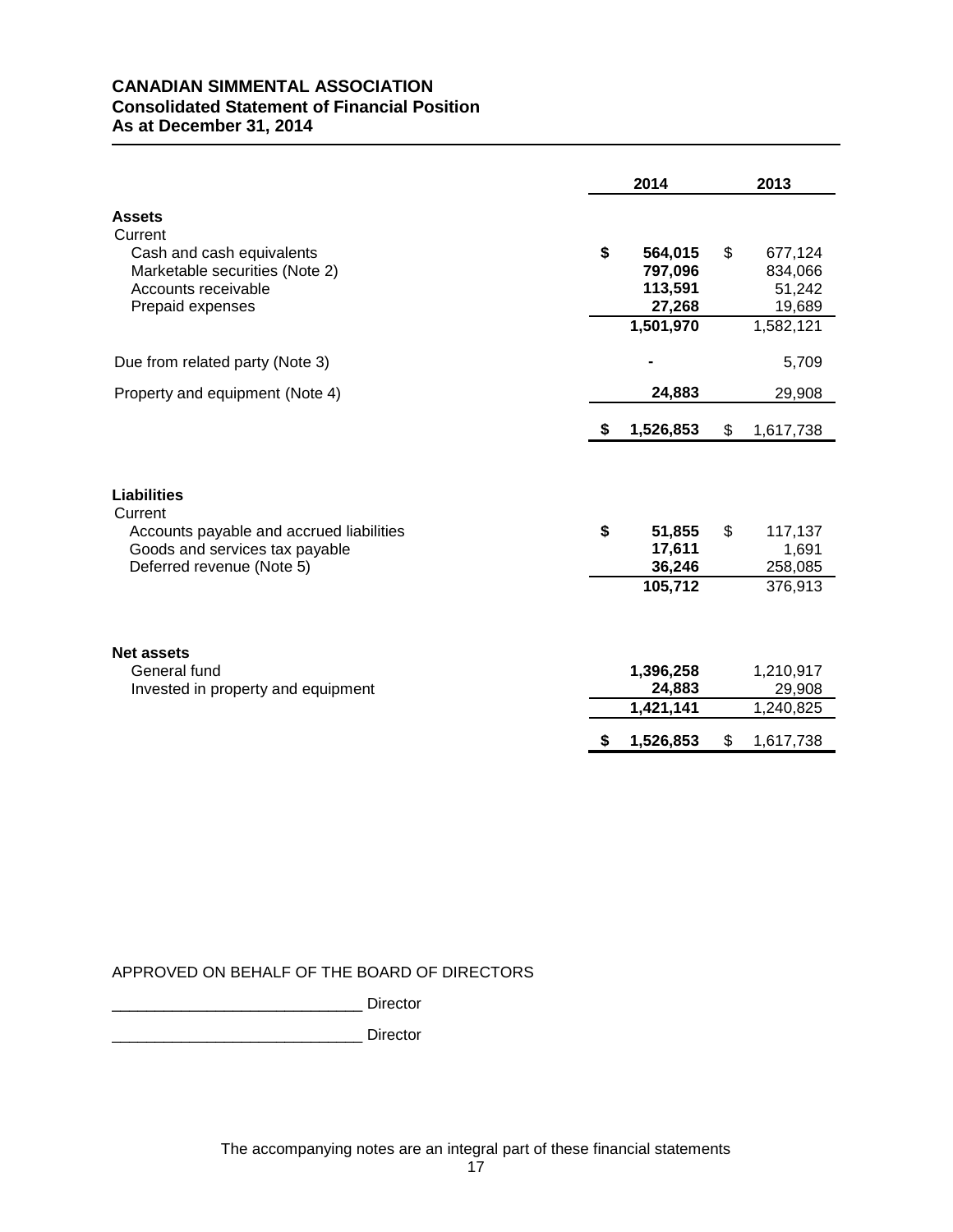## **CANADIAN SIMMENTAL ASSOCIATION Consolidated Statement of Operations Year Ended December 31, 2014**

|                                           | 2014             | 2013          |
|-------------------------------------------|------------------|---------------|
|                                           |                  |               |
| <b>Revenue</b>                            |                  |               |
| Total herd enrolment                      | \$<br>614,775    | \$<br>628,595 |
| Simmental Country Magazine (Schedule 2)   | 360,602          | 396,454       |
| Registrations                             | 192,051          | 194,452       |
| CAAP project (Schedule 4)                 | 175,767          | 785,740       |
| ALMA/ADF Project (Schedule 5)             | 163,878          | 619,343       |
| Lab services                              | 110,179          | 104,694       |
| Memberships                               | 72,175           | 70,041        |
| Other services<br><b>Transfers</b>        | 45,856<br>39,190 | 43,665        |
|                                           | 32,000           | 30,855        |
| New Holland sponsorship                   | 17,900           |               |
| Legacy reimbursements<br>YCSA(Schedule 3) |                  | 34,103        |
| Symposium sponsorship                     | 5,712            |               |
| Symposium registrations                   |                  | 50,670        |
| Research reimbursement                    |                  | 11,770        |
|                                           |                  | 6,950         |
|                                           | 1,830,085        | 2,977,332     |
| <b>Expenses</b>                           |                  |               |
| Salaries and employee benefits            | 402,575          | 365,570       |
| Simmental Country Magazine (Schedule 2)   | 390,318          | 400,960       |
| CAAP project (Schedule 4)                 | 229,733          | 961,756       |
| ALMA/ADF Project (Schedule 5)             | 116,662          | 619,343       |
| Provincial promotion funding              | 112,072          | 116,346       |
| Travel                                    | 90,963           | 76,703        |
| Lab service                               | 72,170           | 10,379        |
| Computer                                  | 69,817           | 57,894        |
| <b>Breed improvement</b>                  | 45,040           | 81,135        |
| Advertising and promotion                 | 42,854           | 33,872        |
| <b>Professional fees</b>                  | 34,393           | 14,500        |
| Utilities, property taxes and insurance   | 34,064           | 33,409        |
| Bank charges                              | 29,202           | 27,850        |
| Office                                    | 22,994           | 22,701        |
| Postage and freight                       | 21,787           | 22,275        |
| Amortization                              | 19,430           | 16,076        |
| Telephone                                 | 11,170           | 13,225        |
| YCSA (Schedule 3)                         | 9,352            |               |
| Repairs and maintenance                   | 9,254            | 8,143         |
| Annual general meeting                    | 8,160            | 6,419         |
| Symposium                                 |                  | 56,462        |
| Research contributions (Note 8)           |                  | 18,536        |
| Sponsorship to YCSA (Note 3)              |                  | 10,000        |
|                                           | 1,772,010        | 2,973,554     |
| Other income(expenses)<br>Interest        | 23,641           | 20,831        |
| Realized loss on marketable securities    | (4,048)          | (1,711)       |
| Unrealized gain on marketable securities  | 31,452           | 5,787         |
|                                           | 51,045           | 24,907        |
|                                           |                  |               |
| <b>Excess of revenue over expenses</b>    | \$<br>109,120    | \$<br>28,685  |

The accompanying notes are an integral part of these financial statements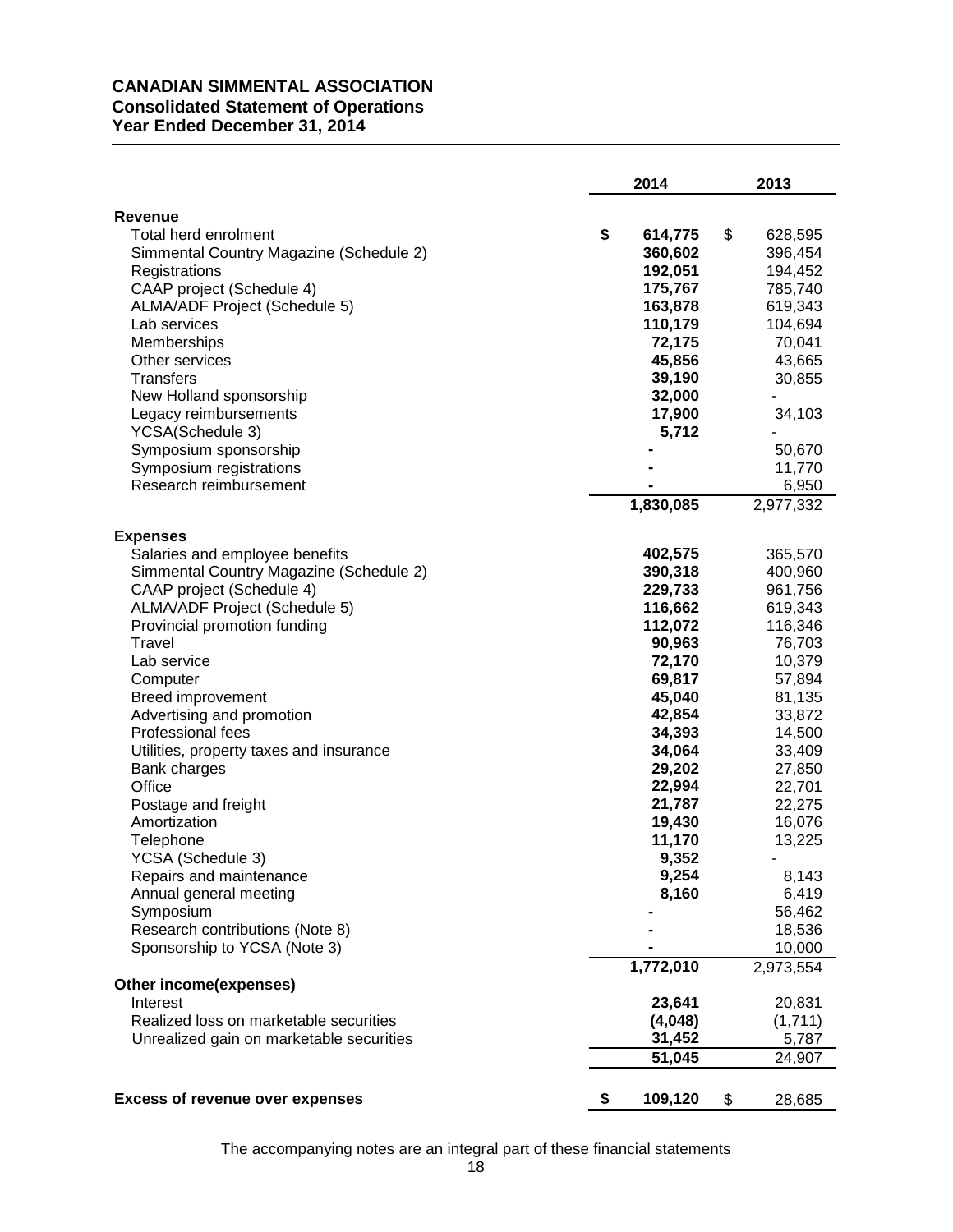## **CANADIAN SIMMENTAL ASSOCIATION Consolidated Statement of Changes in Net Assets Year Ended December 31, 2014**

|                                                                                                                                                          | <b>General fund</b>                           | Invested in<br>property and<br>equipment | 2014<br>Total                                       | 2013<br>Total       |
|----------------------------------------------------------------------------------------------------------------------------------------------------------|-----------------------------------------------|------------------------------------------|-----------------------------------------------------|---------------------|
| Balances, beginning of year<br>Transfer of YCSA fund (Note 3)<br>Investment in property and equipment<br>Excess (deficiency) of revenue over<br>expenses | 1,210,917 \$<br>71,196<br>(14,788)<br>128,933 | 29,908 \$<br>14,788<br>(19, 813)         | 1,240,825 \$<br>71,196<br>$\blacksquare$<br>109,120 | 1,212,140<br>28,685 |
| Balances, end of year                                                                                                                                    | 1,396,258 \$                                  | 24,883                                   | $1,421,141$ \$                                      | 1,240,825           |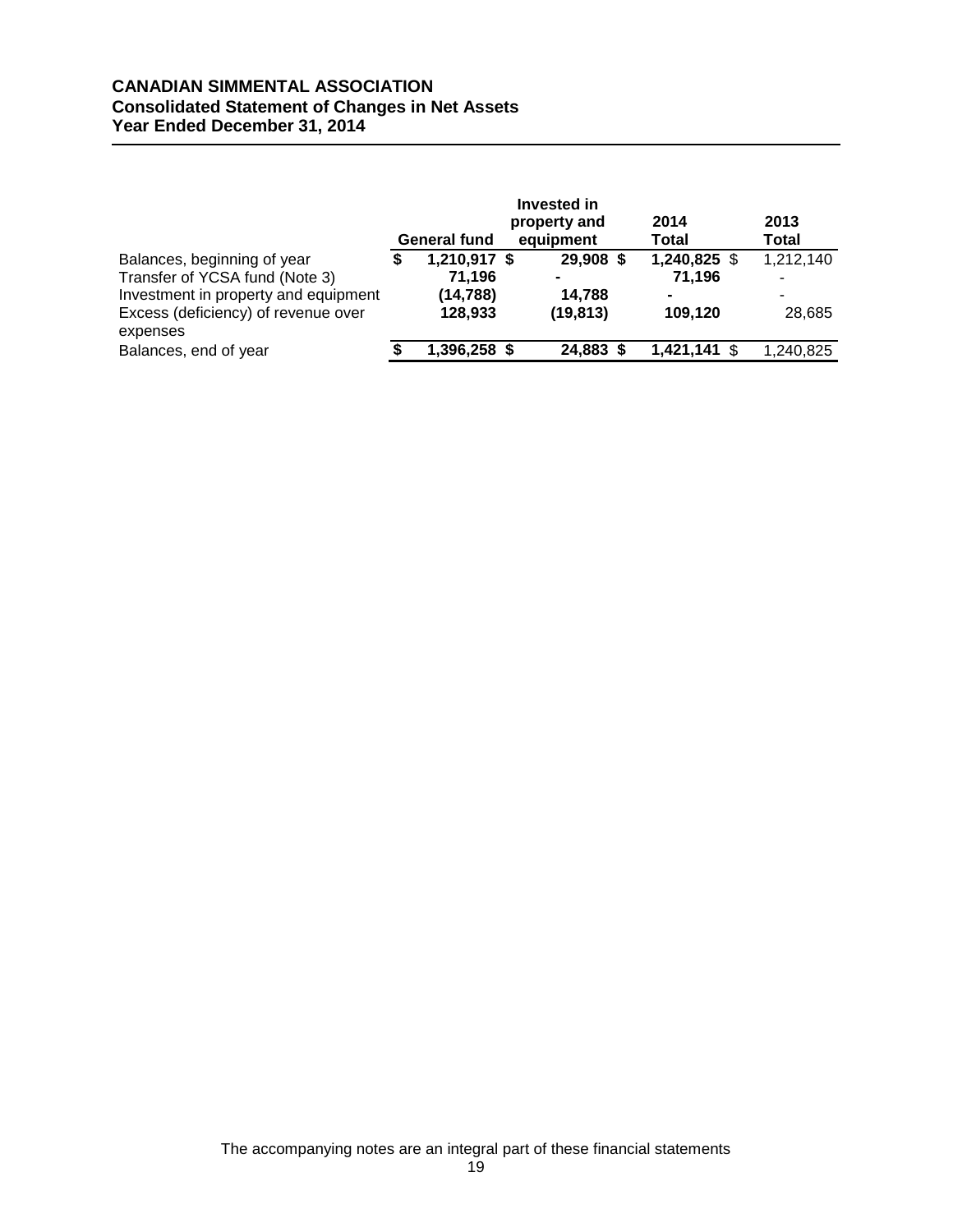## **CANADIAN SIMMENTAL ASSOCIATION Consolidated Statement of Cash Flows Year Ended December 31, 2014**

|                                                                                                                                                                                                           | 2014                                                                  | 2013                                                              |
|-----------------------------------------------------------------------------------------------------------------------------------------------------------------------------------------------------------|-----------------------------------------------------------------------|-------------------------------------------------------------------|
| <b>Operating activities</b><br>Excess of revenue over expenses                                                                                                                                            | \$<br>109,120                                                         | \$<br>28,685                                                      |
| <b>Transfer of YCSA Fund</b><br>Transfer of Trevor Vance scholarship                                                                                                                                      | 71,196<br>(14, 396)                                                   |                                                                   |
| Items not affecting cash:<br>Amortization<br>Realized loss on marketable securities<br>Unrealized gain on marketable securities                                                                           | 19,811<br>4,048<br>(31, 452)                                          | 16,609<br>1,711<br>(5,787)                                        |
| Changes in non-cash operating working capital:<br>Accounts receivable<br>Prepaid expenses<br>Accounts payable and accrued liabilities<br>Goods and services tax payable<br>Deferred revenue               | 158,327<br>(62, 349)<br>(7, 579)<br>(65, 285)<br>15,921<br>(207, 443) | 41,218<br>17,555<br>(11, 403)<br>(10, 573)<br>(19, 804)<br>57,511 |
| Cash flow from (used by) operating activities                                                                                                                                                             | (168, 408)                                                            | 74,504                                                            |
| <b>Investing activities</b><br>Purchase of property and equipment<br>Purchases of marketable securities<br>Proceeds on disposal of marketable securities<br>Cash flow from (used by) investing activities | (14, 788)<br>(368, 249)<br>432,627<br>49,590                          | (9,807)<br>(368, 682)<br>352,338<br>(26, 151)                     |
| <b>Financing activity</b><br>Advances from related party                                                                                                                                                  | 5,709                                                                 | 42,441                                                            |
| <b>Cash flow from financing activities</b>                                                                                                                                                                | 5,709                                                                 | 42,441                                                            |
| Increase (decrease) in cash and cash equivalents                                                                                                                                                          | (113, 109)                                                            | 90,794                                                            |
| Cash and cash equivalents, beginning of year                                                                                                                                                              | 677,124                                                               | 586,330                                                           |
| Cash and cash equivalents, end of year                                                                                                                                                                    | \$<br>564,015                                                         | \$<br>677,124                                                     |
| <b>Consisting of:</b><br>Operating account<br>Broker account                                                                                                                                              | \$<br>467,743<br>96,272                                               | \$<br>668,867<br>8,257                                            |
|                                                                                                                                                                                                           | \$<br>564,015                                                         | \$<br>677,124                                                     |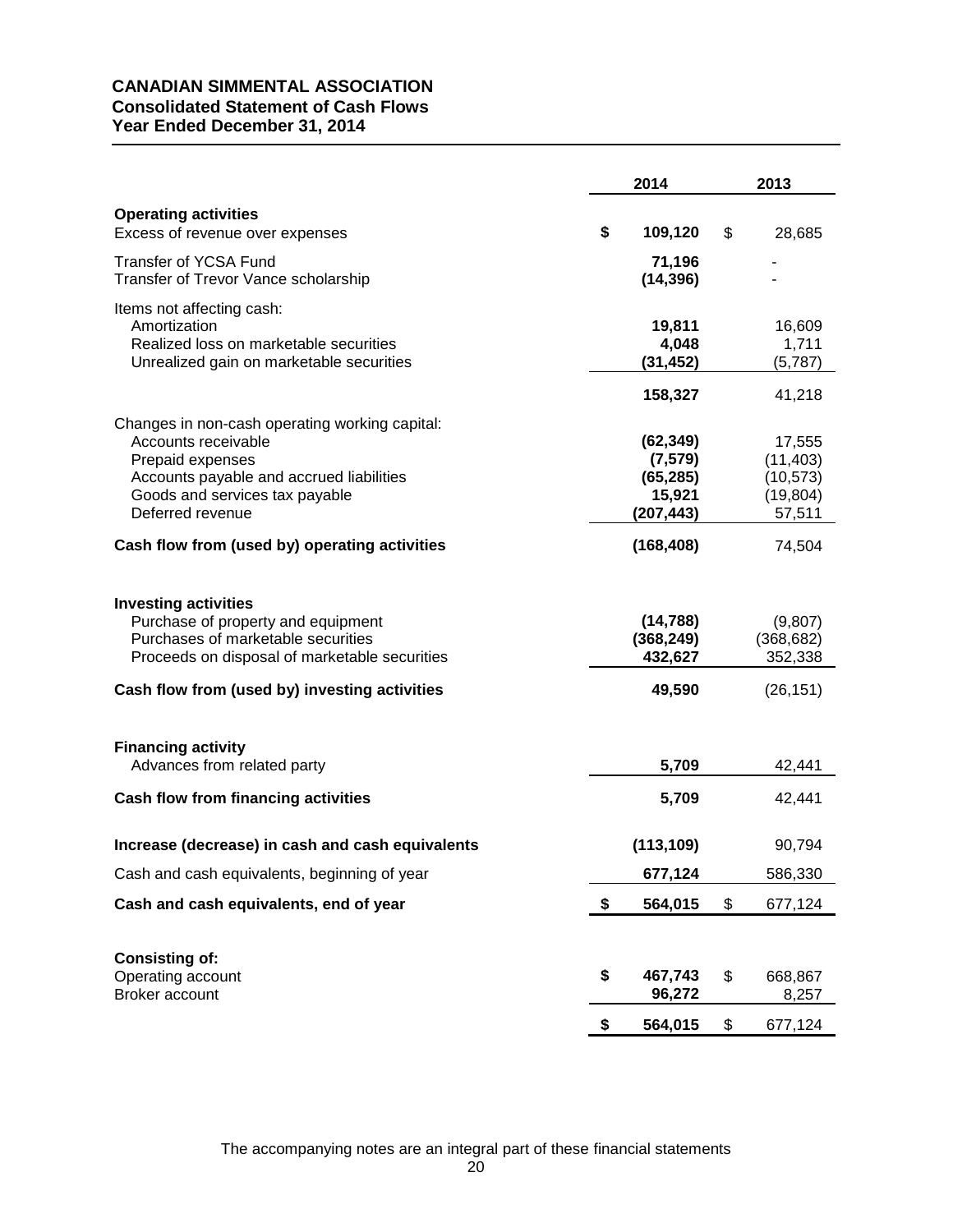## **Description of organization**

The Canadian Simmental Association (the "Association" or "CSA") was formed for the encouragement, development and regulation of breeding of Simmental cattle in Canada. The Association was incorporated under the Federal Animal Pedigree Act on February 20, 1969 which imposes rules of conduct on the Association and its members acting as purebred livestock breeders.

These consolidated financial statements include the accounts of the Canadian Simmental Association and its wholly owned subsidiaries, Simmental Country (1997) Ltd. The Young Canadian Simmental Association ("YCSA"), a youth program managed by the Association is included in consolidated financial statements. All inter-company balances and transactions have been eliminated.

## **1. Significant accounting policies**

Management has prepared the consolidated financial statements of the Association in accordance with Canadian Accounting Standards for Not-for-Profit Organizations ("ASFNPO"). The consolidated financial statements have, in management's opinion, been properly prepared using careful judgment with reasonable limits of materiality and within the framework of significant accounting policies summarized below.

## **(a) Measurement uncertainty**

The preparation of consolidated financial statements in conformity with ASFNPO requires management to make estimates and assumptions that affect the reported amount of assets and liabilities, disclosure of contingent assets and liabilities at the date of the financial statements and the reported amounts of revenues and expenses during the period. Such estimates are periodically reviewed and any adjustments necessary are reported in earnings in the period in which they become known. Actual results could differ from these estimates. Examples of such estimates include amortization of property and equipment, estimated useful life of capital assets, application of revenue recognition policies and accrued liabilities.

### **(b) Cash and cash equivalents**

The Association considers all investments with maturities of three months to be cash and cash equivalents.

## **(c) Marketable securities**

Marketable securities include bonds, T-bills, term deposits, preferred shares and common shares of publicly traded entities. These investments are classified as held for trading and therefore measured at fair value.

### **(d) Property and equipment**

Property and equipment are stated at cost less accumulated amortization. Amortization is provided on a straight line basis over their estimated useful lives as follows:

| Condominium                 | 20 years |
|-----------------------------|----------|
| Condominium improvements    | 10 years |
| Computer equipment/software | 3 years  |
| Furniture and fixtures      | 10 years |
| Publishing rights           | 10 years |
|                             |          |

The Association regularly reviews its property, plant and equipment to eliminate obsolete items.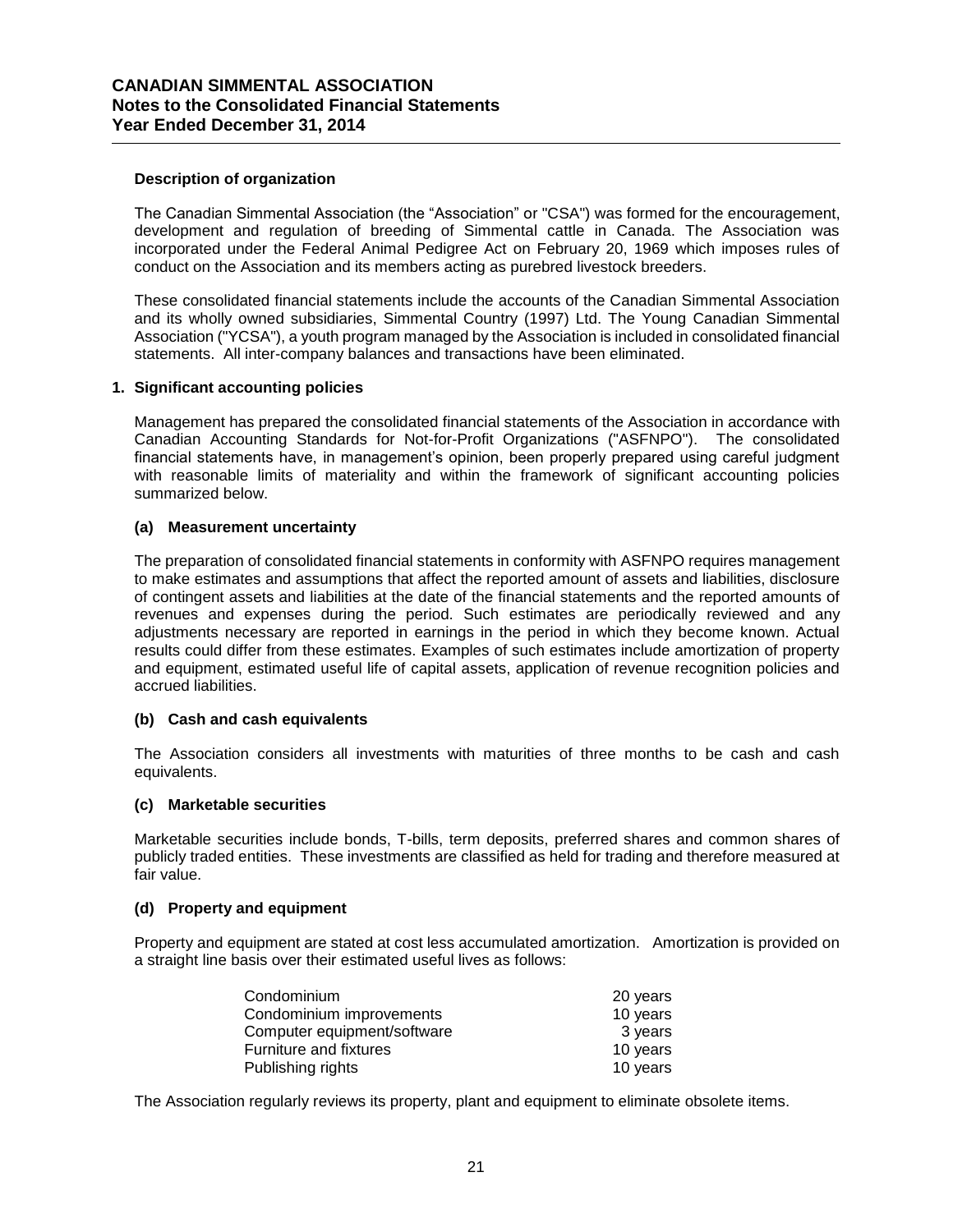## **(e) Revenue recognition**

The Association follows the deferral method of accounting for contributions. Restricted contributions are recognized as revenue in the year in which the related expenses are incurred. Unrestricted contributions are recognized as revenue when received or receivable if the amount to be received can be reasonably estimated and collection is reasonably assured.

Total herd enrolment, memberships, registration and subscription revenue is recognized in the period to which it relates.

Revenue for service is recognized when the services are rendered.

Advertising revenue is recorded in the month of the issue. Payments in advance are recorded as deferred income and classified as a current liability.

## **(f) Income taxes**

The Association and its wholly owned subsidiaries are not-for-profit organization under section 149.1(l) of the Income Tax Act and is therefore not subject to income taxes as long as it maintains its not-for-profit status.

## **(g) Contributed materials and services**

The Board of Directors volunteer their time to attend board meetings and represent the Association at events. Members also volunteer their time to organize and operate the provincial association and represent the Association at events. Due to the difficulty of determining the fair value of volunteer hours, contributed services are not recognized in the financial statements.

### **(h) Financial instruments**

Financial instruments are recorded at fair value when acquired or issued. In subsequent periods financial assets with actively traded markets are reported at fair value, with any unrealized gains and losses report in income. Cash and marketable securities are measured at fair value. All other financial instruments are measured at amortized cost. The financial instruments measured at amortized cost include accounts receivable, accounts payable and due from related parties.

The fair value of a financial instrument is the estimated amount that the Association would receive or pay to settle a financial asset or financial liability as at the reporting date. The fair values of accounts receivable, accounts payable and due to related parties approximate their carrying values due to their short term nature.

### **2. Marketable securities**

Marketable securities include bonds, T-bills, term deposits, preferred shares and common shares of publicly traded entities. The bonds, T-bills and term deposit earn interest at rates which vary from 1.80% to 7.50% (2013 – 1.80% to 7.50%). These investments mature at various dates from February 2015 to June 2019.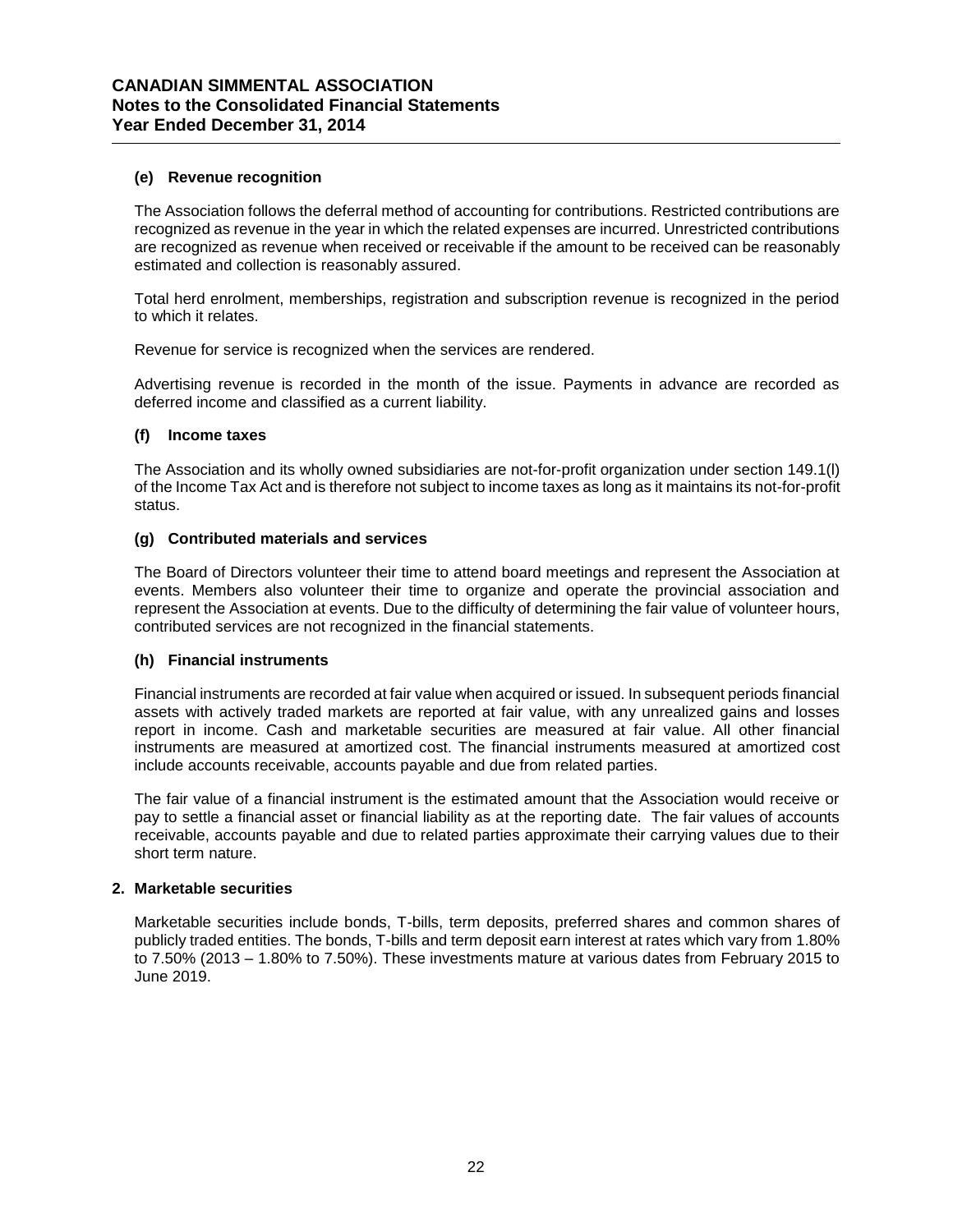## **CANADIAN SIMMENTAL ASSOCIATION Notes to the Consolidated Financial Statements Year Ended December 31, 2014**

## **3. Related party**

|                                                                                 | 2014           | 2013   |
|---------------------------------------------------------------------------------|----------------|--------|
| The Friends of Canadian Simmental Foundation<br>Common directors and management |                |        |
| Sponsorship                                                                     | $\blacksquare$ | 10.000 |

These transaction are in the normal course of operations and are measured at the exchange amount, which is the amount of consideration established and agreed to by the related parties.

|                                                       | 2014 | 2013  |
|-------------------------------------------------------|------|-------|
| Due from The Friends of Canadian Simmental Foundation |      |       |
| Research and development                              |      | 5.709 |

Advances from the related party are non-interest bearing, unsecured and have no set repayment terms.

As of August 31, 2014, the board of directors has approved a transfer of \$71,196 of YCSA funds from The Friends of the Canadian Simmental Association to be under the responsibility of the Association, as required under the bylaws.

The board of directors has approved the transfer of \$14,396 from the externally restricted Trevor Vance scholarship to be managed by The Friends of Canadian Simmental Foundation.

## **4. Property and equipment**

|                             | Cost             | <b>Accumulated</b><br>amortization | <b>Net</b><br>2014 |           | <b>Net</b><br>2013 |
|-----------------------------|------------------|------------------------------------|--------------------|-----------|--------------------|
| Condominium                 | \$<br>235,999 \$ | 235,999 \$                         | $\blacksquare$     |           | ٠                  |
| Publishing rights           | 233,000          | 233,000                            |                    |           |                    |
| Computer equipment/software | 230,188          | 223,577                            | 6.611              |           | 18,110             |
| Furniture & fixtures        | 164,382          | 163,049                            | 1,333              |           | -                  |
| Condominium improvements    | 66,058           | 49,119                             | 16,939             |           | 11,798             |
|                             | 929,627 \$       | 904,744 \$                         |                    | 24,883 \$ | 29,908             |

## **5. Deferred revenue**

|                               | 2014   |    | 2013    |
|-------------------------------|--------|----|---------|
| Meat Quality Project (Note 8) |        | \$ | 114,446 |
| <b>CAAP</b> contribution      | -      |    | 95.239  |
| Trevor Vance scholarship      | -      |    | 14.396  |
| Member deposits               | 22.592 |    | 24,069  |
| Advertisements                | -      |    | 643     |
| Magazine subscriptions        | 5.054  |    | 5,442   |
| Auction market calendar       | 8,600  |    | 3,850   |
|                               | 36.246 | S  | 258,085 |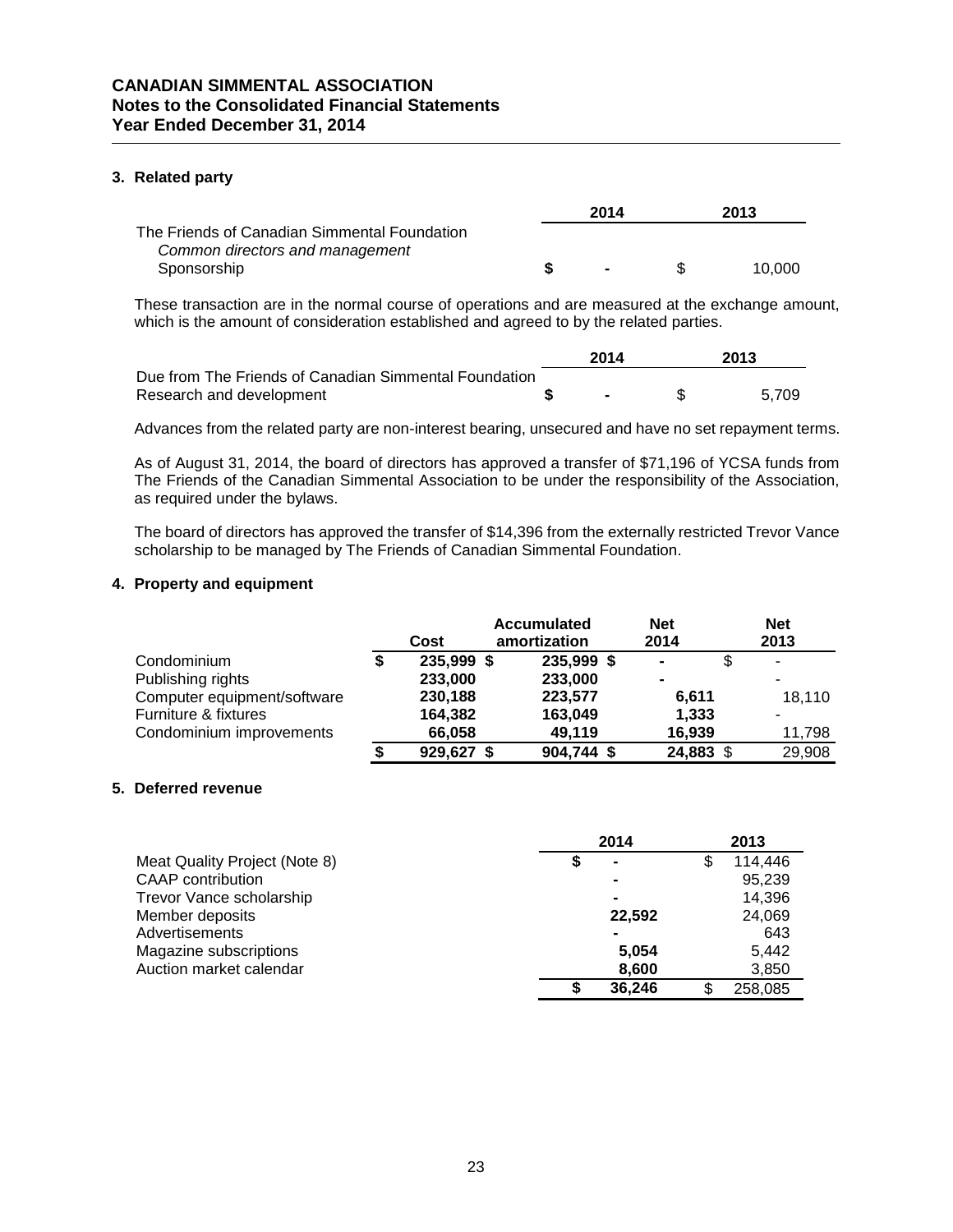## **CANADIAN SIMMENTAL ASSOCIATION Notes to the Consolidated Financial Statements Year Ended December 31, 2014**

The grants received from the Alberta Livestock and Meat Agency Ltd. (ALMA) and the Agriculture Development Fund (ADF) are externally restricted for spending in the related projects and are deferred to the subsequent years to recognize revenues when the related expenses are incurred.

| <b>Deferred contributions:</b>          | 2014         | 2013          |
|-----------------------------------------|--------------|---------------|
| <b>Meat Quality Project</b>             |              |               |
| Deferred contribution, beginning        | 114,446<br>S | S<br>170,809  |
| Contributions received/receivable       | 49,432       | 562,980       |
| Contributions used for project expenses | (163,878)    | (619,343)     |
| Deferred contribution, ending           |              | 114,446<br>\$ |
| <b>CAAP</b>                             |              |               |
| Deferred contribution, beginning        | S<br>95,239  | \$            |
| Contributions received/receivable       | 80,528       | 880,979       |
| Contributions used for project expenses | (175,767)    | (785,740)     |
| Deferred contribution, ending           |              | 95,239<br>ፍ   |

### **6. Financial instruments**

The Association's financial instruments include cash, marketable securities, accounts receivable, due from related parties and accounts payable. It is management's opinion, that the Association is not exposed to significant risks arising from these financial instruments with the exception of the risks noted below.

### **Credit risk**

Credit risk arises from the potential that a counter party will fail to perform its obligations. The Association is exposed to credit risk from its members and customers. Its customers are primarily in the agricultural industry. In order to reduce its credit risk, the Association conducts regular reviews of its existing members and customers' credit performance. An allowance for doubtful accounts is established based upon factors surrounding the credit risk of specific accounts, historical trends and other information. The Association has a significant number of members and customers which minimizes concentration of credit risk.

#### **Interest risk**

Interest risk is the risk that future cash flows associated with a monetary financial instrument will fluctuate in amount with changes to interest rates. The Association manages its portfolio investments based on its cash flow needs and with a view of optimizing its interest income.

#### **Currency risk**

Currency risk is the risk to the Association's earnings that arise from fluctuations of foreign exchange rates and the degree of volatility of these rates. The Association is exposed to foreign currency exchange risk on cash, accounts receivable, and accounts payable held in U.S. dollars. The Association does not use derivative instruments to reduce its exposure to foreign currency risk.

#### **7. Contractual obligations**

The Association has entered into a contract with a publishing company for the production of Simmental Country magazine and Commercial Country magazine. The contract is effective from June 1, 2012 to May 31, 2017.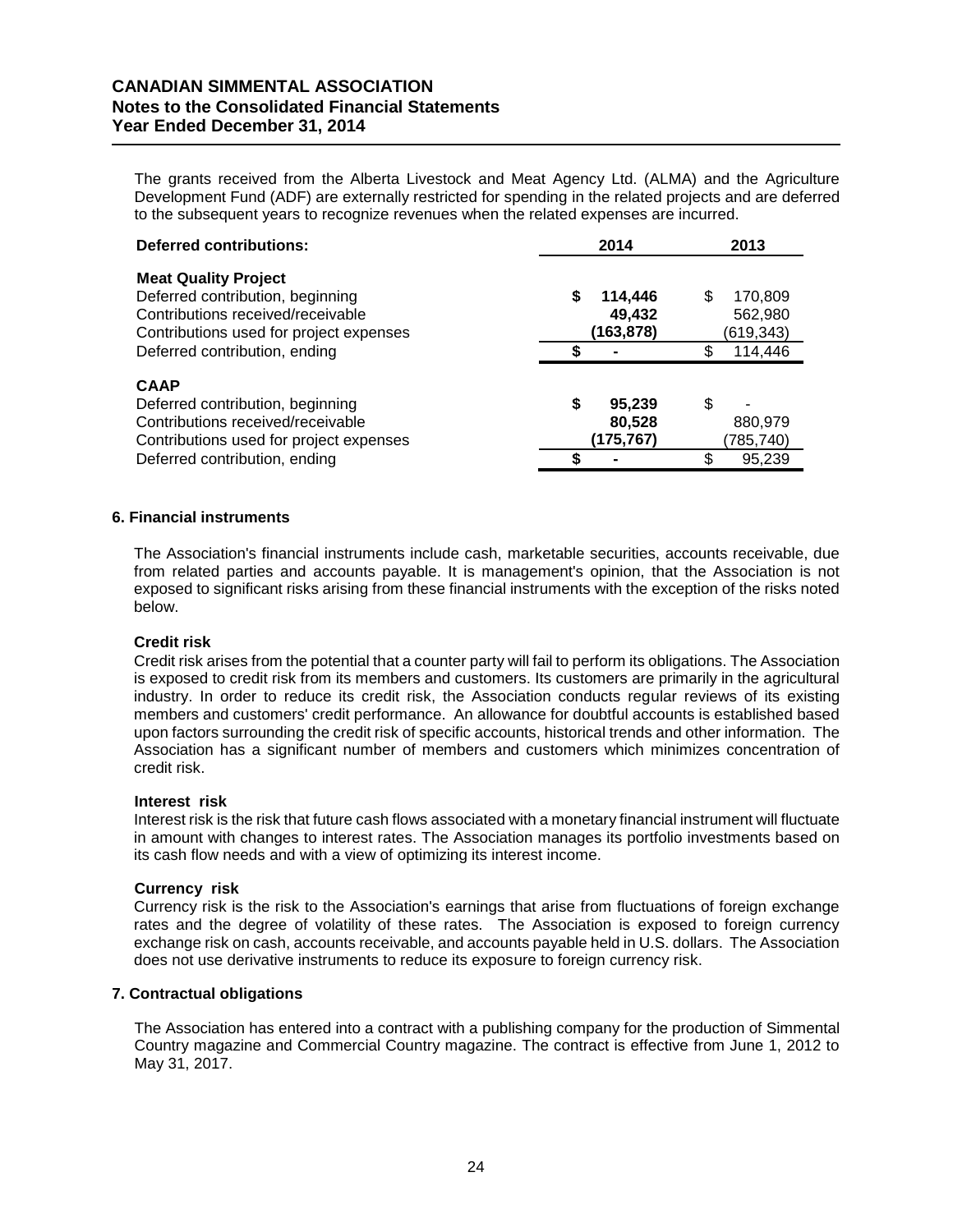## **8. Grants**

The Association has been approved for a research grant of up to \$1,700,000 from the Canadian Agriculture Adaptation Program (CAAP) to be paid in quarterly installments from April 1, 2011 to March 31, 2014. The objective of the project is to develop genomic and genetic prediction tools designed to improve fertility, feed efficiency, carcass and meat quality of Simmental cattle. The Association will collect DNA & phenotypic data, conduct whole genome scanning and imputation, and develop and disseminate a series of genetic prediction tools that will allow Canadian Simmental cattle breeders to identify, select and breed cattle that have greater fertility and mothering ability, growth and feed efficiency to produce a more desirable beef product. As of December 31, 2014 the project was completed and all installments of the grants have been received.

The Association has been approved for research grants up to a maximum of \$375,000 each from ALMA and the ADF for the completion of the Meat Quality Project. The funding from ALMA is released in 4 installments and the funding from ADF is released in 3 installments upon completion of specific requirements. The objective of the Meat Quality Project is to extend and complement the phenotypic and genotypic dataset with a focus on Western Canada sourced cattle and ensure that the technologies developed in the complimentary project are of sufficient accuracy that can be directly included into beef breeding programs that include a carcass and meat quality focus. As of December 31, 2014 the project was completed and all installments of the grants have been received with the exception of the final installment payments of \$28,660 for ADF and \$20,772 for ALMA which are recorded in accounts receivable.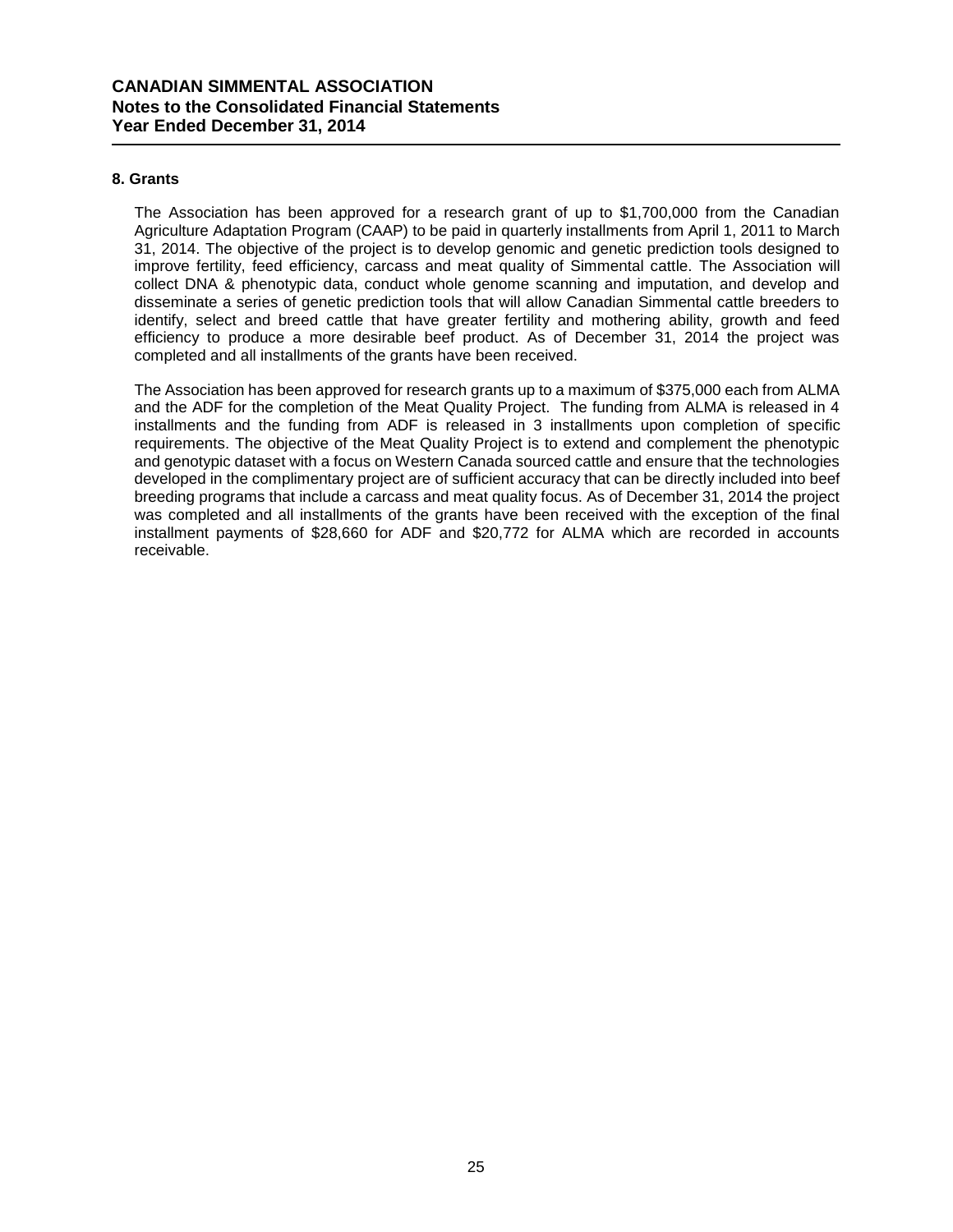## **CANADIAN SIMMENTAL ASSOCIATION Schedule 1 - Canadian Simmental Association Non-Consolidated Schedule of Operations Year Ended December 31, 2014**

|                                          | 2014          | 2013          |
|------------------------------------------|---------------|---------------|
| <b>Revenue</b>                           |               |               |
| Total herd enrolment                     | \$<br>614,775 | \$<br>628,595 |
| Registrations                            | 192,051       | 194,452       |
| Lab services                             | 110,179       | 104,694       |
| Memberships                              | 72,175        | 70,041        |
| Other services                           | 45,856        | 43,665        |
| Transfers                                | 39,190        | 30,855        |
| New Holland sponsorship                  | 32,000        |               |
| Legacy reimbursements                    | 17,900        | 34,103        |
| Symposium sponsorship                    |               | 50,670        |
| Symposium registrations                  |               | 11,770        |
| Research reimbursement                   |               | 6,950         |
|                                          | 1,124,126     | 1,175,795     |
| <b>Direct expenses</b>                   |               |               |
| Salaries and employee benefits           | 402,575       | 365,570       |
| Provincial promotion funding             | 112,072       | 116,346       |
| Travel                                   | 90,963        | 76,703        |
| Lab service                              | 72,170        | 10,379        |
| Computer                                 | 69,817        | 57,894        |
| Advertising and promotion                | 62,854        | 53,872        |
| Breed improvement                        | 45,040        | 81,135        |
| Professional fees                        | 34,393        | 14,500        |
| Utilities, property taxes and insurance  | 34,064        | 33,409        |
| <b>Bank charges</b>                      | 29,202        | 27,850        |
| Office                                   | 22,994        | 22,701        |
| Postage and freight                      | 21,787        | 22,275        |
| Amortization                             | 19,430        | 16,076        |
| Sponsorship to YCSA                      | 15,000        | 10,000        |
| Telephone                                | 11,170        | 13,225        |
| Repairs and maintenance                  | 9,254         | 8,143         |
| Annual general meeting                   | 8,160         | 6,419         |
| Symposium                                |               | 56,462        |
| <b>Research contributions</b>            |               | 18,536        |
|                                          | 1,060,945     | 1,011,495     |
| Other income                             |               |               |
| Interest                                 | 23,641        | 20,831        |
| Realized loss on marketable securities   | (4,048)       | (1,711)       |
| Unrealized gain on marketable securities | 31,452        | 5,787         |
|                                          | 51,045        | 24,907        |
| <b>Excess of revenue over expenses</b>   | \$<br>114,226 | \$<br>189,207 |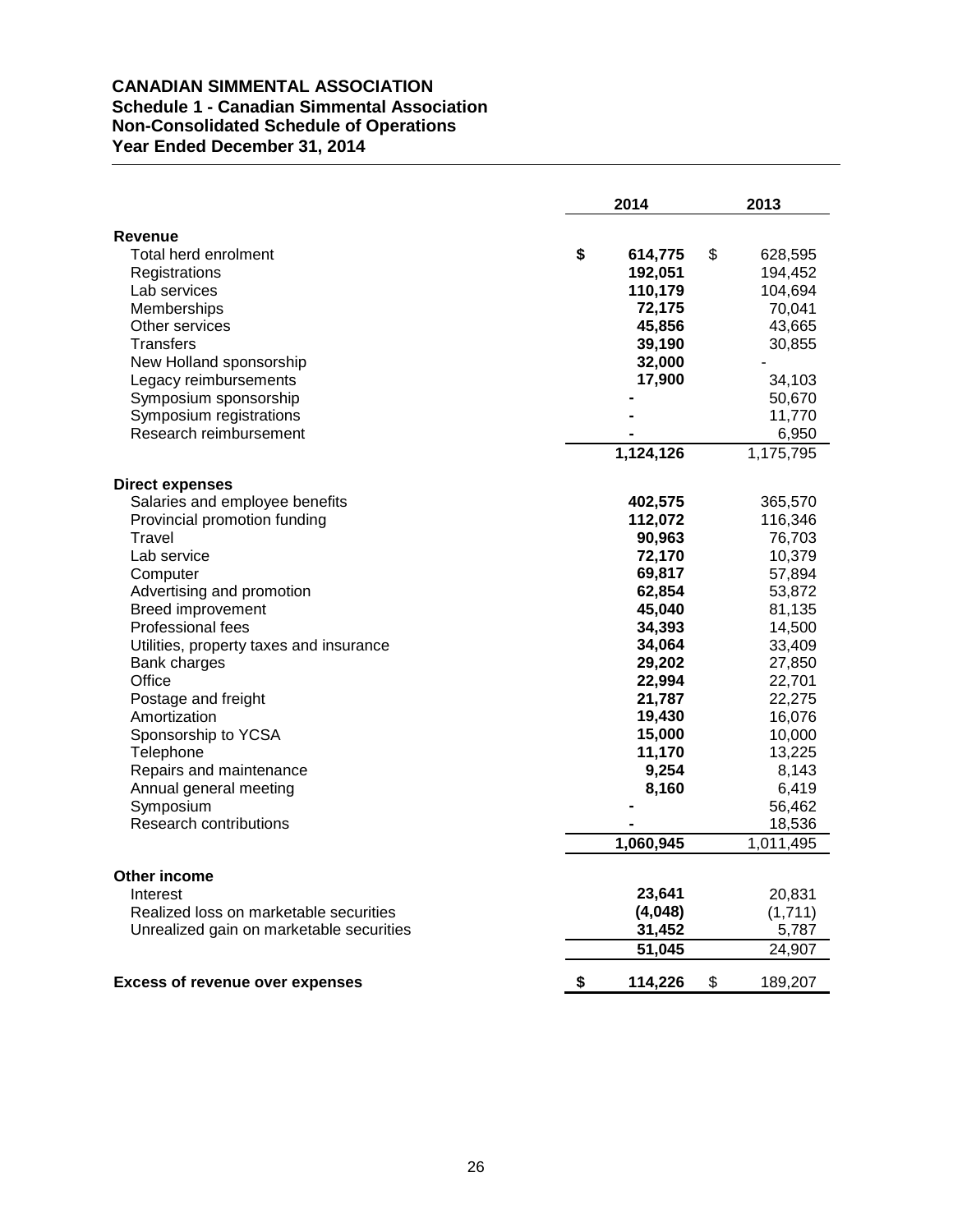## **CANADIAN SIMMENTAL ASSOCIATION Schedule 2 - Simmental Country Magazine Non-Consolidated Schedule of Operations Year Ended December 31, 2014**

|                                        | 2014          | 2013          |
|----------------------------------------|---------------|---------------|
| <b>Revenue</b>                         |               |               |
| Advertising                            | \$<br>310,773 | \$<br>350,067 |
| Other                                  | 43,231        | 39,726        |
| Subscriptions                          | 26,598        | 26,661        |
| CAAP project                           | 14,257        |               |
|                                        | 394,859       | 416,454       |
| <b>Direct expenses</b>                 |               |               |
| Printing                               | 181,711       | 186,041       |
| Salaries and employee benefits         | 114,075       | 124,500       |
| Magazine postage                       | 50,786        | 50,438        |
| Travel & promotion                     | 35,325        | 33,250        |
| Telephone                              | 3,476         | 3,893         |
| Office postage                         | 2,359         | 661           |
| Office and miscellaneous               | 1,246         | 753           |
| Bank charges                           | 959           | 891           |
| Amortization                           | 381           | 533           |
|                                        | 390,318       | 400,960       |
| <b>Excess of revenue over expenses</b> | \$<br>4,541   | \$<br>15,494  |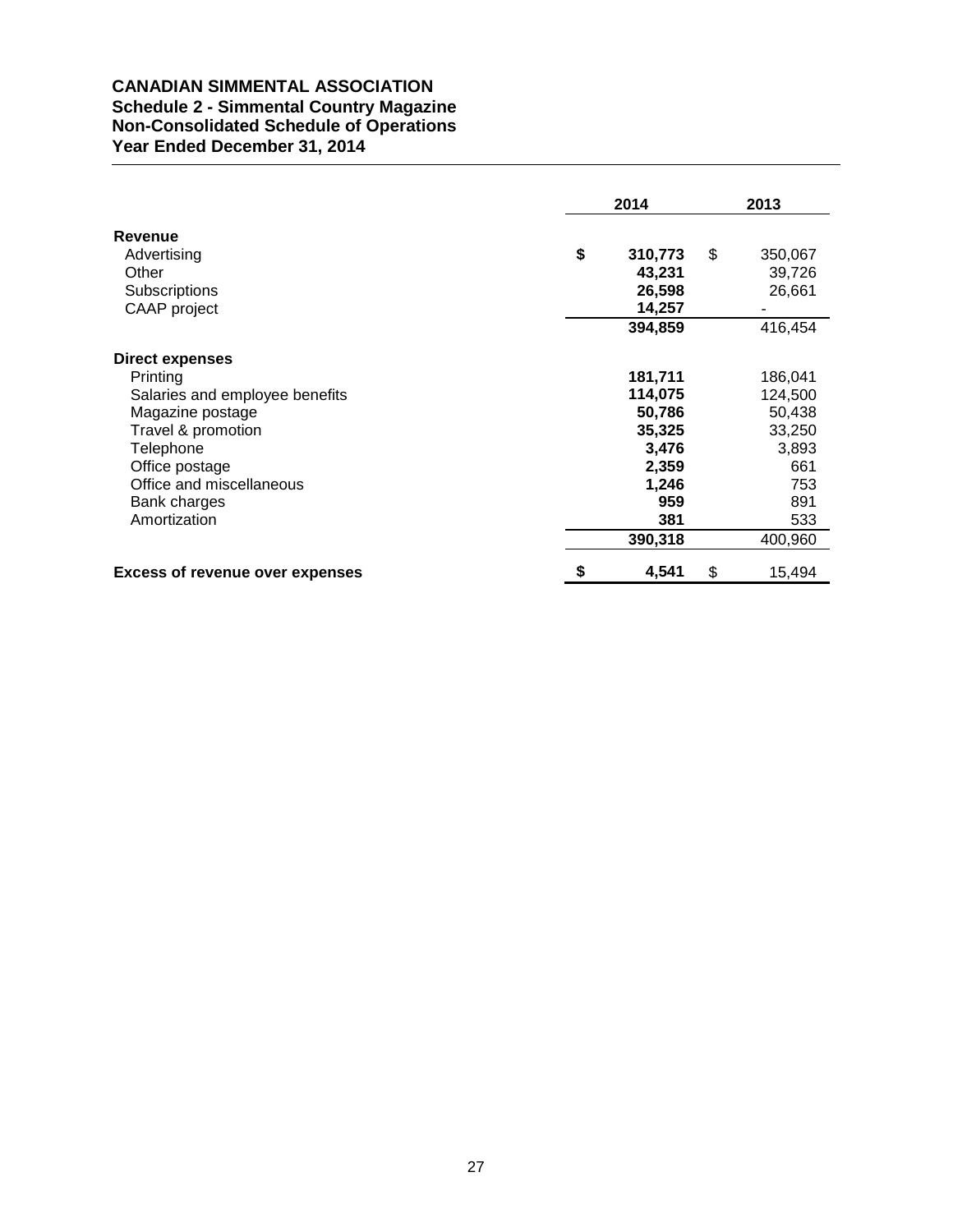## **CANADIAN SIMMENTAL ASSOCIATION Schedule 3 - Young Canadian Simmental Association Non-Consolidated Schedule of Operations Period from September 1 to December 31, 2014**

|                                        | 2014         | 2013           |
|----------------------------------------|--------------|----------------|
| <b>Revenue</b>                         |              |                |
| CSA sponsorship                        | \$<br>10,000 | \$             |
| New Holland sponsorship                | 5,000        |                |
| AJSA CSA reimbursement                 | 3,000        |                |
| Semen and embryo fundraiser            | 2,686        |                |
| Donations                              | 26           |                |
|                                        | 20,712       |                |
| <b>Direct expenses</b>                 |              |                |
| Travel                                 | 8,126        |                |
| Advertising and promotion              | 507          |                |
| Office                                 | 499          |                |
| National board jackets                 | 216          |                |
| <b>Bank charges</b>                    | 4            |                |
|                                        | 9,352        | $\blacksquare$ |
| <b>Excess of revenue over expenses</b> | 11,360       | \$             |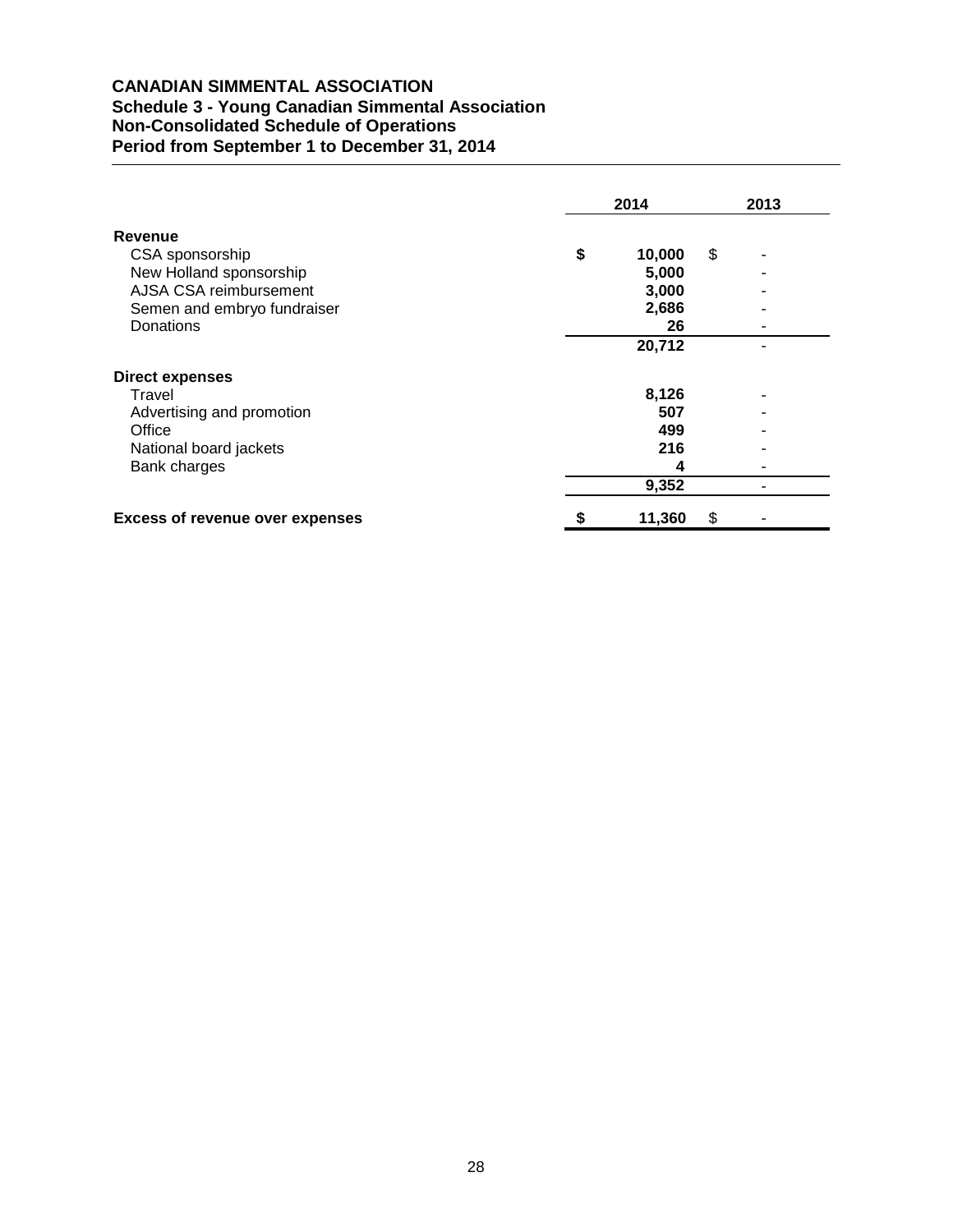## **CANADIAN SIMMENTAL ASSOCIATION Schedule 4 - Canadian Agricultural Adaptation Program Schedule of Operations Year Ended December 31, 2014**

|                                                                          | <b>Budget</b><br>2014<br>(unaudited) |        | <b>Actual</b><br>2014 | <b>Actual</b><br>2013 |                 |
|--------------------------------------------------------------------------|--------------------------------------|--------|-----------------------|-----------------------|-----------------|
| Revenue                                                                  |                                      |        |                       |                       |                 |
| <b>CAAP</b> funding                                                      | \$                                   | 24,600 | \$<br>175,767         | \$                    | 785,740         |
| <b>Direct expenses</b><br>Activity 1 - Database expansion                |                                      |        |                       |                       |                 |
| Technician<br>Travel & meeting                                           |                                      |        | 2,864                 |                       | 71,236<br>9,405 |
| Operating & equipment                                                    |                                      |        | 21,563                |                       | 48,884          |
| Activity 2 - Development of genetics<br><b>PhD Quantitative Genetics</b> |                                      |        | 847                   |                       | 28,104          |
| Communication                                                            |                                      |        | 8,625                 |                       | 897             |
| <b>Technical IT support</b>                                              |                                      |        |                       |                       | 4,272           |
| Travel & meeting                                                         |                                      |        |                       |                       | 3,632           |
| Activity 3 - Genotyping                                                  |                                      |        |                       |                       |                 |
| PhD molecular genetics                                                   |                                      |        |                       |                       | 24,917          |
| Communication                                                            |                                      |        | 25,024                |                       | 327             |
| Travel & meeting                                                         |                                      |        | 3,381                 |                       | 8,135           |
| Operating & equipment<br>Activity 4 - Genomic enhanced                   |                                      |        | 65,336                |                       | 462,021         |
| Communication                                                            |                                      |        | 3,632                 |                       | 1,643           |
| <b>Technical IT support</b>                                              |                                      |        |                       |                       | 4,272           |
| Travel & meeting                                                         |                                      |        |                       |                       | 9,246           |
| Operating & equipment                                                    |                                      |        |                       |                       |                 |
| Activity 5 - Technology                                                  |                                      |        |                       |                       |                 |
| Communication                                                            |                                      |        |                       |                       | 19,946          |
| Travel & meeting                                                         |                                      |        | 4,825                 |                       | 27,214          |
| Activity 6 - Professional personnel                                      |                                      |        |                       |                       |                 |
| Professional personnel                                                   |                                      |        | 75,043                |                       | 164,579         |
| Project management                                                       |                                      |        | 6,250                 |                       | 63,750          |
| Project reporting                                                        |                                      |        |                       |                       |                 |
| Financial reporting                                                      |                                      | 6,250  | 6,250                 |                       |                 |
| Progress reporting                                                       |                                      | 7,350  | 7,350                 |                       | 9,276           |
| Translation                                                              |                                      |        | 2,000                 |                       |                 |
| Audit                                                                    |                                      | 11,000 | 11,000                |                       |                 |
|                                                                          |                                      | 24,600 | 243,990               |                       | 961,756         |
| <b>Association's portion of project</b><br>expenditures                  | \$                                   |        | \$<br>(68, 223)       | \$                    | (176, 016)      |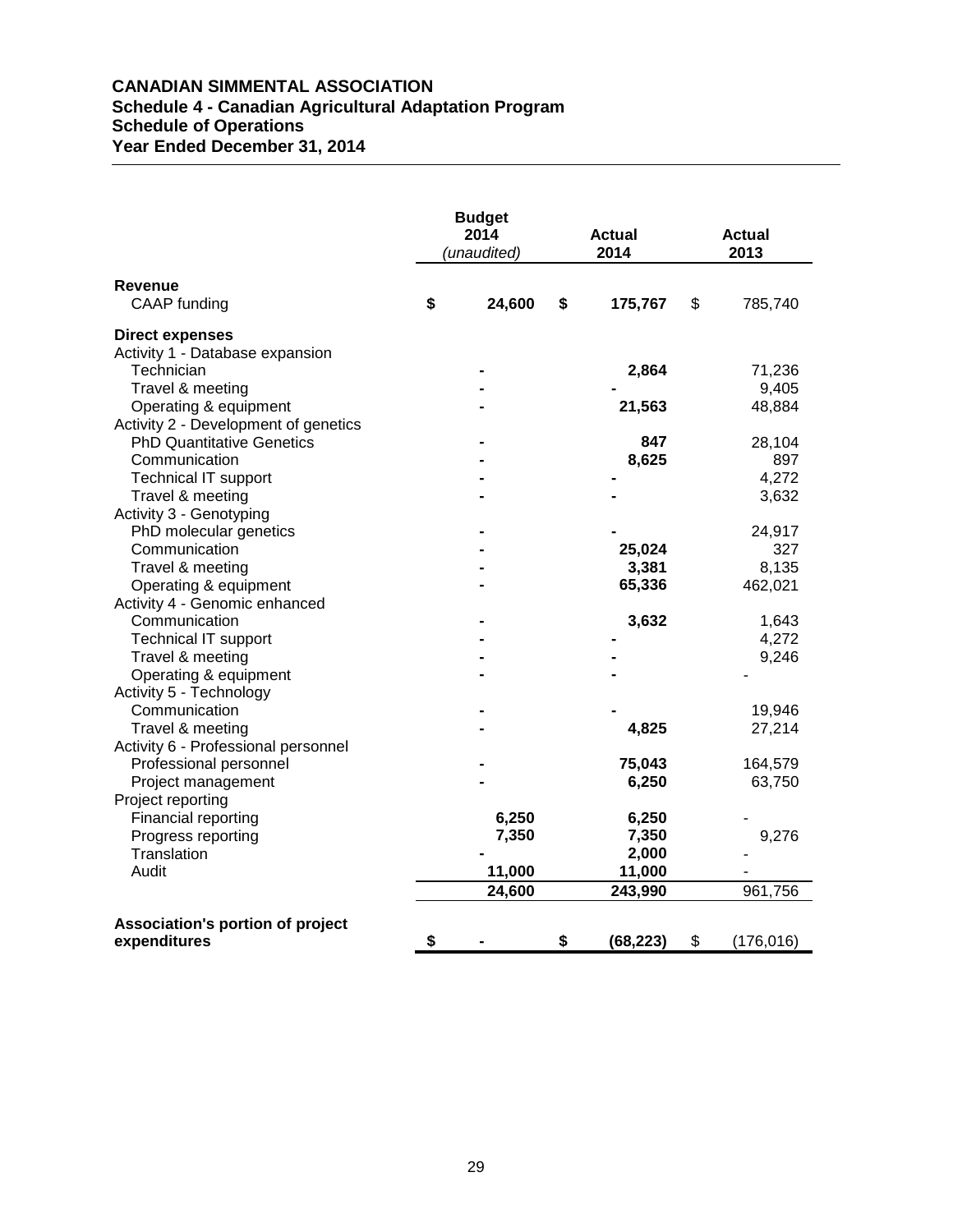## **CANADIAN SIMMENTAL ASSOCIATION Schedule 5 - Alberta Livestock and Meat Agency and Agriculture Development Fund Schedule of Operations Year Ended December 31, 2014**

|                                                                                                                                                                                                                  | <b>Budget to</b><br>September 30,<br>2014<br>(unaudited) |                                                    | Actual<br>2014                              | Actual<br>2013                                |
|------------------------------------------------------------------------------------------------------------------------------------------------------------------------------------------------------------------|----------------------------------------------------------|----------------------------------------------------|---------------------------------------------|-----------------------------------------------|
| Revenue<br><b>ALMA</b> funding<br>ADF funding<br>Meat Quality Project contribution                                                                                                                               | \$                                                       | 375,000<br>375,000<br>750,000                      | \$<br>20,772<br>143,106<br>163,878          | \$<br>250,000<br>331,789<br>37,554<br>619,343 |
| <b>Direct expenses</b><br>Phase 1 - Collect carcass and meat<br><b>Technical sourcing</b><br>Rib sample preparation<br>Purchase of rib samples<br>In plant grading<br>Laboratory analysis                        |                                                          | 31,000<br>25,000<br>200,000<br>6,000<br>288,000    | 66,621<br>1,868<br>(2,500)                  | 5,533<br>130,508<br>6,798<br>226,800          |
| Phase 2 - Collect tissue samples<br>Field work<br>Technical coordination and data analysis<br>Tissue collection<br>DNA extraction and storage<br>High density genotype<br>Phase 3 - Develop genomic enhancements |                                                          | 4,250<br>20,000<br>8,000<br>12,000<br>200,000      |                                             | 4,250<br>198,175                              |
| Technical analysis for genetic evaluation<br>Data coordination and preparation<br>Project coordination<br>Association's portion of project expenditures                                                          | \$                                                       | 20,000<br>30,750<br>75,000<br>920,000<br>(170,000) | \$<br>16,923<br>33,750<br>116,662<br>47,216 | \$<br>3,150<br>44,129<br>619,343              |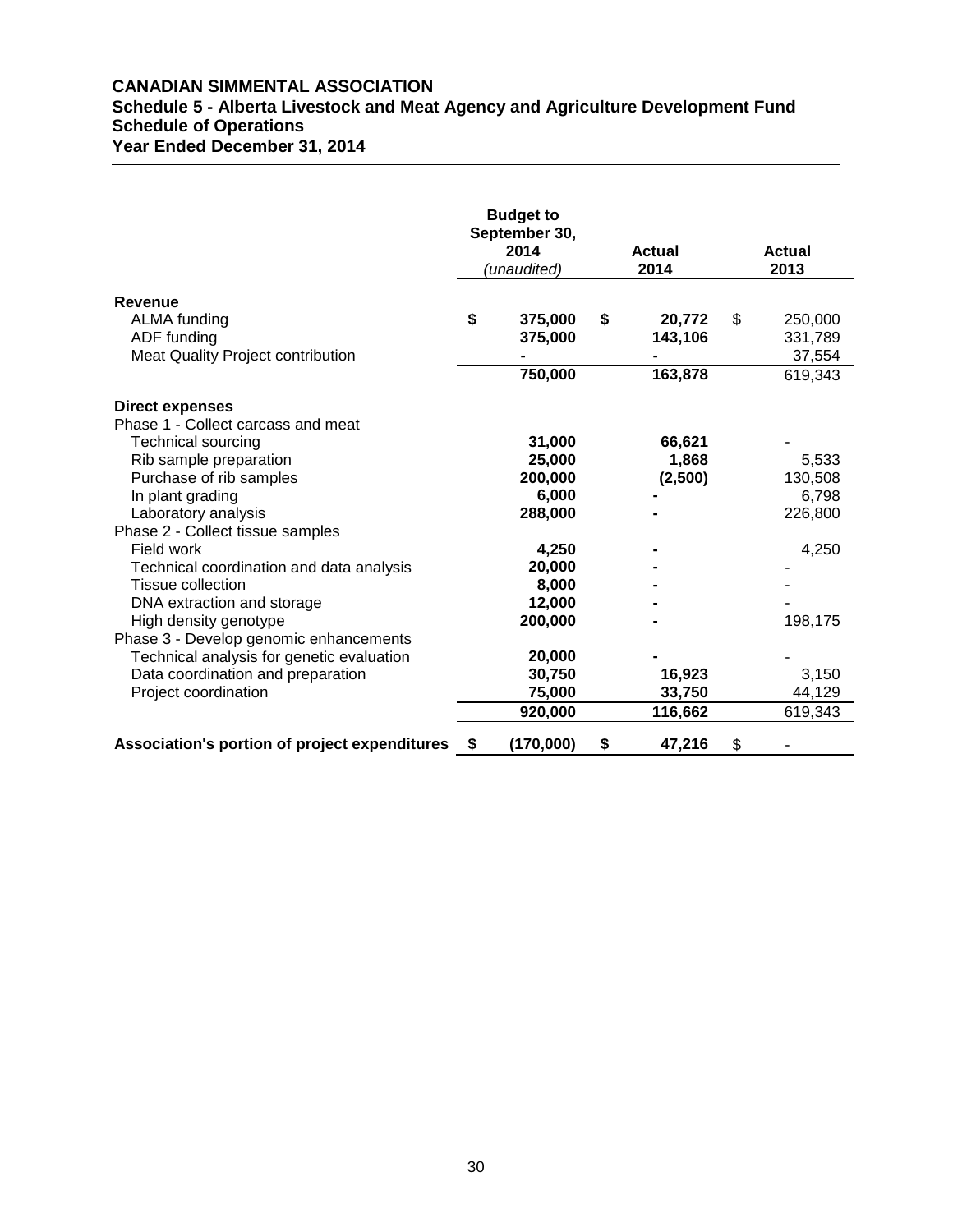## **ADVERTISING/PROMOTION AND SIMMENTAL COUNTRY REPORT**

*Lacey Fisher - Committee Chair*

Committee Members: Lacey Fisher (Chair), John Sullivan, Randy Mader, Maureen Mappin-Smith, Blair McRae, Kelly Ashworth. Staff Members: Bruce Holmquist, Margo Cartwright, Carla Schmitt.

The CSA Promotion Committee met twice in 2014 to discuss marketing initiatives for the CSA.

Sale results continue to indicate the Simmental breed as a whole and our bulls continue to be a leader within the Canadian Beef Industry. In addition to that, Simmental female prices caused considerable attention in many fall sales. Our three year Simmental Genomic Research Project was completed in the spring of 2014. This project not only grew genetics within our breed but it also put Canadian Simmental branding across North America. Elevating Simmental breeders, and users of Simmental genetics from our competition and showing the positive impacts that they have on the Canadian Cattle Industry.

At CSA, we continued to strengthen our existing relationships with industry partners in support of various events throughout the year. The CSA was a proud supporter of the Ontario Cattle Feeders Convention, T Bar Invitational Golf Tournament, World Simmental Congress, Livestock Markets Association of Canada, Saskatchewan Beef Industry Conference, The University of Calgary Veterinary Medicine Beef Conference, Alberta Beef Industry Conference, Northlands Farm Fair International program, Canadian Western Agribition International program and Canadian Cattlemen's Association. Other events were also supported through the CSA Provincial matching grant program.

In 2014, the CSA was very pleased to announce the renewal of a three year corporate sponsorship contract with New Holland Agriculture. New Holland Agriculture has a long history of innovation in agriculture equipment and has been serving the needs of farmers and ranchers across North America for more than 110 years. New Holland was a Platinum Sponsor of the Beef Innovations – in our 2013 Beef Innovations Symposium, the YCSA National Classic over the last 2 years as well as other events. They are also a contract advertiser in the Simmental Country magazine and a strong supporter of The Friends of Canadian Simmental Foundation Auction. We look forward to continuing to grow our relationship.

We continued our advertising program in the Canadian Cattlemen and Angus Advantage magazines to promote the Simmental breed. This year we expanded to publish Simmental ads in more breed magazines, to promote the positive effects of crossing other breeds with Simmental. The CSA published a number of new promotional items in 2014. We continue to make the Marketing Made Easy booklet available to 4-H and Junior Association members as well as others within our industry. This booklet covers topics such as animal nutrition and health, showmanship preparation and techniques, animal photography and advertising. We believe these booklets are beneficial to all youth involved in the beef industry, regardless of the breed. The CSA supplies these booklets free of charge to Canadian Youth Programs in the beef industry, with great Simmental breed recognition success. The CSA also updated the Simmental Calving Book and distributed 2015 Calendars. These promotional materials and other items such as caps, cups and mugs are available to our members from the CSA office. Our relationship with Mark's Work Wear House also provides product discounts and embroidery services to develop individualized items.

The CSA continues our Female Buyers Program where informational packages are mailed to non-member buyers of Simmental animals and continues to welcome new members to the Association. We continue to support a large portion of our provincial Simmental Associations marketing programs through the CSA Levy and Provincial Advertising Grant programs. We continue to believe that this is an effective approach to promote Canadian Simmental across Canada by working cooperatively to invest those dollars in expansion of the Simmental breed.

The Simmental Country, Commercial Country, the CSA e-newsletter, and Social Media continue to be strong promotional tools for the CSA and its members. In 2014 we held many annual photo contests, advertising sales reports and advertising specials, in order to create advertising opportunities for all of our members. Our goal remains to produce a publication that all of our members want to advertise in. Contact our Simmental Country staff NOW to get your name in front of 17,000 readers.

We are very proud of our accomplishments in 2014 and look forward to building on these successes and in further growing the Simmental breed in 2015. Thank you to our CSA members, provincial associations, board and committee members and staff for their continued efforts in the promotion of the Simmental breed.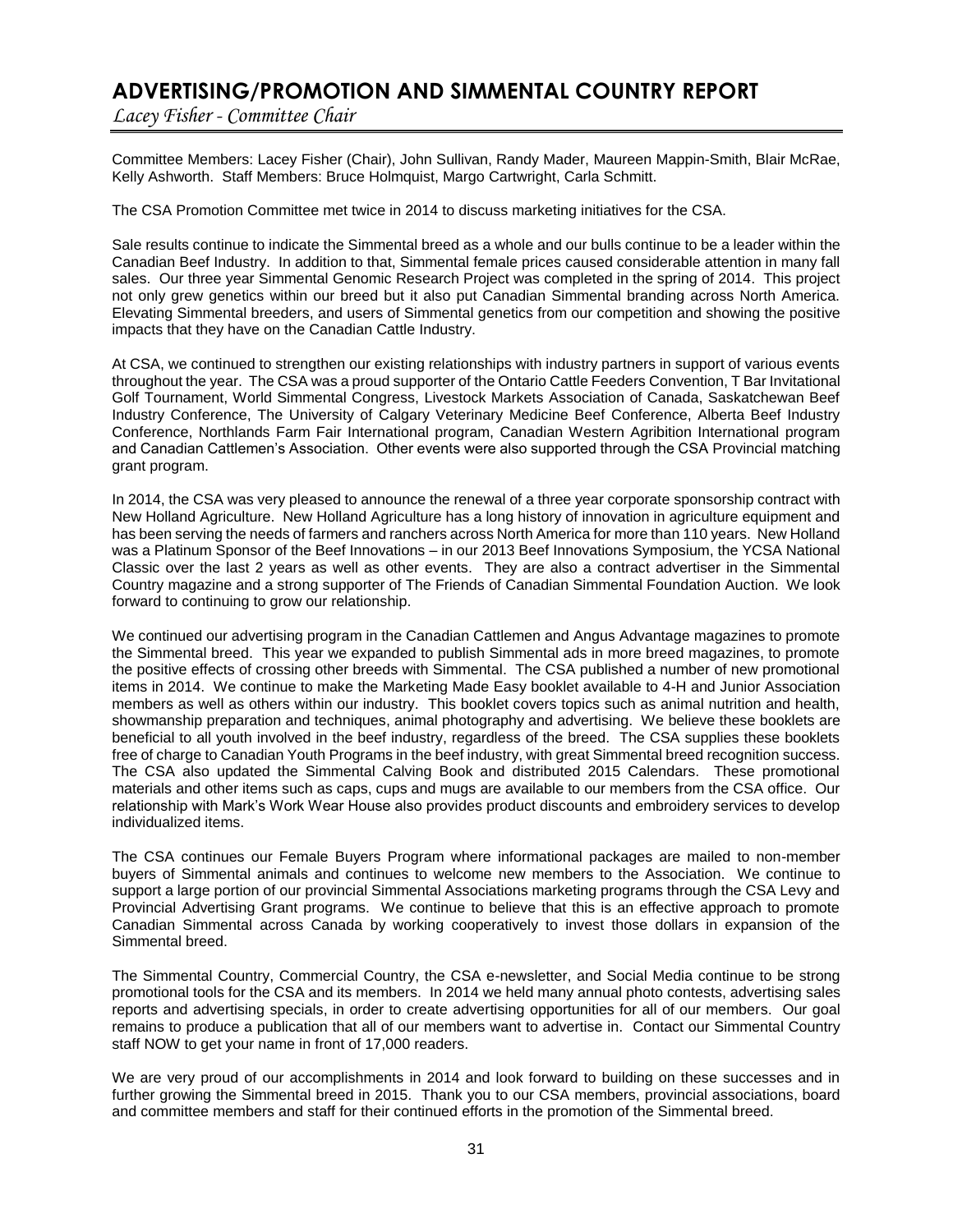## **BREED IMPROVEMENT COMMITTEE REPORT**

*Wes Mack - Committee Chair*

Committee Members: Wes Mack (Chair), Kelly Ashworth, Dave Milliner, Lee McMillen, Brian Bouchard, Ken Lewis, Dave Erixon, Darryl Perkin.

I would like to take this opportunity to explain what the committee's purpose or mission is: to develop sound programming and provide tools that will assist our members in developing sound breeding decisions to produce the best genetics possible. Together we are focused on the development of the breed and its strengths and working to deliver services that will enhance the breed's popularity and profitability.

The CSA Breed Improvement Committee meets twice a year to discuss and evaluate matters pertaining to the Canadian Simmental. Any recommendations made by the BIC are forwarded to the CSA board of directors for further approval. I would like to thank the committee members for their time and input into the BIC. Your commitment to the Simmental breed and its membership is undeniable.

A special thanks goes out to Dr. John Crowley (the science guy) who has become a welcome addition to the BIC table. Dr. Crowley's knowledge of genetics and genomics gives our committee much to discuss and consider. His attendance gives technical support to the BIC.

The CSA has developed an excellent working relationship with the American Simmental Association. We welcome Dr. Wade Shafer to our BIC meetings. Dr. Shafer offers a wealth of Simmental genetic knowledge that has become most valuable to the CSA. With the North American EPDs now in place we are able to utilize a lot of data from the American Simmental Association programs.

Genomics is going to play a huge role in the cattle industry. The CSA is proud to be one of the leaders in this technology. Three traits of economic importance were established to gather information on fertility, meat quality and relative feed intake. This data will be used as part of our Simmental Innovation's infrastructure and integrated into our North American Genetic Evaluation. This information will provide more accuracy to our data base. Genomically enhanced EPDs will be available in the fall. Canadian fullblood and purebreds now have separate EPD averages available for your evaluation and information.

The BIC will continue with its research and development initiatives to keep Simmental in position to lead the beef industry.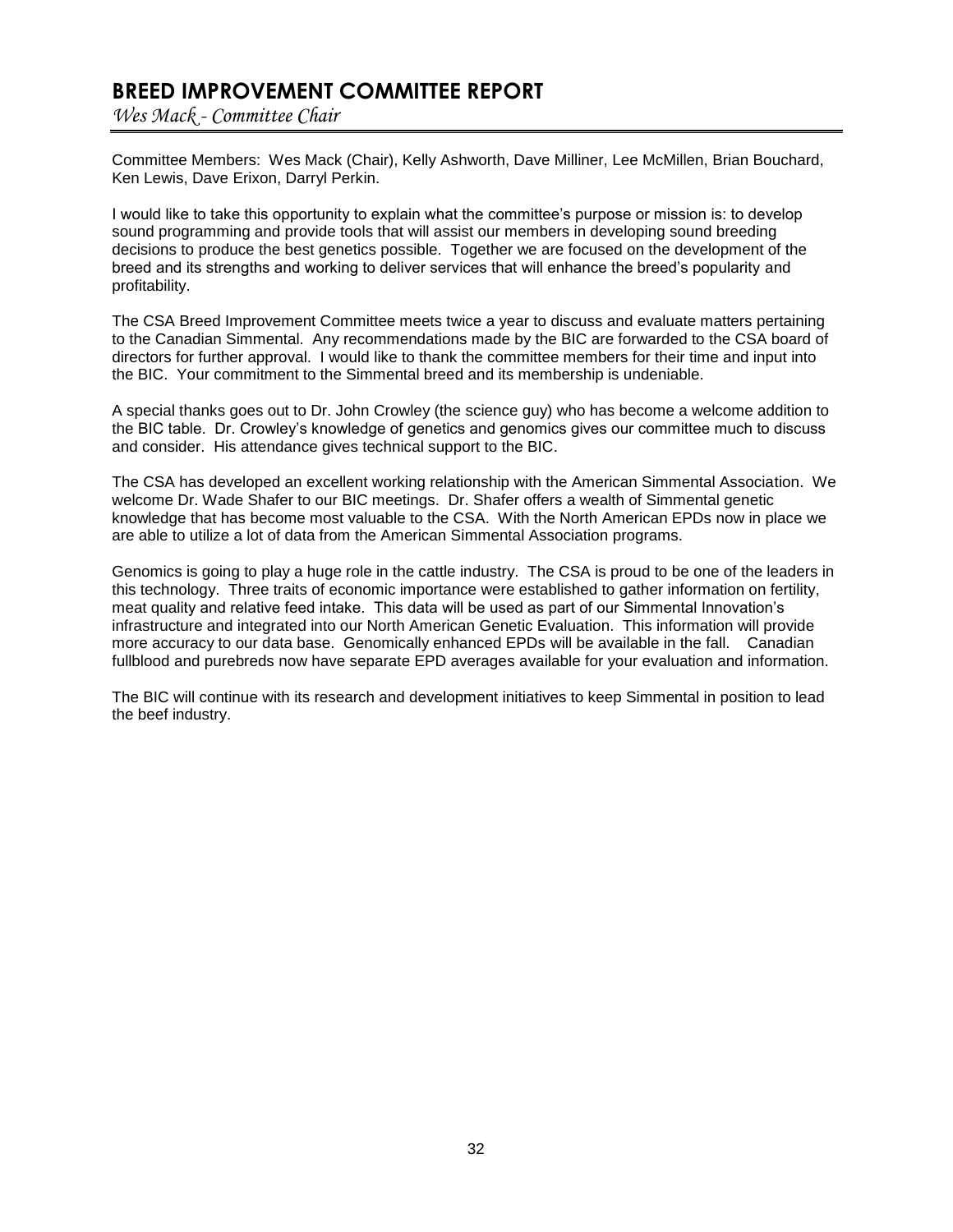## **YOUNG CANADIAN SIMMENTAL ASSOCIATION REPORT**

*Carla Schmitt – YCSA Coordinator*

2014 was certainly a busy year for the YCSA program. There were many successes and significant progress was made through the YCSA Review that was conducted.

The 2014 National Board of Directors consisted of the following:

Sophie Wotten- President **Heather Creamer**, Maritimes Sara Van Sickle- Vice President Paige Holmquist, Saskatchewan Cooper Snider- Executive Officer **Kolton McIntosh, Manitoba**<br>
Cylan Foley, Ontario **Christer Container Container Music Container** Krista Whalen, Quebec

Krista Whalen, Quebec

There were 6 provincial classics held across Canada in 2014.

- Maritime Classic in Truro, Nova Scotia
- Tiger Lily Classic in Prince Albert, Saskatchewan
- Quebec Junior Beef Show in Brome, Quebec
- Ontario Trillium Classic in Toronto, Ontario
- **Manitoba Youth Beef Roundup in Neepawa, Manitoba**
- **Wild Rose Classic in Lacombe, Alberta**

The 2014 National Classic was held at Riding Mountain National Park in Manitoba in conjunction with the Canadian Simmental Association Annual General Meeting. The Overall Aggregate and Overall Showman from this show, Sara Van Sickle and Wyatt Millar were awarded a trip to the American Junior Simmental Association Summit Conference in Bozeman, Montana in August 2015.

In 2014 a YCSA Program Review was conducted and some of the recommendations that came forward were as follows: change the age limit to match other Jr Breed Organizations, update governing documents, restructure Adult Advisor group, to hire a YCSA Coordinator, improve communication structure, remove Director Liaison position, and appoint a YCSA member to attend CSA board meetings.

At the October board meetings the CSA developed a CSA-YCSA Sub-committee chaired by CSA Director Blair McRae. The committee will be reviewed at the fall CSA board meetings and includes the National YCSA President, YCSA Coordinator, Friends of Canadian Simmental Foundation President, CSA President and an additional CSA director. This committee has been a great asset to the program and has replaced the Director Liaison position that was in place previous to this. Further to the recommendations this committee has gone through each one and evaluated them.

- $\checkmark$  The Age limit will remain at 25 years old
- $\checkmark$  A YCSA Policies and Procedures document has been drafted bringing together the previous governing documents and updating as needed
- $\checkmark$  Included a description of responsibilities for Adult Advisors within the Policies & Procedures document
- $\checkmark$  A full time YCSA Coordinator was hired in October 2014
- $\checkmark$  A communication and governance diagram was made which outlines the flow of communication within the YCSA program. Communication continues to improve with a fulltime coordinator
- $\checkmark$  The National YCSA President has attended CSA Board meetings and will continue to do so.

It is evident some significant progress has been made with the dedication and work of many.

The YCSA program has a long standing history as a prominent youth beef breed association in Canada and the work that has been done since the Review will continue to have the YCSA program move forward and gain momentum.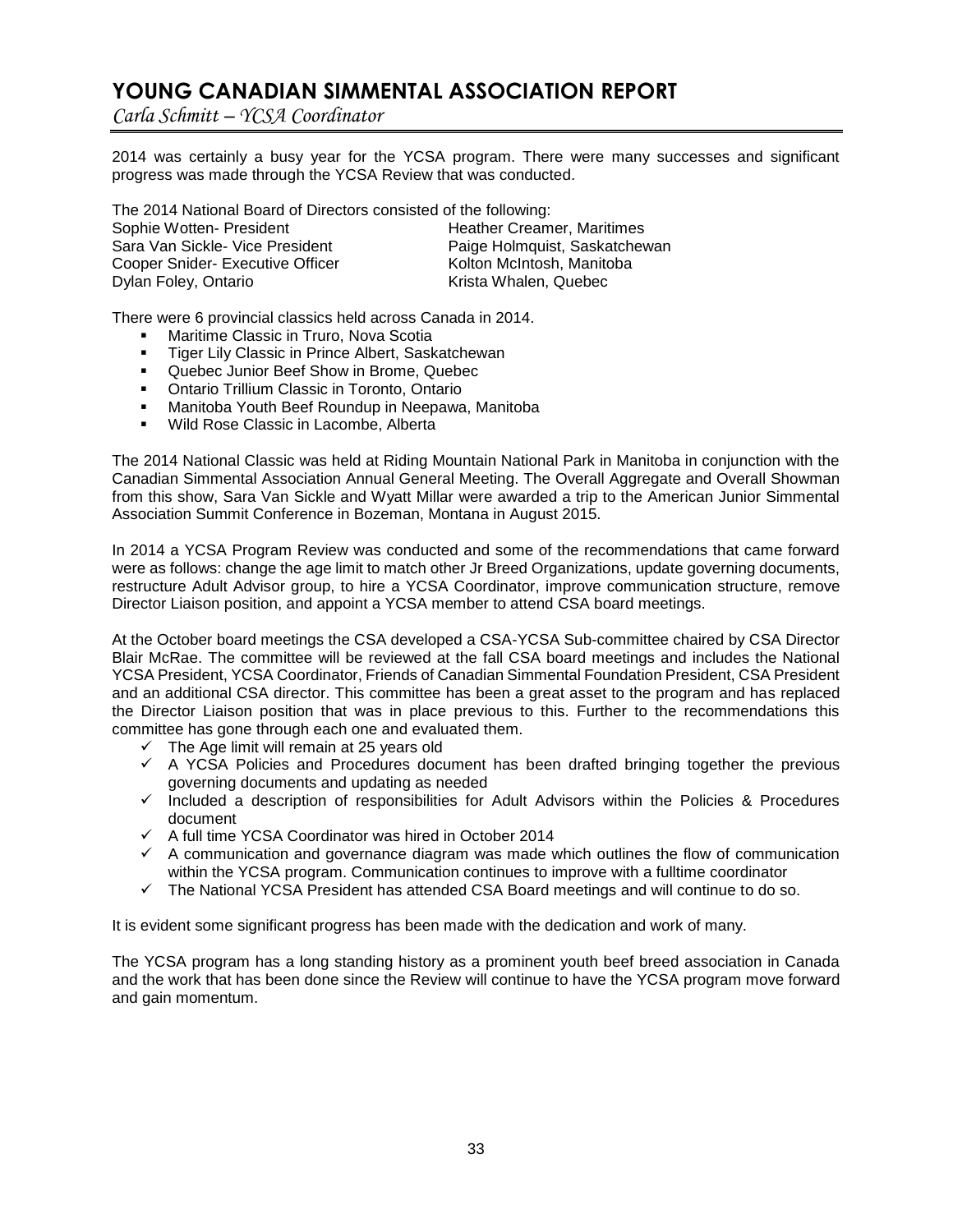## **ALBERTA SIMMENTAL ASSOCIATION REPORT**

*Ryley Mader - President*

We kick off each year with our Alberta Simmental Association (ASA) Summer Pasture Tour and Annual General Meeting (AGM). I'd like to give a special thanks to last year's outgoing ASA President, Ashley Pearson. Ashley was a great contributor to our board and she has been very much missed. Our Board is looking forward to hosting another great Summer Pasture Tour and AGM on Saturday, June 20<sup>th</sup>, hosted by Hannah Simmentals and surrounding breeders. As part of the day we will be awarding our 2015 Commercial Breeder of the Year and 2015 ASA Ambassador of the Year.

The first major event we hosted this year was the 2014 Simmental Show at FarmFair International. We had roughly 85 head exhibited. It was fantastic to see so many new Simmental exhibitors at FarmFair, alongside the return show exhibitors. Once again we held our Simmental Draft Event and Mader Ranches heifer was chosen for the \$10,000 prize. The all-breed sale was another great success, with Simmental being the largest breed represented! It is very encouraging for us to see that Northlands Park has implemented some very positive changes over the past couple of years. As a result the overall number of animals is increasing, along with increased traffic thru the barns, a higher number of international guests, and fantastic sponsorship.

Our Commercial Industry Promotions Committee has shifted focus over the past couple of years from fall feeder calf sales to fall bred heifer sales. We have found that this has increased the number of commercial Simmental breeders we are able to interact with.

Chuck Groeneveld continues to be our dynamic and enthusiastic ASA Fieldperson, with the assistance of his wife Lorraine. We are very thankful for the all the hours and miles these two put in for us at Bull Congresses, cattle sales, and FarmFair International. We changed some of our booth advertising these past years and have received very positive feedback on the posters – make sure you stop by for a chat and a coffee at the next event to check out our new ads!

As breeders, we should be very proud of the Simmental bull sale results this spring. Hats off to all of you for raising high quality, functional, dependable bulls that are highly sought after by cattlemen & women. The ASA continues to focus a large portion of our budget on advertising in order to continuously promote our great breed. Our Advertising Committee has focused on Beef Illustrated and select issues of Alberta Beef; along with our regular updates in the Simmental Country.

We continue to invest time and money into our youth as that is the future of our breed and the agriculture industry. After receiving a lot of feedback from 4H families on our awards, we decided to make a change to the 4H Breed Awards Program. In the past each 4H member exhibiting a Simmental influence animal got a small gift and then we provided three clubs in the province with blowers or clippers for their club to use. The feedback we received was that the individual gifts should be more valuable and we should discontinue the club awards as each individual club has different rules for grooming. So, we decided to increase our budget for each individual item and 4H members will be provided with ear bud headphones with the ASA logo on them.

Another important junior investment we make is to the AYCSA Wild Rose Classic held in Bashaw and the Summer Synergy Show held in Olds. The AYCSA Wild Rose Classic focuses on teaching showmanship, grooming, salesmanship, judging, and networking skills in a less competitive atmosphere. Our AYCSA Board does a great job of planning and hosting this annual event. We also support the Summer Synergy Show, which is a more competitive all breed event held in July as well. Simmental youth have received \$45,000 in scholarship money from the event to date. Congratulations to our youth!

Spring is here and everyone is busy putting a crop into the ground and getting cattle moved out to pasture. We have a lot to be thankful for this past year – high cattle prices, a bountiful harvest for both feed & crops, a successful bull sale season, and wonderful people in our breed! The ASA Board will continue to work hard to promote Simmental genetics. This is an exciting time to be in the cattle business and it is an honor to have such a great group of breeders to work with.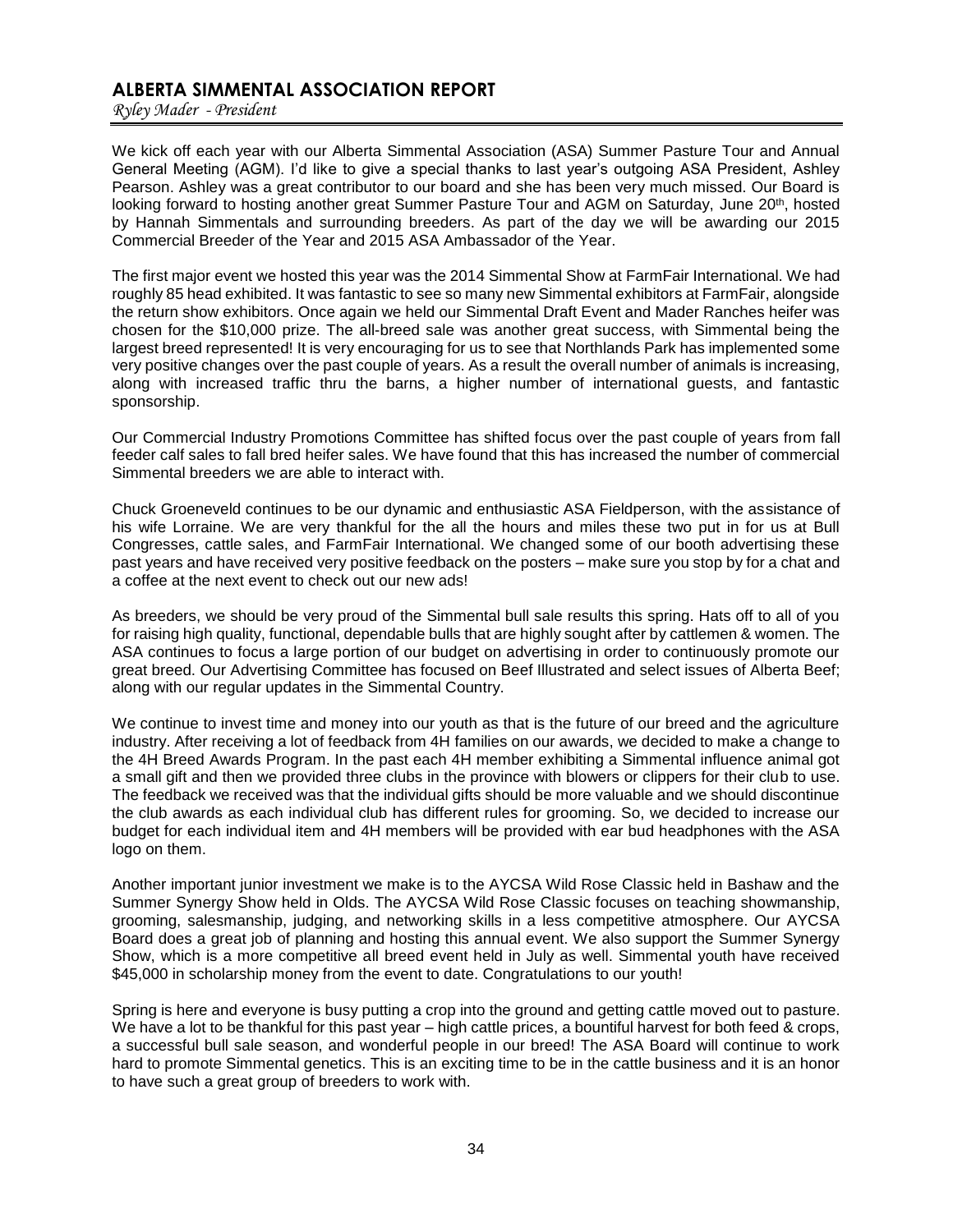## **SASKATCHEWAN SIMMENTAL ASSOCIATION REPORT**

*Dave Erixon – President*

I would like to thank all of the SSA board of directors for all of their hard work and determination. As for Carolyn McCormack a simple thank you is not enough as she continually goes over and above her role of secretary. This group of individuals is very dedicated to promoting the breed of Simmental and the Saskatchewan Simmental Breeders both provincially and nationally!

The SSA hosted the Simmental Show at Agribition and it was a great success. We had 146 head entered from 37 exhibitors. The Agribition Simmental Select Sale went well grossing \$126,800. 14 live lots averaged \$7, 821, 1 flush \$9,500 and 2 embryo pkg averaged \$3,900. I would like to thank Bouchard Livestock for all their support and efforts that go into making a sale of this stature such a success.

The Simmental Select Winners…. over \$25,000 in cash and prizes given away! Only sale cattle were eligible to be entered and the event was combined with the sale.

Grand Prize Draw - \$7500 Sale Credit (to be used during the Simmental Sale) – Robson Acres, Millbrook, ON. Top 5 Placings (voted by membership holders)

- 1 SVS Red Grace 417B \$3,000 prize money each to buyer & seller
- 2 Erixon Lady 101B \$2,000 each to buyer & seller
- 3 Mader Booty Call 11B \$1,000 each to buyer & seller
- 4 Boundary Sarah 170B \$750 each to buyer & seller
- 5 Black Gold Amnesia 38B \$500 each to buyer & seller
- \$500 Wildcard Draw Winner Curtis Simmentals

A huge thank you to the Simmental Select Major sponsors – New Holland Agriculture, Direct Livestock Marketing, Nelson GM-Avonlea, Bouchard Livestock, Western Litho Printers, Alta Genetics, PEO Canada, Davis-Rairdan International and Saskatchewan Simmental Association.

The SSA Scholarship heifer was donated by Ashworth Farm & Ranch, Oungre, Sk. and was won by Swan Lake Farms, Stoughton, SK. The scholarship auction raised \$4,260.00. The 2014-15 \$1000.00 scholarship recipients were Courtney Rae Ross, Ryley Noble and Dorin Fedyk. Thank you to Ashworth Farm & Ranch for their generous donation.

The Commercial and Purebred Breeder of the Year awards were awarded at Agribition. Congratulations to Muirhead Cattle Co., Shellbrook, SK. for being awarded Purebred Breeder of the Year and to Hummock Springs Ranch, Watrous, SK. for being awarded Commercial Breeder of the Year.

The 2014 Bull Promotion was also a success! The bull promo promotes being a SSA member and it also ensures that registration papers are transferred in a timely matter. Congratulations to our 2014 winner Edward & June McCaffrey, Vawn, SK. for purchasing a bull from 4D Ranch, Curtis & Bev Deneiko, Glaslyn, SK.

The SSA has also focused promotional efforts at many different levels:

- $\checkmark$  Exhibitor awards for 4-H members and winners
- $\checkmark$  Sponsorship of T Bar C Golf Tournament (which supports all national junior breed associations)
- $\checkmark$  Sponsorship of Western Beef Development Centers field day
- $\checkmark$  Sponsorship of Saskatchewan Stockgrowers, Canadian Western Agribition
- $\checkmark$  Simmental influenced feeder sales in the province by hosting Simmental Appreciation Days; serving coffee and donuts and having promotional material available with interested markets.
- $\checkmark$  Serving coffee and donuts at pasture take out days

The SSA assisted with recognizing various summer shows and fall fairs. We were present at Prince Albert, Swift Current, Edam, Lloydminster, Brandon and Yorkton. It is encouraging to see the presence of high quality Simmental cattle at these shows.

The SYCSA's Tiger Lily Classic will not take place in 2015 due to conflict with the dates of the National Show. Watch for an even bigger show in July 2016 as the National Show comes to Saskatchewan!

Looking forward to another year of successfully promoting the Simmental breed!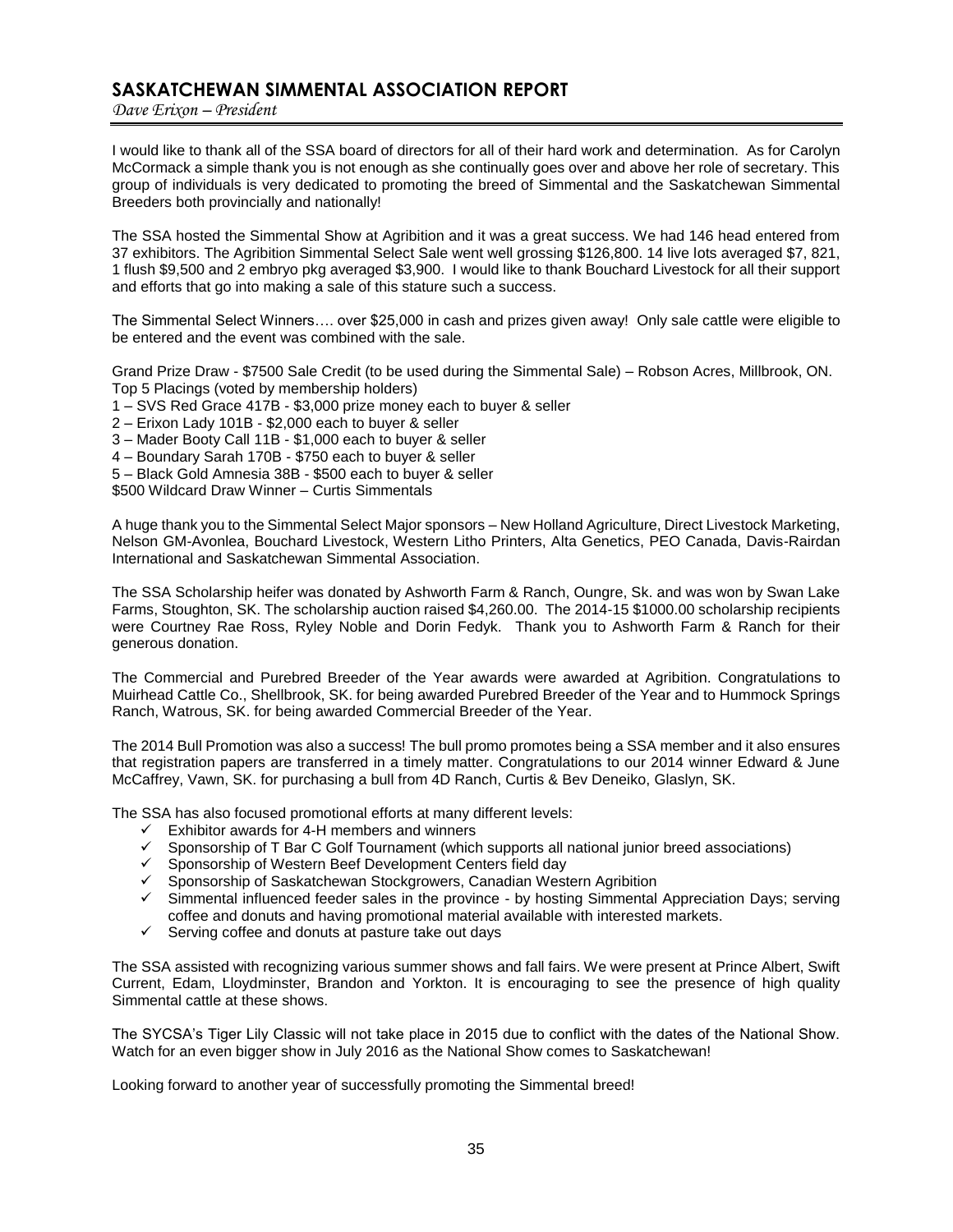## **MANITOBA SIMMENTAL ASSOCIATION REPORT**

*Donalee Jones – Secretary*

Our January all breeds AGM didn't get the turn out we had hoped for due to poor weather conditions, and therefore much of the business had to be put off until a later date. The Simmental Ambassador Award was presented to Everett More & Irene Vanin.

With volunteer help we were able to attend the Manitoba Ag Days Bull Congress with our display, and used it as an opportunity to promote upcoming bull sales as well as the genetic traits of the Simmental breed. The CSA calving books are always a popular give away at Ag Days.

Our summer show for 2014 was held in Boissevain in conjunction with a re-scheduled AGM. The junior and provincial shows were well attended and over 50 people stayed for the supper and meeting to follow. At the AGM it was decided to reduce our requirement for quorum at an AGM to 12. Shannon Carvey retired from the board in 2014, and was replaced at the AGM with Greg Woychyshyn. Lois Gould also made a presentation to announce her retirement from the Simmental Focus, and the subsequent sale of the business to John & Joanne Best. A great roast beef dinner was enjoyed by all thanks to the hard work and dedication of members, Ed & Lynn Anderson who organized the day's events.

In July we hosted the CSA AGM and YCSA National Classic at Elkhorn Resort. The weekend included a boat cruise, buffalo tour, golfing, Genomics presentation by Dr. Dorrian Garrick, CSA AGM, a record breaking Friends of Canadian Simmental Foundation auction, and of course lots of camaraderie and hospitality. One hundred and ninety five people joined us for the banquet and auction, and over forty keen YCS'ers participated in the National Classic to wrap up the weekend. None of this would have been possible without our dedicated volunteers.

The MSA has traditionally been involved in both the 4-H program and the Junior Simmental program and this year was no different. On the 4-H end, we gave out 'Simmental' toques to every 4-H member who showed a Simmental influenced animal. Of these 4-Hers we also drew for two \$500 vouchers. Jennifer Smith and Brock Lansing were the winners of the vouchers. We were also happy to sponsor the Manitoba Youth Beef Roundup events on August Long Weekend.

At Manitoba Livestock Expo's Simmental show was held on November 7th in Brandon. There was a great turnout for the show which was judged by Brian Valentine. The day ended off with the Champion Bull going to an entry from Come As U R Simmentals, MRL To The Max 70Z and Champion Female was exhibited by Erixon Simmentals, Erixon Lady 10B.

The MSA once again sponsored Commercial Producer of the Year Awards, which were presented by both our provincial associations. The Keystone Simmental Association selected Kevin & Cindy Routledge of Hamiota and the Pembina Triangle Association recognized Richard Green of Roseisle for their success in using Simmental genetics.

The 2014 Scholarship heifer was donated by Schweitzer Simmentals, and it was drawn for at Shades of the Prairies in Brandon in December. Crest View Land & Cattle Co held the winning ticket. This raffle raised \$6530 for the Manitoba Simmental scholarship fund. In January 2015 a scholarship was awarded to Kerrie Gurr of Mossy Oak Stock Farm.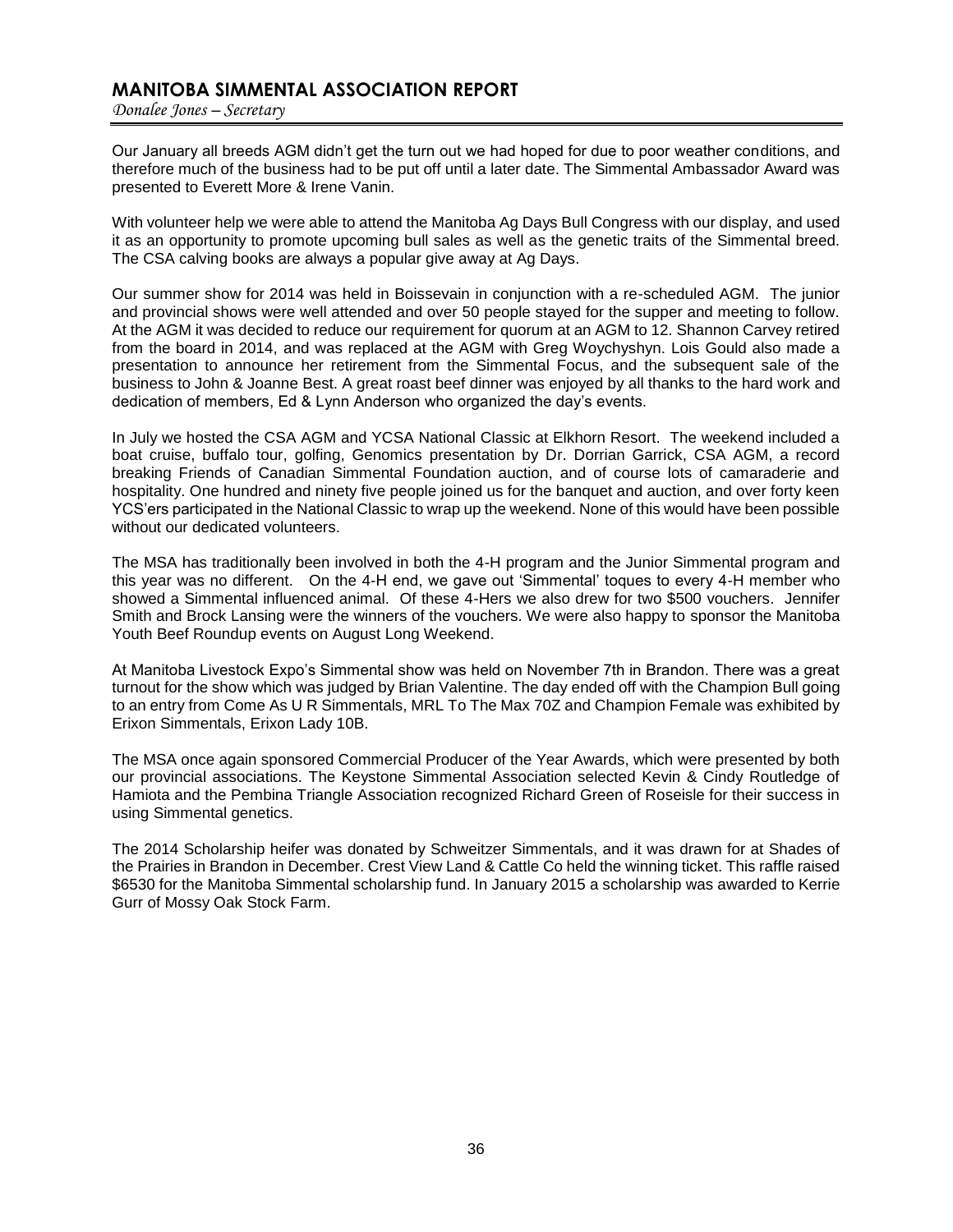## **ONTARIO SIMMENTAL ASSOCIATION REPORT**

*Tina Hiddink – President*

What a year 2014 was for the Ontario Simmental Association. We saw continuing demand for our Simmental cattle for both females, bulls and stocker cattle; we can all agree sales exceeded our expectations.

At our OSA – AGM in March 2014 the membership gave us the approval to hire an OSA Client Services Manager to assist Ontario Breeders in the development and marketing of Simmentals in Ontario. In July 2014 we hired Josh Wooddisse on a part-time basis, his contact information: [memberservices.osa@gmail.com.](mailto:memberservices.osa@gmail.com) For 2015 the OSA is publishing an updated Breeders Directory. We are encouraging our membership to contact Josh to be included by promoting/advertising their farm operation in this publication. He is also the editor of The Advocate, the official publication of the Ontario Simmental Association. The emphasis of the magazine is to keep Ontario Simmental breeders informed about past and up-coming events, provide a resource for marketing and advertising, and to support Simmental youth programs. We also highlight local and international news items that impact cow-calf operators and the beef industries as a whole. Areas of interest include: animal health; beef trade and market issues; the latest research initiatives, and consumer attitudes toward beef. In 2014, Josh also updated our website: [www.ontariosimmentalassociation.com](http://www.ontariosimmentalassociation.com/)

Our 2014 summer shows and the 2014 National Show the OSA hosted at the Royal Agricultural Fair (RAWF) was definitely a memorable time, if not as a participant, definitely as a spectator.

The 2014 Simmental National Show had 128 cattle shown by 49 Exhibitors. We thank Kyle Lewis, Spring Grove, Alberta for capably judging the show.

Grand Champion Bull: MFS Junior 3A exhibited by Spud Isle Farms

Grand Champion Female: RPCC Blk Wild Fire exhibited by River Point Cattle Co.

Grand Champion Fullblood Female: Elmtree Ms Zander 2B exhibited by Elm Tree Farms

Premier Breeder and Premier Exhibitor: Indian River Cattle Co.

We congratulate all the winners and thank all the exhibitors and volunteers for making this a successful and memorable event. We want to thank the event sponsors New Holland, CSA, Simmental Country and the YCS for providing each exhibitor with a show jacket.

A successful Bright Lights Futurity Show took place with plans to hold this event again in 2015.

The OYCS also held a successful YCS Show and Competition at the RAWF. Congratulations to all participants.

We congratulate Sophie and Mariah Wotton for receiving the Dr. Allan Dixon Scholarship from the Friends of Canadian Simmental Foundation. They were awarded/recognized at the RAWF by Bruce Holmquist, CSA General Manager and David Milliner, CSA Director.

The Ontario Simmental Association (OSA) has been chosen to host the 2015 CSA Convention and National YCS Show. The OSA is very excited about being your host and we have planned special events for you. This is also the first time the East Central Ontario Simmental Association have had the opportunity to have this event in their zone and welcome you to farm visits during your visit to Ontario. Planning is underway and the event will take place in historic/picturesque Kawartha Lakes region, renowned for the Trent Severn Waterway at Lindsay, Ontario from July 30, 2015 to August 2, 2015. The entire event will be held at the Lindsay Exhibition (LEX) grounds. Hope to see you all in Lindsay, Ontario, where memories will be made.

I also want to take a moment to thank the OSA Board for their input and support during 2014. Life would have been dull without you. I also want to thank Grace Oesch, Secretary, Debbie Elliott, Treasurer and Josh Wooddisse, OSA Client Services for their commitment to our provincial association.

We can all agree this is a good time to be in the beef business and definitely a great time to be in the Simmental beef business.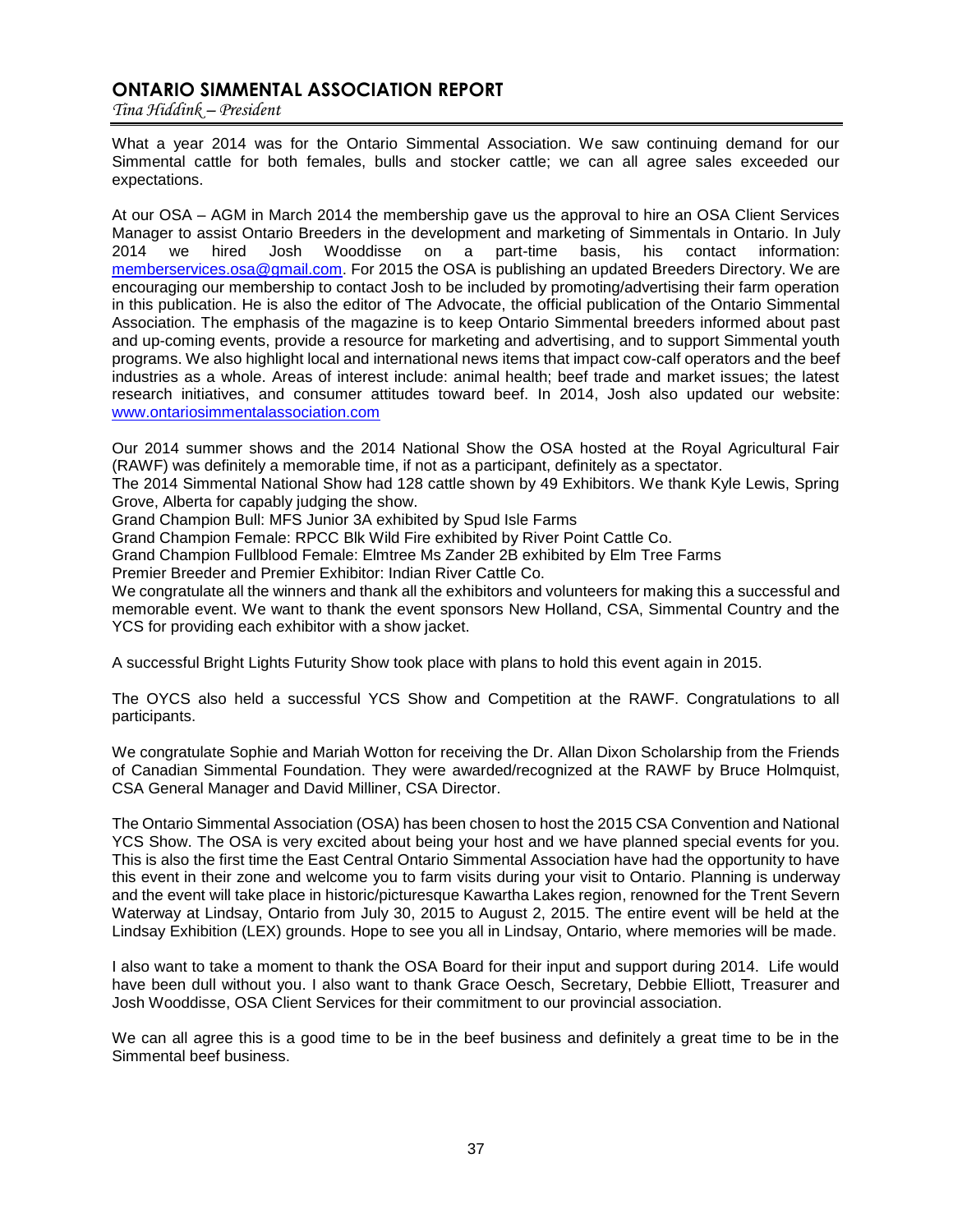## **RAPPORT DE L'ASSOCIATION SIMMENTAL DU QUÉBEC / QUEBEC SIMMENTAL ASSOCIATION REPORT**

*Rosair Côté - président / President*

L'année 2014 s'inscrira comme une année fructueuse au point de vue économique pour l'ensemble de l'industrie bovine. Plus que jamais, les producteurs bovins du Québec et dans l'ensemble du Canada ont connu une année économiquement favorable. Cette vigueur économique s'est avérée des plus positives pour l'industrie alors qu'il y a une décennie déjà nous connaissions la crise de la vache folle.

La tenue des hauts prix dans les encans spécialisés et d'animaux pur-sang témoignent d'un texte socioéconomique en bonne position. Du côté de la race Simmental, la situation s'est répercutée dans les ventes d'animaux.

Les ventes de taureaux en station et privées ont obtenu des très bons résultats. La Vente Synergie a cumulé une moyenne de 4 966 \$ pour 46 taureaux Angus, Charolais et Simmental. Quant à la Ferme Gagnon, elle a obtenu une moyenne de 4 270 \$ pour ses 51 taureaux.

Du côté des ventes de femelles, la Ferme Gagnon a obtenu une moyenne de 5 470 \$ pour une quarantaine de sujets lors de sa 18<sup>e</sup> vente annuelle de production. Quant à la Vente des partenaires, elle a atteint des résultats des plus satisfaisants!

L'Expo-Bœuf tenue à Victoriaville renforce également la visibilité de la race au sein de l'industrie québécoise. Ce sont un peu plus de 100 têtes qui ont été présentées devant le juge officiel, Brian McCarthy. Une compétition relevée où la qualité des sujets présentés témoigne du calibre génétique présent chez nous.

Du côté vulgarisation, nous avons maintenu notre présence dans les médias spécialisés, dans les expositions agricoles et au sein des divers comités de travail. La revue a été produite à l'automne et une page Facebook a été mise sur pied. N'hésitez pas à venir nous visiter!

En terminant, je tiens à remercier les membres Simmental pour leur appui au cours de ces 30 dernières années. L'heure de la retraite a sonné pour moi.

Je souhaite le meilleur des succès à la nouvelle équipe! Cette équipe renouvelée apportera un nouveau vent de dynamisme à l'Association Simmental du Québec. Bonne année Simmental à tous!

\*\*\*\*\*\*\*\*\*\*\*\*\*\*\*\*\*\*\*\*\*\*\*\*\*\*\*\*\*\*\*\*\*\*\*\*\*\*\*\*\*\*\*\*\*\*\*\*\*\*\*\*\*\*\*\*\*\*\*\*\*\*\*\*\*\*\*\*\*\*\*\*\*\*\*\*\*\*\*\*\*\*\*\*\*\*\*\*\*\*\*\*\*\*\*\*\*\*\*

This past year will be as a successful year from an economic point of view for many in the beef industry. More than ever, the beef producers of Quebec and the rest of Canada have seen opportunities for profit that the industry has long awaited. This economic strength proved to be one of the most positive situations for the industry since the experiences of BSE more than a decade ago.

The continued strength in both the commercial feeder market and the purebred seed stock market have maintained a sense of optimism. From the side of the Simmental breed in Quebec, the positive situation has been reflected in the sales this past year. The Private Bull Sales and Test Station sales have obtained very good results. The 2014 Synergy Bull Sale reached a milestone average of 4,966 for 46 bulls across Angus, Charolais and Simmental bulls. With regard to the Ferme Gagnon Farm, they had an average of 4,270 \$ for its 51 bulls in 2014. On the female sales, the Ferme Gagnon Farm obtained an average of 5,470 \$ for their Annual Production Sale in 2014. Many of our other breeders had a successful Partners For Progress Sale where their consignments averaged just under \$4000.

The Expo-Boeuf Show held in Victoriaville also enhanced the visibility of breed within the Quebec beef industry. Just over 100 entries were presented before the official judge Mr. Brian McCarthy. The Simmental show at Expo Boeuf always impresses the crowd and is annually one of the largest breed shows in the province and is a great representation of our breed and its members.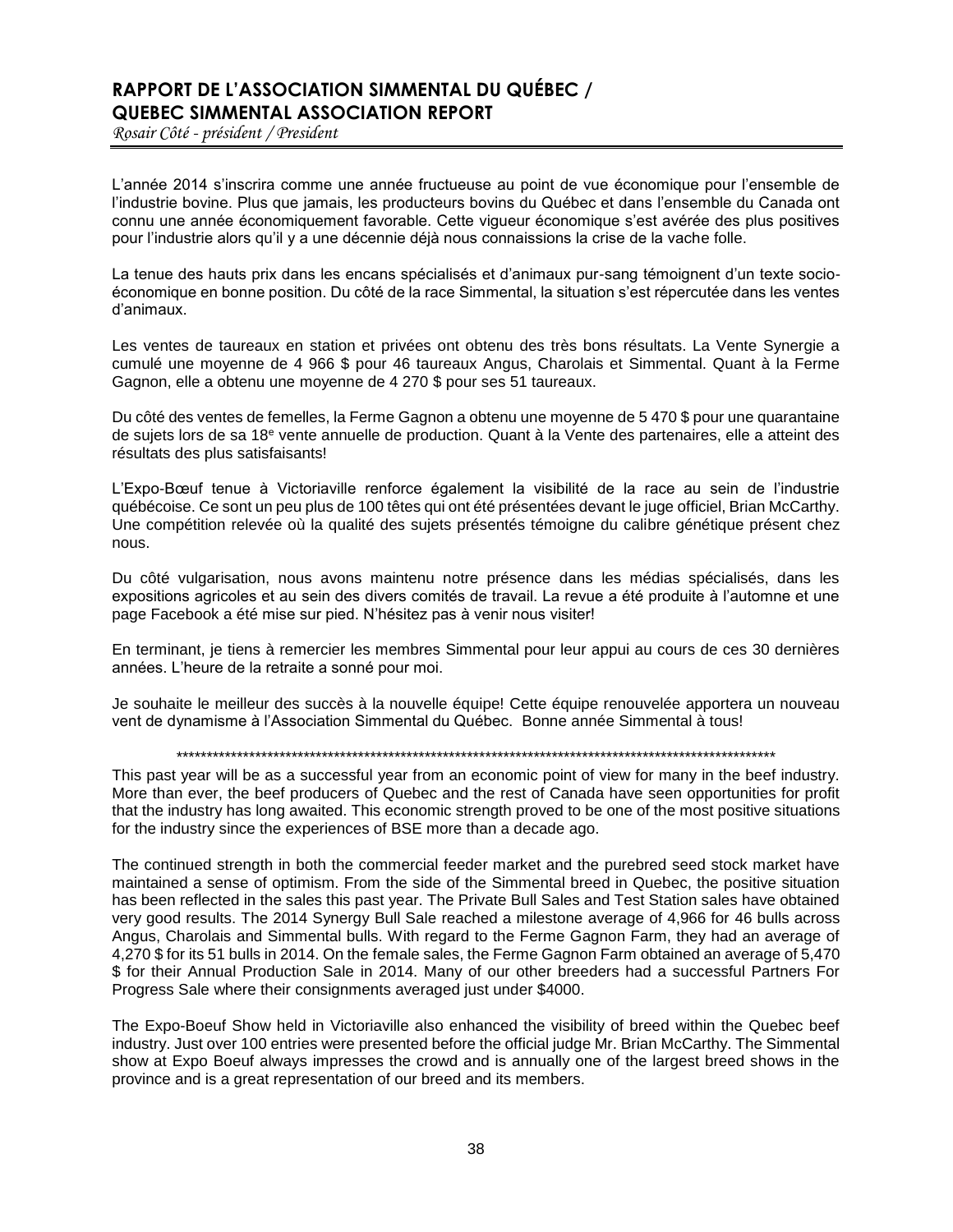Our Provincial Association has maintained our presence in the specialized media, in agricultural exhibitions and within the various working committees. The magazine has been produced in the fall and a Facebook page has been set up in order to try and reach a larger audience to better serve our members. Do not hesitate to come and visit us[! www.simmentalquebec.com](http://www.simmentalquebec.com/) OR "Like" us on Facebook at Simmental Quebec. In closing, I would like to thank the members Quebec Simmental Association for their support during these past 30 years. The time of the retirement has knocked at my door and it is time to answer.

I wish the best of success to the new team! This new team will bring a new wind of dynamism to the Simmental Association of Quebec. Good year Simmental to all!

## **MARITIME SIMMENTAL ASSOCIATION REPORT**

*Jennie Mutch - Secretary*

Firstly, I would like to thank the MSA board of directors for their hard work and dedication to the Simmental breed. We are lucky to have a group of individuals that are very dedicated to promoting the breed throughout the Maritimes. Our 2015 directors are as follows: President - Don Godfrey, Vice President - James MacKenzie, Secretary - Jennie Mutch, Treasurer - Bill MacLeod, CSA Director - Lacey Fisher, and directors at large - Ralph Taylor, Trevor Pauley, Richard Armstrong, Wade Loane, and Geraline VanAgten.

The MYCSA had another successful event at the NSPE in Truro, NS on August 22, 2014. This year the classic will be moving to Hants County Exhibition in Windsor, NS held from September 25-27. We are fortunate to have a very enthusiastic MYCSA board, led by president, Heather Creamer.

The MSA was pleased with the success of joining the Hereford, Angus, and Shorthorn Maritime Associations during a combined female sale in the fall of 2014. Traditionally, the Maritime Salt Water Classic Simmental Sale was held in conjunction with the Simmental Weekend in Truro, NS at the end of August. However, consignors and buyers felt the fall was a better time to market their animals. The Simmental breed had the highest average of all four breeds sold, and it was agreed to continue holding our sale at the new location of the Maritime Beef Test Station in Nappan, NS. The 2015 tentative sale date is Saturday, October 24. Don Godfrey, Lacey Fisher, Bill MacLeod, and Jennie Mutch will continue to manage the sale.

Simmental breeders were also very pleased with their consignments to the 2015 Maritime Beef Test Station Breeding Stock Sale held on April 4, 2015 in Nappan, NS. A total of 17 Simmental bulls sold for \$80,500 with an average of \$4,735.29.

At our AGM in January, we focused our discussion on the MSA's promotional efforts at many different levels. Traditionally our Simmental weekend was held at the NSPE in Truro, NS. However, there will no longer be a beef show there in 2015 and we are moving our youth classic and exhibitors' social to Hants County Exhibition held from September 25-27 in Windsor, NS. We plan to provide food and refreshments, as well as Simmental promotional material for interested marketers. As well, the MSA will sponsor premier breeder and exhibitor prizes for NB Beef Expo in Sussex, NB and the Maritime Fall Fair in Halifax, NS.

As an added encouragement for Simmental buyers in 2015, the MSA will be providing a \$500 credit to one lucky buyer of a Simmental male or female at either of our Nappan sales. All those who purchase Simmental seed stock at either of these sales will be entered in a draw, held at our Maritime Simmental Association AGM. The winner will be announced and a \$500 credit can be used towards the following year's MSA sales.

In closing, we send well wishes to all those attending the CSA Annual Meeting in Lindsay, Ontario and are once again looking forward to another year of successfully promoting the Simmental breed within the Maritimes.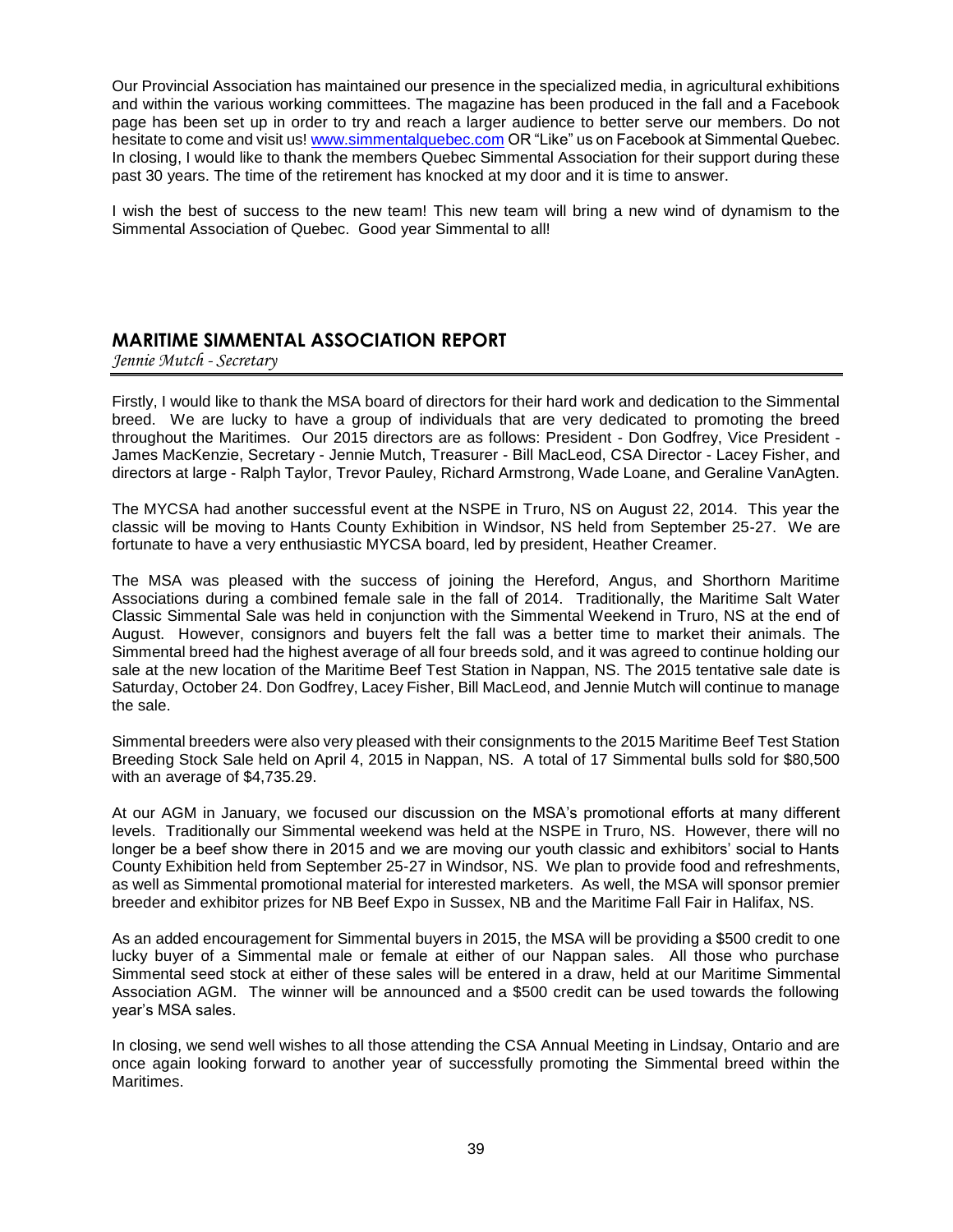| 2013-2014 ACTIVE MEMBERS<br><b>Life, Annual and YCS</b> |                                                     |        |            |                         |      |        |            |              |
|---------------------------------------------------------|-----------------------------------------------------|--------|------------|-------------------------|------|--------|------------|--------------|
|                                                         |                                                     |        |            | As of December 31, 2014 |      |        |            |              |
|                                                         |                                                     | 2013   |            |                         |      |        | 2014       |              |
| <b>Province</b>                                         | Life                                                | Annual | <b>YCS</b> | Total                   | Life | Annual | <b>YCS</b> | <b>Total</b> |
| <b>British Columbia</b>                                 | 31                                                  | 12     | 16         | 59                      | 30   | 13     | 17         | 60           |
| <b>Alberta</b>                                          | 300                                                 | 77     | 157        | 534                     | 300  | 76     | 168        | 544          |
| <b>Saskatchewan</b>                                     | 162                                                 | 43     | 73         | 278                     | 166  | 43     | 73         | 282          |
| <b>Manitoba</b>                                         | 131                                                 | 24     | 56         | 211                     | 133  | 23     | 56         | 212          |
| <b>Ontario</b>                                          | 117                                                 | 63     | 95         | 275                     | 128  | 62     | 95         | 285          |
| Quebec                                                  | 47                                                  | 37     | 35         | 119                     | 44   | 38     | 34         | 116          |
| <b>Nova Scotia</b>                                      | 15                                                  | 8      | 16         | 39                      | 17   | 9      | 18         | 44           |
| <b>New Brunswick</b>                                    | 4                                                   | 3      | 3          | 10                      | 4    | 5      | 3          | 12           |
| <b>P.E.I.</b>                                           | 7                                                   | 5      | 12         | 24                      | 9    | 3      | 13         | 25           |
| <b>Other</b>                                            | $\overline{7}$<br>5<br>3<br>6<br>13<br>10<br>1<br>1 |        |            |                         |      |        |            |              |
| <b>Total</b>                                            | 821                                                 | 277    | 464        | 1562                    | 837  | 275    | 478        | 1590         |

 $\overline{\Gamma}$ 

| 2010 - 2014<br><b>TOTAL HERD ENROLLMENTS BY PROVINCE</b> |        |        |        |        |             |  |
|----------------------------------------------------------|--------|--------|--------|--------|-------------|--|
|                                                          | 2010   | 2011   | 2012   | 2013   | 2014        |  |
| <b>Province</b>                                          |        |        |        |        |             |  |
| B.C.                                                     | 729    | 742    | 761    | 789    | 822         |  |
| Alberta                                                  | 12,392 | 12,336 | 12,467 | 13,277 | 13,498      |  |
| Saskatchewan                                             | 7,828  | 8,204  | 8,579  | 8,952  | 8,925       |  |
| Manitoba                                                 | 3,454  | 3,607  | 3,801  | 4,041  | 4,023       |  |
| Ontario                                                  | 1,620  | 1,608  | 1,628  | 1,774  | 1,583       |  |
| Quebec                                                   | 1,105  | 830    | 876    | 825    | 819         |  |
| <b>New Brunswick</b>                                     | 134    | 154    | 157    | 157    | 155         |  |
| Nova Scotia                                              | 90     | 95     | 127    | 87     | 102         |  |
| P.E.I.                                                   | 93     | 87     | 94     | 93     | 108         |  |
| U.S.A.                                                   | 6      | 32     | 49     | 20     | $\mathbf 0$ |  |
| <b>Total</b>                                             | 27,451 | 27,695 | 28,539 | 30,015 | 30,035      |  |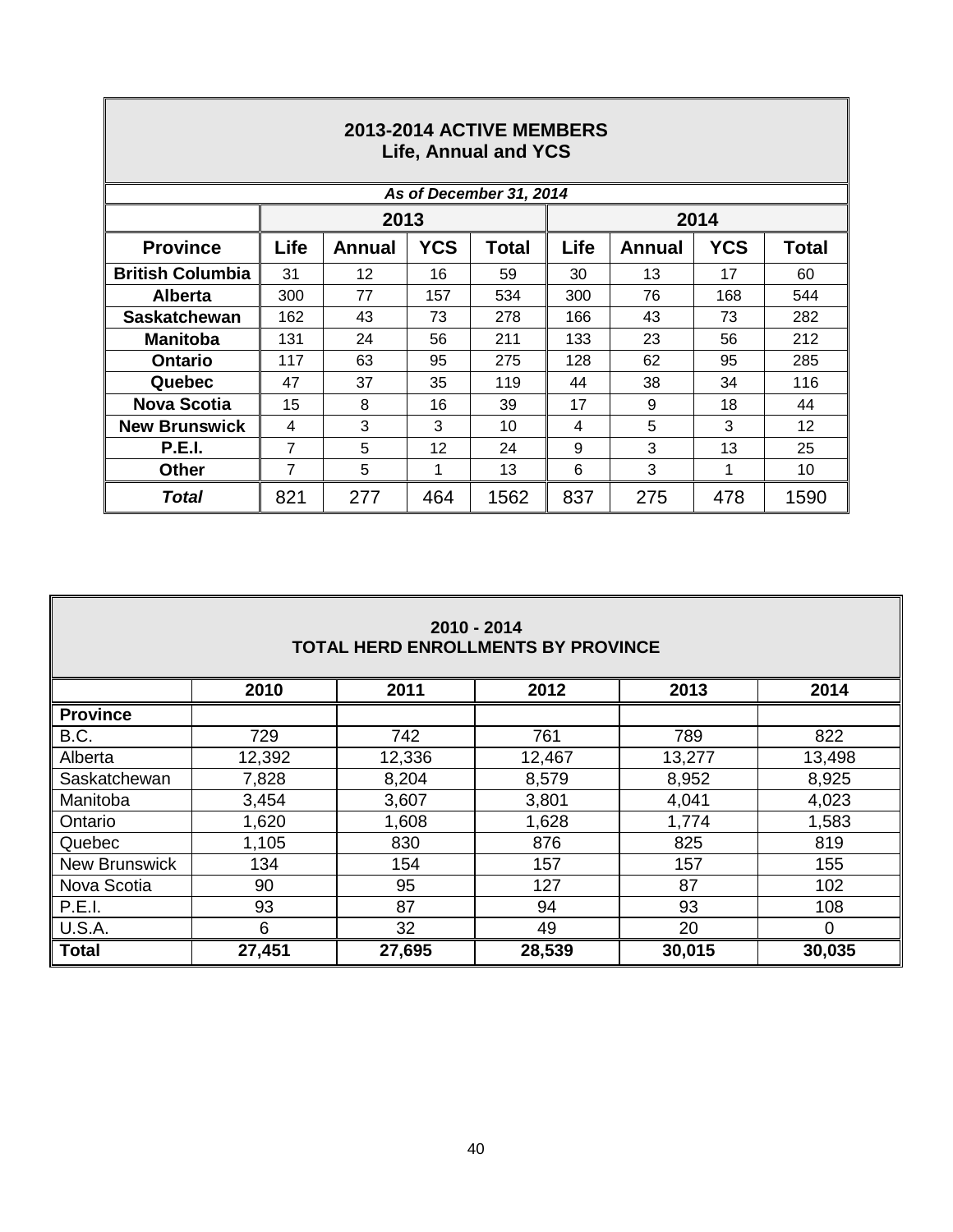| $2010 - 2014$<br><b>REGISTRATIONS BY PROVINCE</b> |             |               |             |        |             |               |             |        |             |               |
|---------------------------------------------------|-------------|---------------|-------------|--------|-------------|---------------|-------------|--------|-------------|---------------|
|                                                   |             |               |             |        |             |               |             |        |             |               |
|                                                   |             | 2010          |             | 2011   |             | 2012          |             | 2013   |             | 2014          |
| <b>Province</b>                                   | <b>Male</b> | <b>Female</b> | <b>Male</b> | Female | <b>Male</b> | <b>Female</b> | <b>Male</b> | Female | <b>Male</b> | <b>Female</b> |
| B.C.                                              | 156         | 224           | 181         | 220    | 161         | 282           | 211         | 305    | 221         | 240           |
| Alberta                                           | 3364        | 4525          | 3048        | 4155   | 3482        | 4332          | 3751        | 4649   | 3470        | 4722          |
| Saskatchewan                                      | 2091        | 2533          | 2066        | 2669   | 2183        | 2533          | 2455        | 2963   | 2484        | 2793          |
| Manitoba                                          | 792         | 1451          | 1128        | 1714   | 1077        | 1776          | 1108        | 1462   | 1388        | 1844          |
| Ontario                                           | 283         | 968           | 271         | 1046   | 324         | 991           | 318         | 931    | 296         | 435           |
| Quebec                                            | 305         | 454           | 269         | 466    | 228         | 405           | 298         | 414    | 280         | 822           |
| <b>New Brunswick</b>                              | 20          | 34            | 25          | 55     | 25          | 49            | 16          | 43     | 22          | 26            |
| Nova Scotia                                       | 33          | 118           | 37          | 105    | 41          | 113           | 45          | 121    | 56          | 107           |
| P.E.I.                                            | 26          | 53            | 12          | 66     | 17          | 30            | 17          | 72     | 26          | 77            |
| <b>U.S.A.</b>                                     | 8           | 17            | 3           | 7      | 56          | 79            | 5           | 3      | 0           | $\mathbf 0$   |
|                                                   | 7,078       | 10,377        | 7,040       | 10,503 | 7,594       | 10,590        | 8,224       | 10,963 | 8,243       | 11,066        |
| <b>Total</b>                                      |             | 17,455        |             | 17,543 |             | 18,184        |             | 19,187 |             | 19,309        |

|                      | 2010 - 2014<br><b>TRANSFERS BY PROVINCE</b> |               |             |               |                |               |             |               |             |               |
|----------------------|---------------------------------------------|---------------|-------------|---------------|----------------|---------------|-------------|---------------|-------------|---------------|
|                      |                                             |               |             |               |                |               |             |               |             |               |
|                      |                                             | 2010          |             | 2011          |                | 2012          |             | 2013          |             | 2014          |
| <b>Province</b>      | <b>Male</b>                                 | <b>Female</b> | <b>Male</b> | <b>Female</b> | <b>Male</b>    | <b>Female</b> | <b>Male</b> | <b>Female</b> | <b>Male</b> | <b>Female</b> |
| B.C.                 | 106                                         | 53            | 101         | 47            | 125            | 41            | 133         | 53            | 153         | 52            |
| Alberta              | 1936                                        | 1369          | 2029        | 1705          | 2533           | 2019          | 2267        | 1033          | 2412        | 1540          |
| Saskatchewan         | 1279                                        | 951           | 1420        | 655           | 1641           | 849           | 1628        | 977           | 1680        | 1706          |
| Manitoba             | 660                                         | 829           | 632         | 735           | 967            | 1193          | 793         | 726           | 1040        | 1273          |
| Ontario              | 141                                         | 659           | 166         | 724           | 140            | 576           | 147         | 502           | 152         | 649           |
| Quebec               | 153                                         | 132           | 153         | 126           | 159            | 235           | 155         | 163           | 187         | 184           |
| <b>New Brunswick</b> | $\overline{7}$                              | 7             | 9           | 12            | 10             | 10            | 18          | 5             | 15          | 14            |
| Nova Scotia          | 21                                          | 30            | 26          | 26            | 29             | 45            | 25          | 51            | 31          | 61            |
| P.E.I.               | 9                                           | 34            | 8           | 16            | 12             | 42            | 13          | 12            | 15          | 21            |
| U.S.A.               | 4                                           | 26            | 55          | 160           | $\overline{4}$ | 24            | 6           | 11            | 3           | 3             |
|                      | 4,313                                       | 4,090         | 4,599       | 4,206         | 5,620          | 5,034         | 5,185       | 3,533         | 5,688       | 5,503         |
| <b>Total</b>         |                                             | 8,403         |             | 8,805         |                | 10,654        |             | 8,718         |             | 11,191        |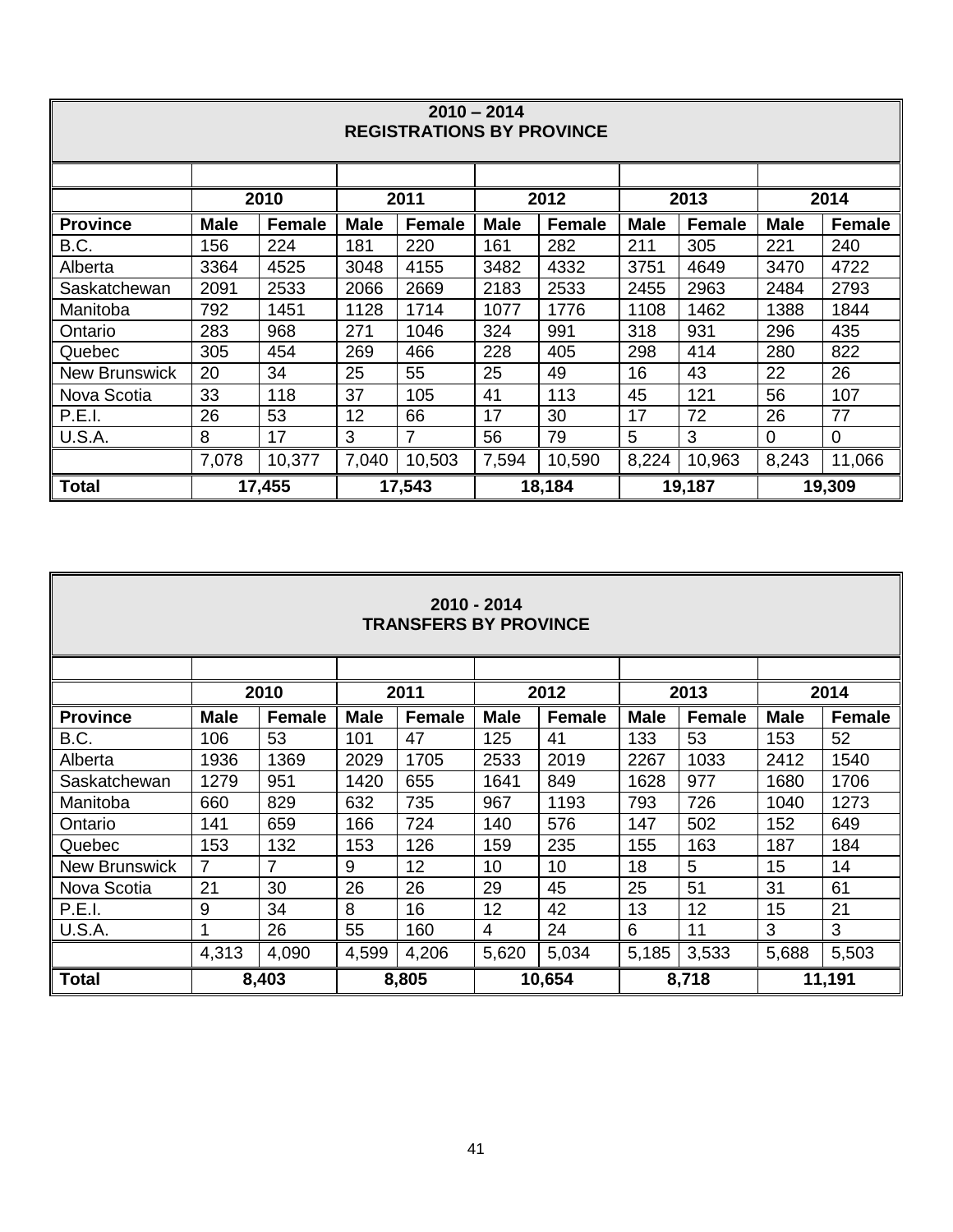# NOTES



| ______<br>$\overline{\phantom{0}}$<br>$\overline{\phantom{a}}$ |  |  |  |
|----------------------------------------------------------------|--|--|--|
|                                                                |  |  |  |
|                                                                |  |  |  |
|                                                                |  |  |  |
|                                                                |  |  |  |
|                                                                |  |  |  |
|                                                                |  |  |  |
|                                                                |  |  |  |
|                                                                |  |  |  |
|                                                                |  |  |  |
|                                                                |  |  |  |
|                                                                |  |  |  |
|                                                                |  |  |  |
|                                                                |  |  |  |
|                                                                |  |  |  |
|                                                                |  |  |  |